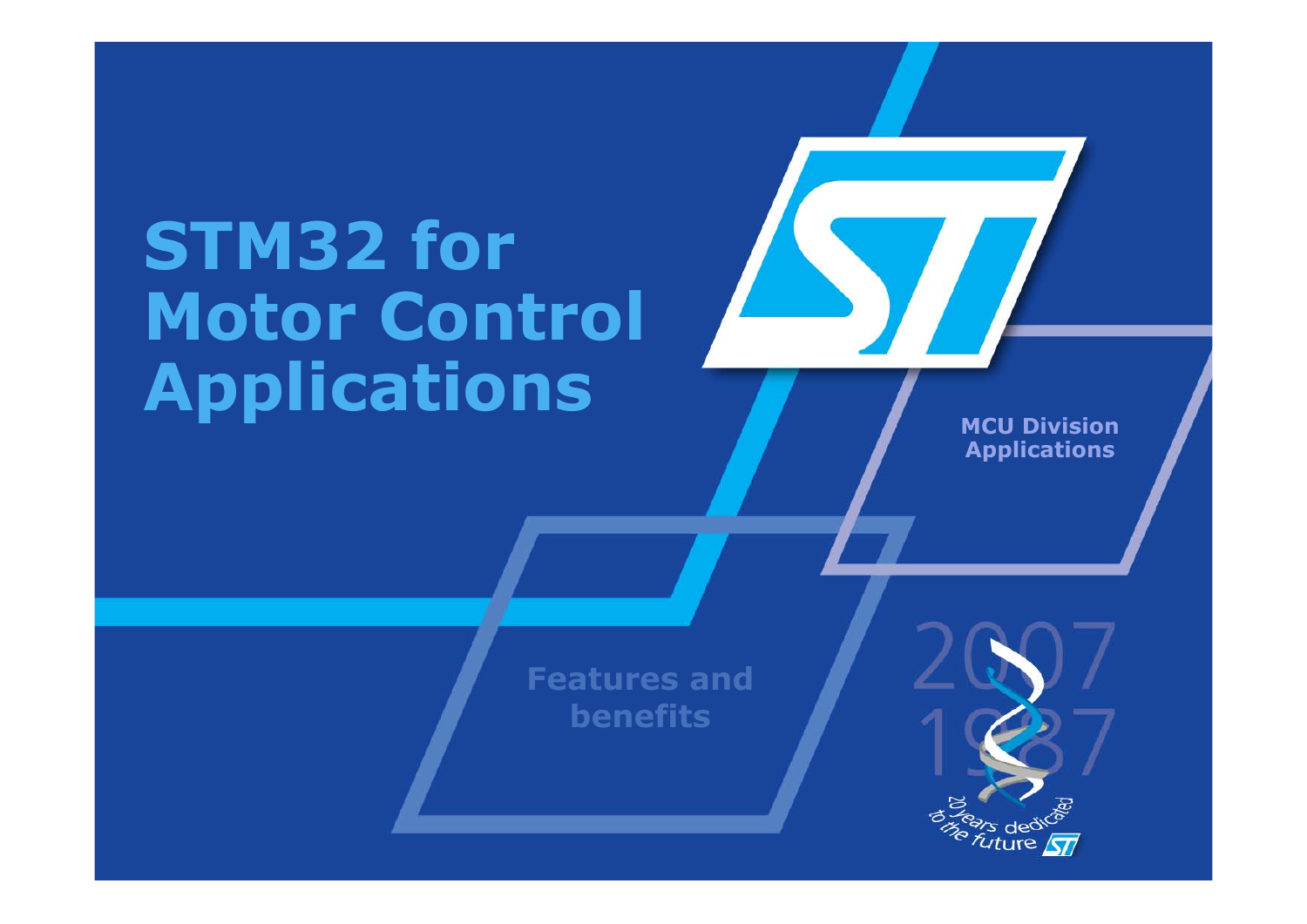### **Plan**



- **P** PWM generation
- **F** Speed / position feedback
- **F** Multi timer configuration
- *A* Analog to Digital converter
- **T** Current sensing and ADC synchronization
- **F** Field Oriented Control
- **F** Motor Control Tools

**STM32 for Motor Control**

**Features and benefits**

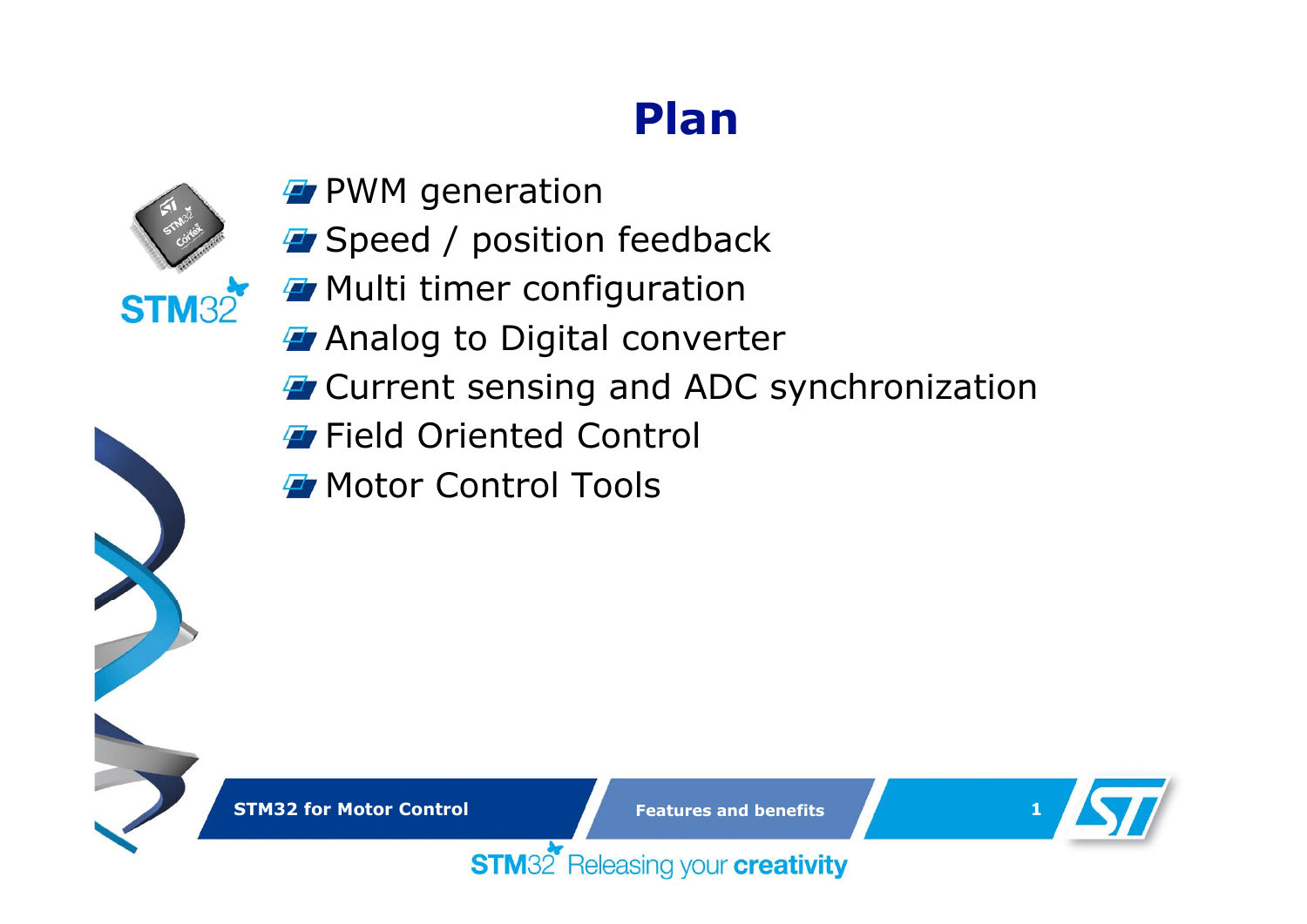### **Advanced timer Features overview**



**STM32 for Motor Control**

**Features and benefits**

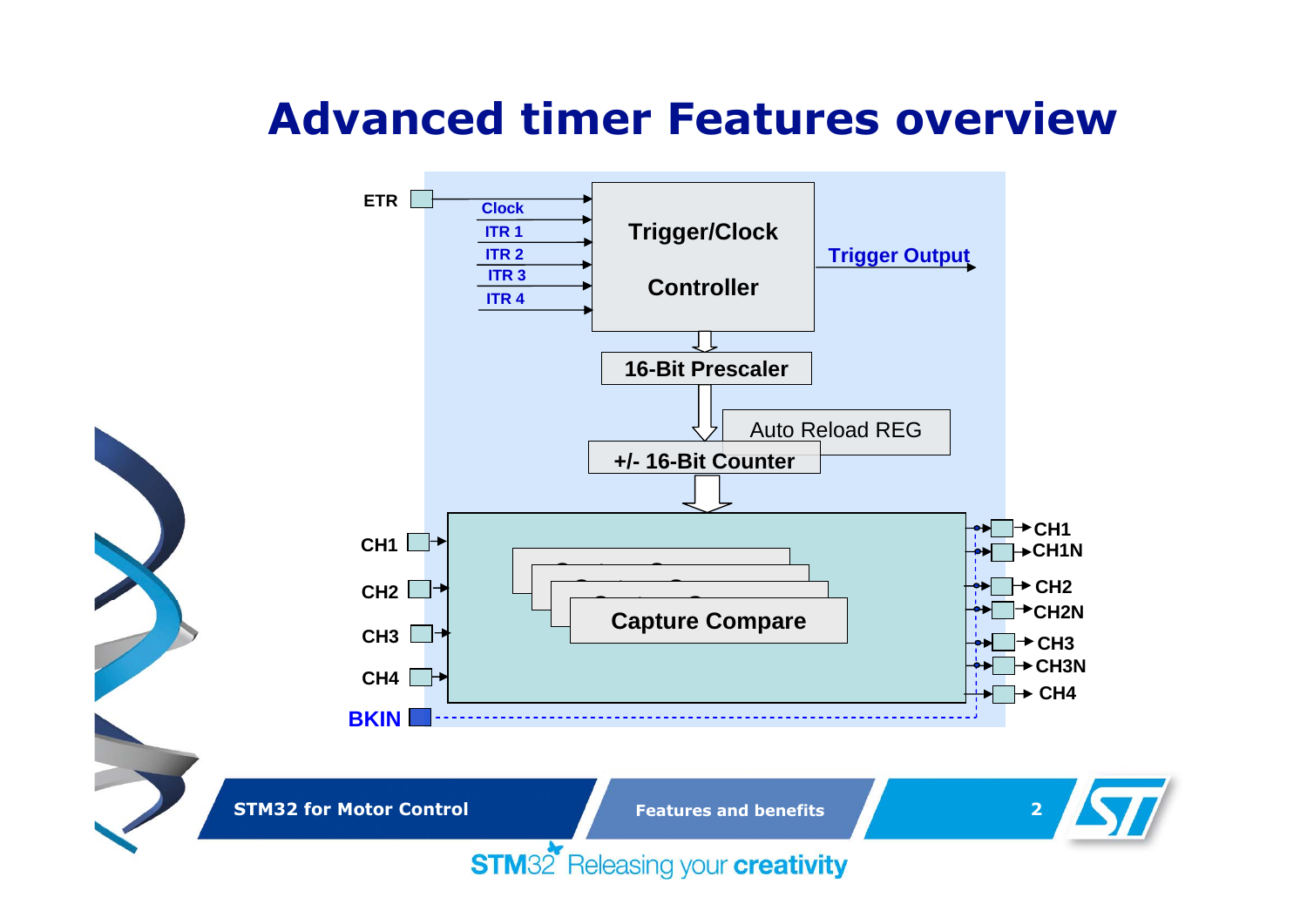## **High-resolution PWM generation**

**F** Motor Control Timer clock

**STM32** 

- **T** Can be 2x the APB bus frequency
- **T** Max input clock is 72MHz to provide 13.8ns edge resolution (12-bit @16kHz edge-aligned PWM)

**Edge or center-aligned patterns** 

**Double-update mode (cf next slide) T** No loss of resolution in center-aligned mode *F* Done thanks to an additional interrupt per PWM cycle or DMA transfers

**STM32 for Motor Control**

 **Features and benefits3**

Releasing your creativity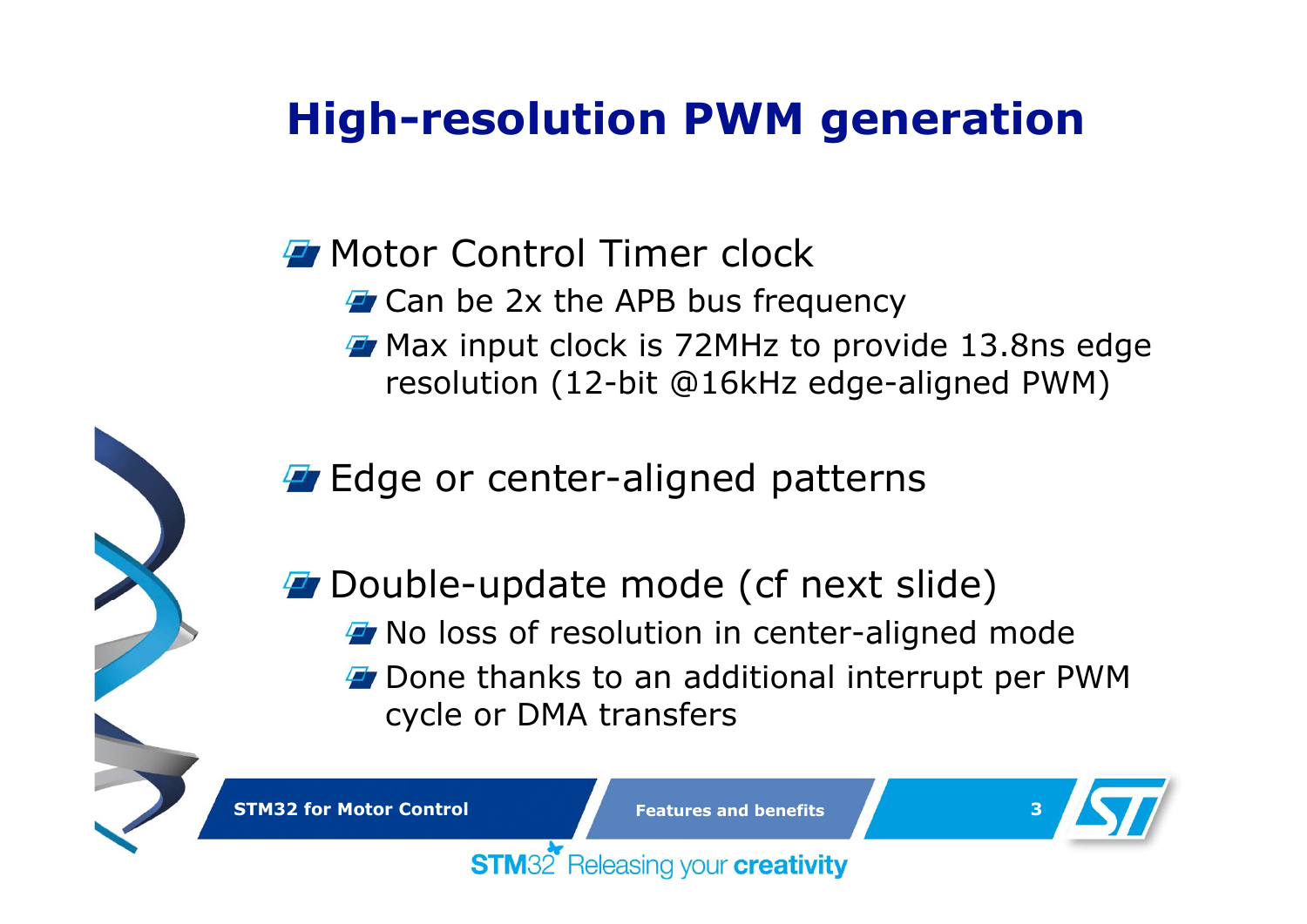### **Double Update Mode**

**An Update event (U) during the Overflow of the** PWM counter improves duty cycle resolution.

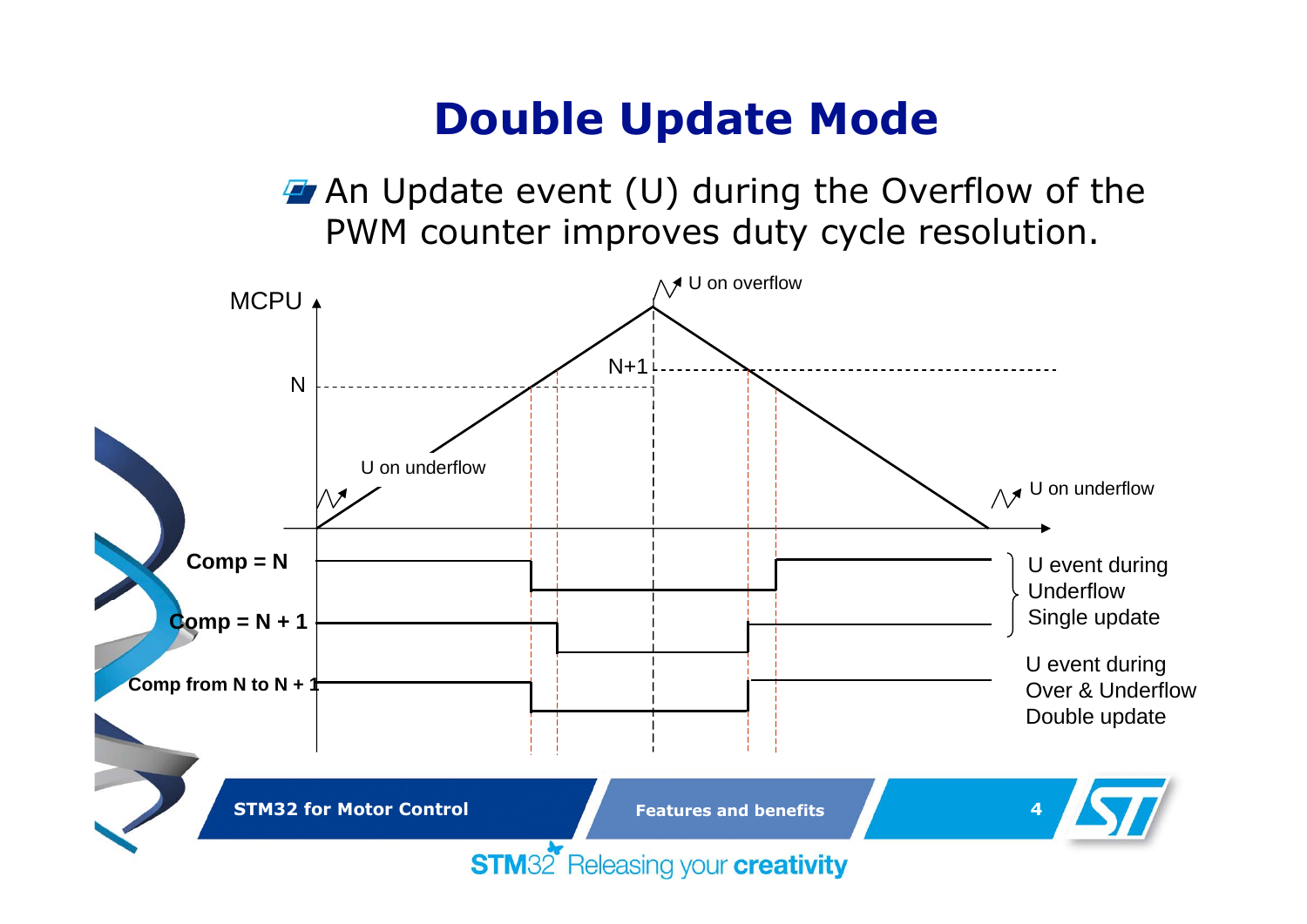## **PWM main Interrupt Service Routine**

### **F** So-called U (Update) event

- **F** Synchronously transfers all preload into active registers
	- **43** (4) compares for duty cycles
		- **Preload mechanism can be disabled if needed**
	- **41 Auto Reload for PWM switching period** 
		- **F** allows changing on-the-fly the PWM frequency while maintaining duty cycles
	- **PVM** clock pre scaler

### **Adjustable U event rate**

**P** programmable through a 8-bit repetition counter Allows to choose Overflow/Underflow or both for update

**STM32 for Motor Control**

**Features and benefits**



#### Releasing your creativity **STM32**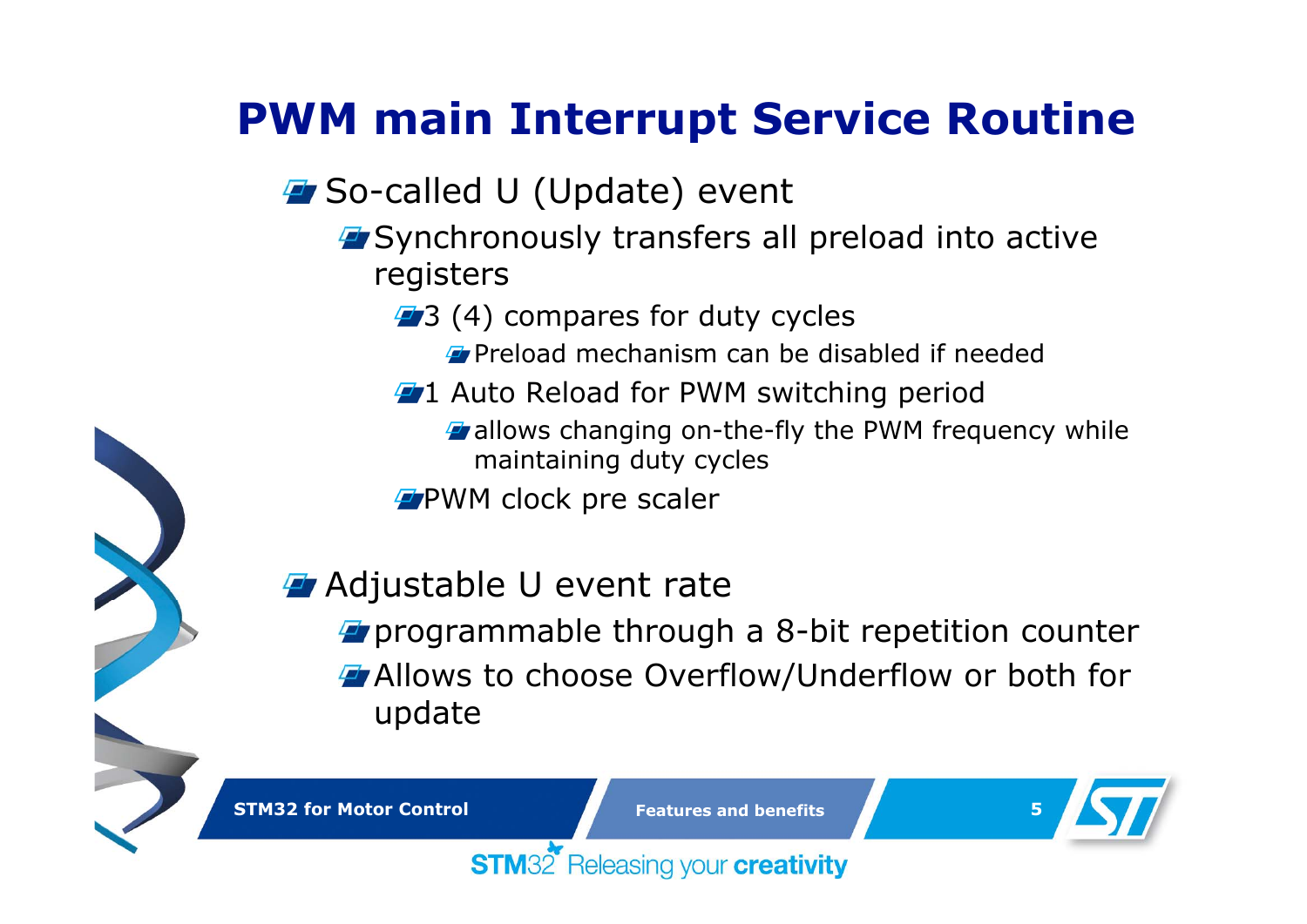### **Repetition Counter**



**STM32 for Motor Control**

**Features and benefits**

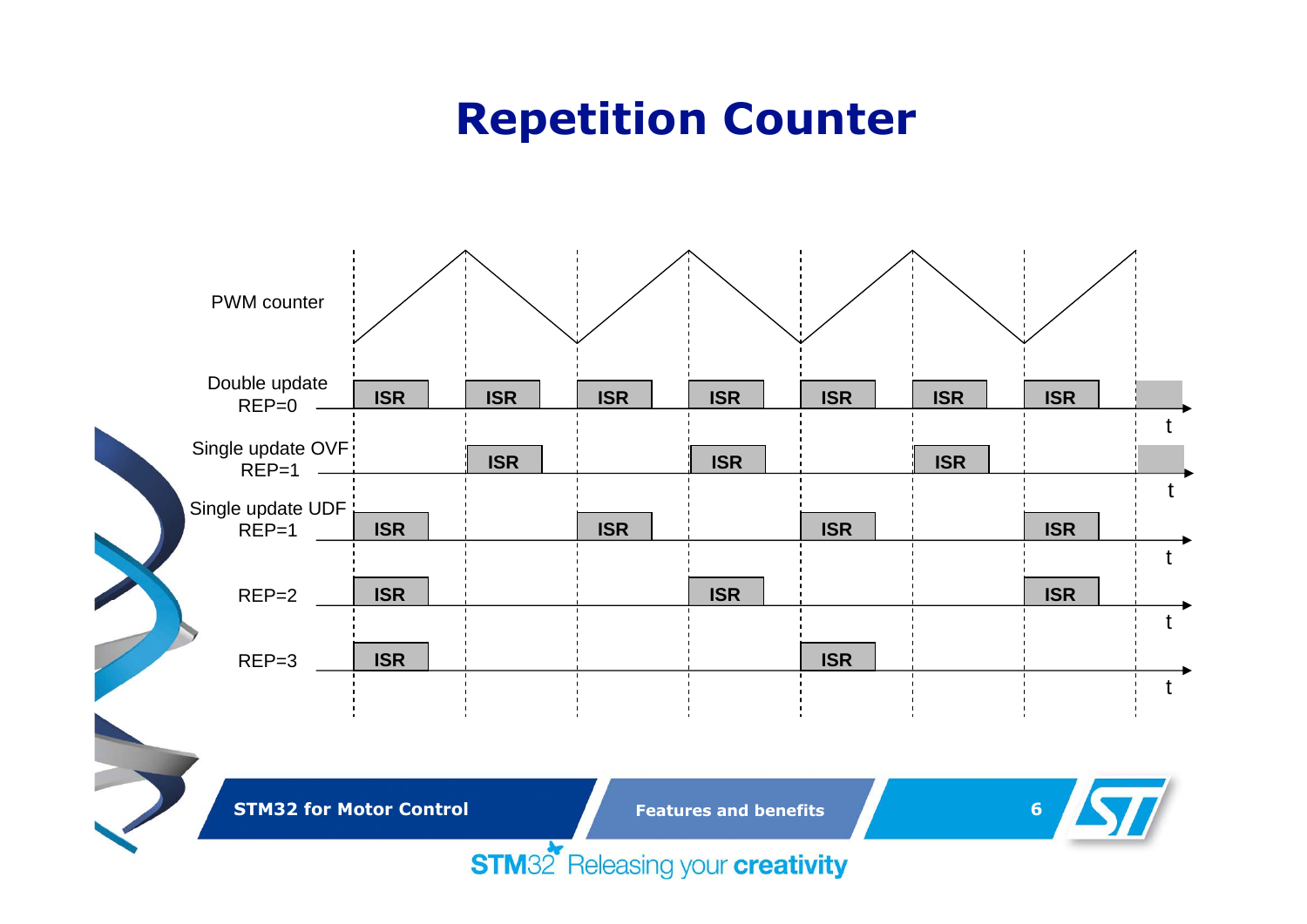### **Other interrupts and DMA**

- **F** Other interrupt sources available on PWM timer
	- **Ex** Each Compare match (up or down counting selectable) or capture
	- **F** Trigger events
	- **Exergency Stop**
- **F** Some events are also mapped on the DMA controller

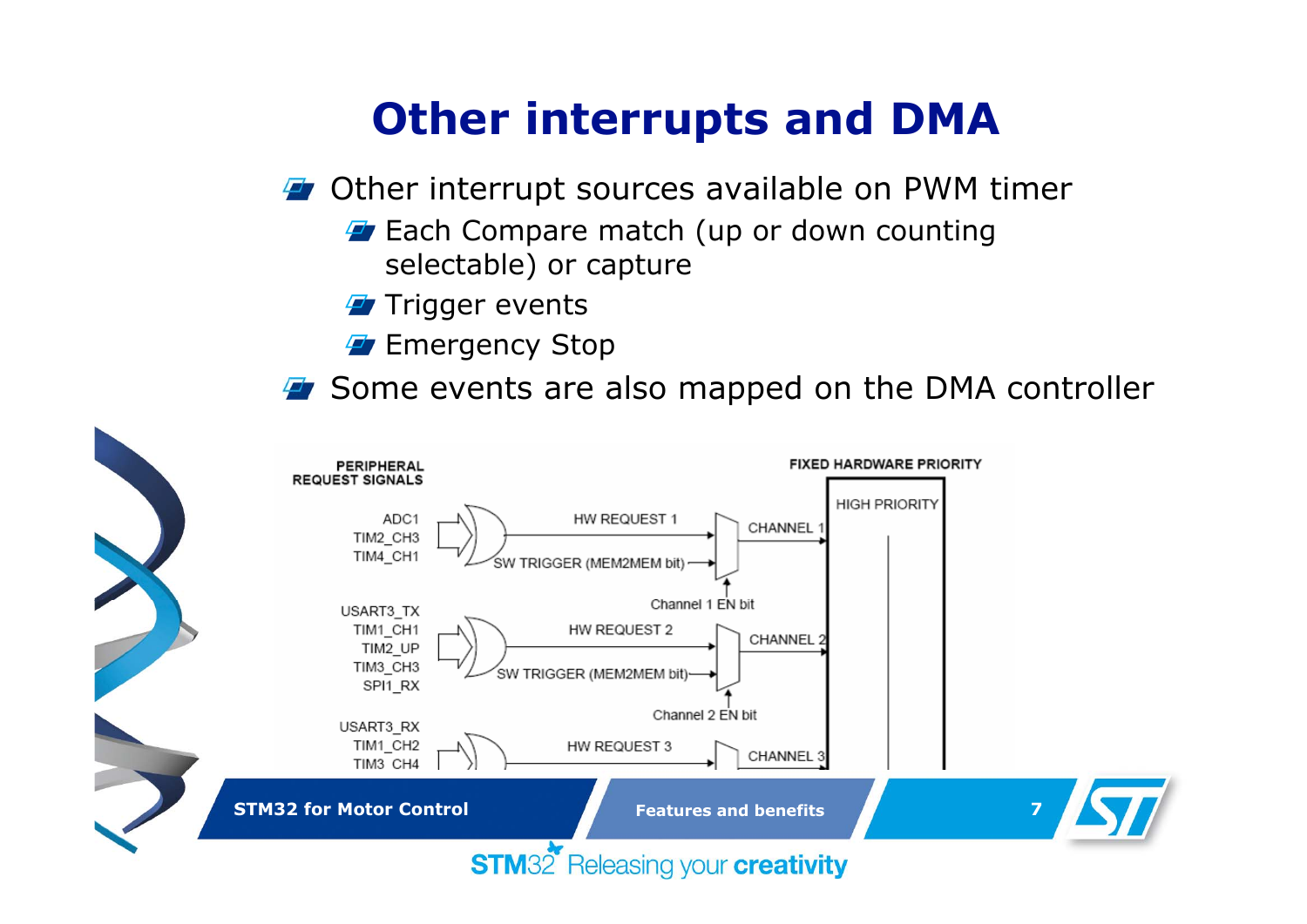### **PWM's DMA burst transfer**

**Allows to update several registers with a single** DMA event

**E** Efficient use of DMA (a single stream is required)



Registers

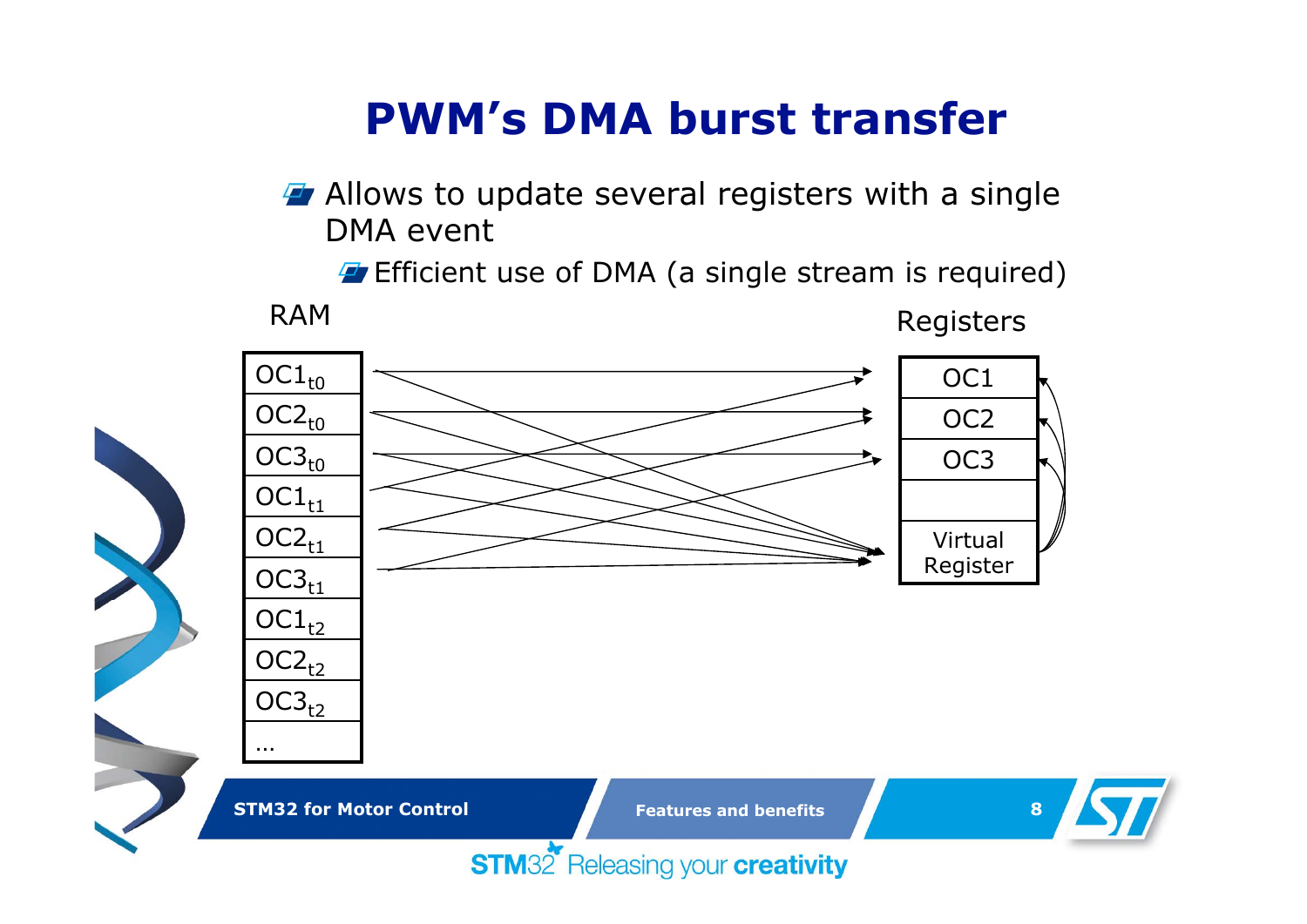### **PWM outputs management**

**Programmable hardware deadtime generation 4** 8-bit register with 13.8ns max resolution at 72MHz (from 0 to 14us, non-linear)



- *F* Dedicated emergency stop input
	- **E** Shuts down the 6 PWM outputs and issues an interrupt
	- *Asynchronous* operation (operates without clock source)

**STM32 for Motor Control**

 **Features and benefits9**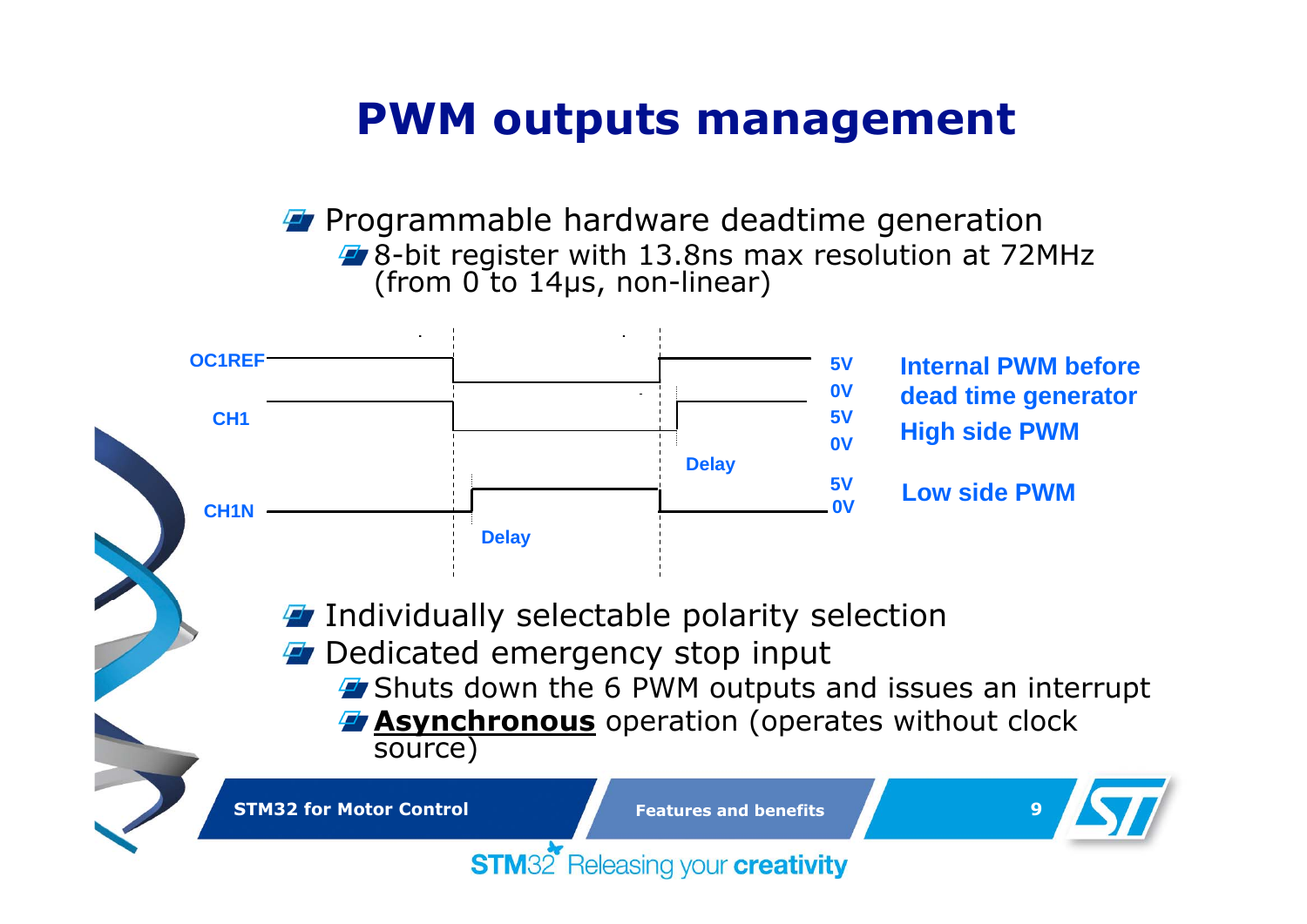## **Versatile PWM redirection circuitry 1/2**



Output Control of Complementary OCx and OCxN Channels Table 40.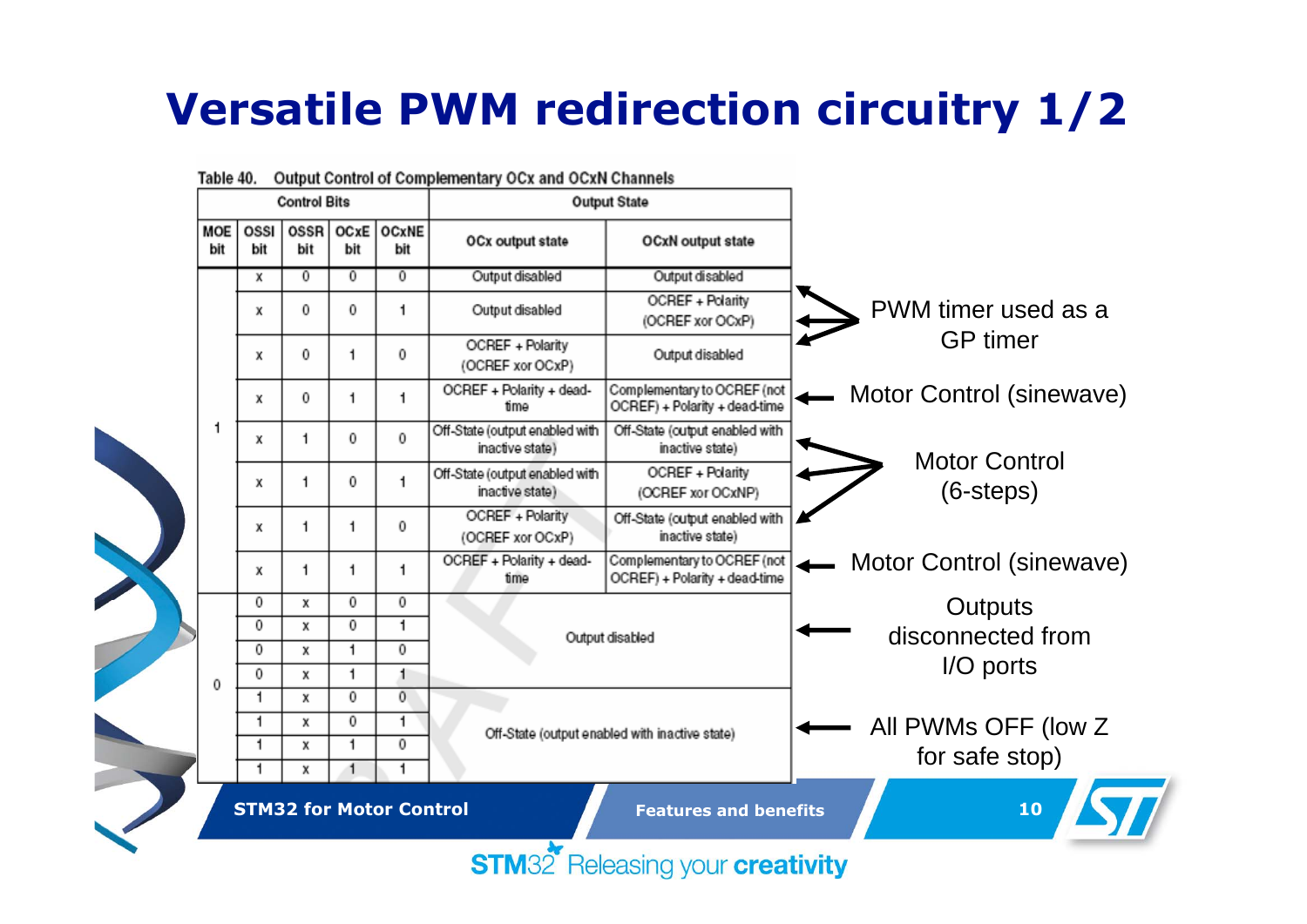### **Versatile PWM redirection circuitry 2/2**

### **Example: 6-steps (or block commutated)** drives



**STM32 for Motor Control**

**Features and benefits**

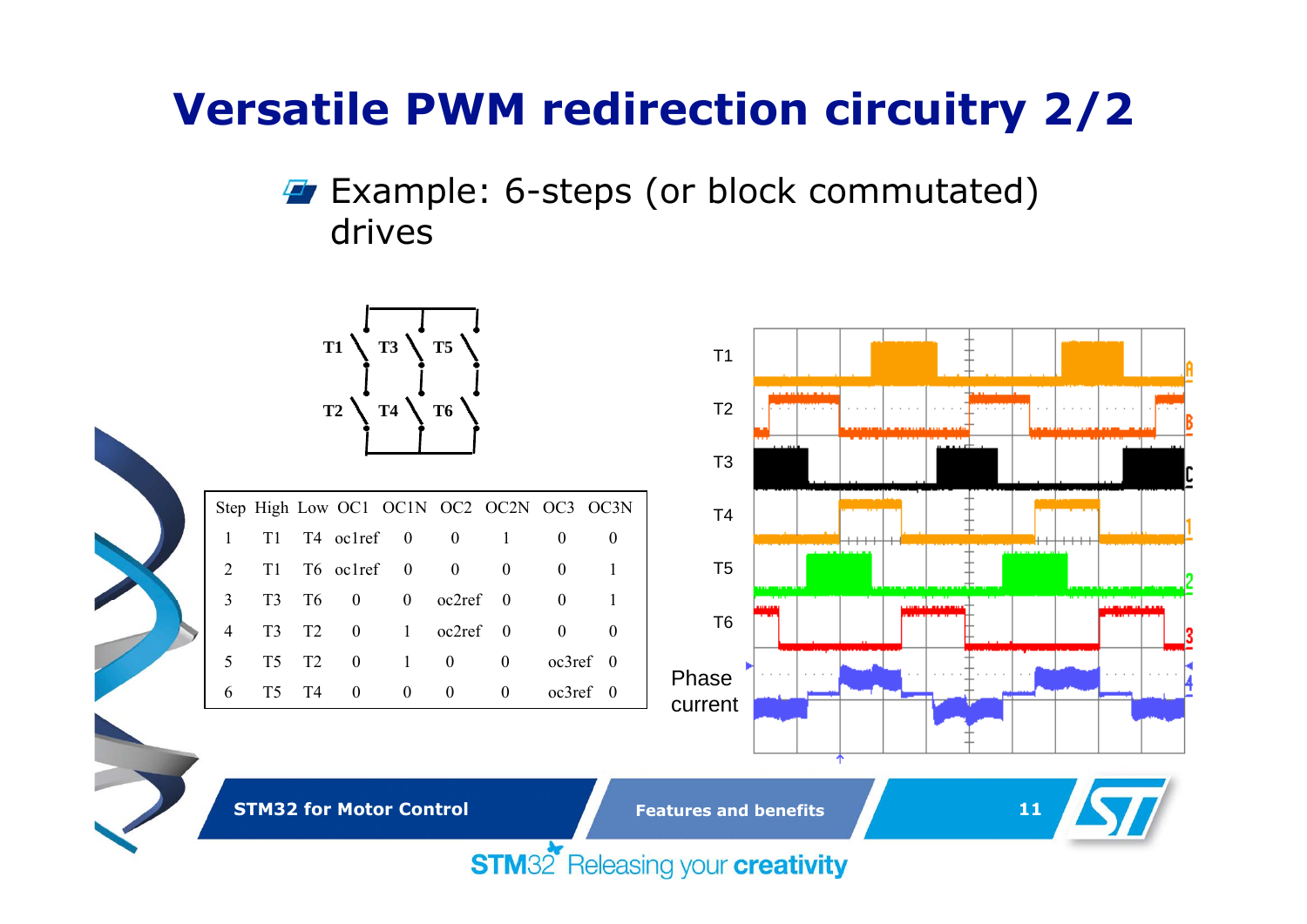## **Break input**

- $\overline{P}$  A break event can be generated by:
	- **T** The BRK input which has a programmable polarity and an enable bit BKE
	- **T** The Clock Security System
- **F** When a break occurs:
	- **T** The MOE bit (Main Output Enable) is cleared
	- **T** The break status flag is set and an interrupt request can be generated
	- **Each output channel is driven with the level programmed in the OISx** bit
		- **F** For instance all low side switches ON for PM motors in field weakening mode

#### Break applications:

- $\blacktriangleright$  If the AOE is Reset, the MOE remains low until you write it to '1' again
	- **T** Normally used for security with break input connected to an alarm feedback from power stage, thermal sensors or any security components.
- If the AOE (Automatic Output Enable) bit is set, the MOE bit is automatically set again at the next update event UEV
	- **T** Typically be used for cycle-by-cycle current regulation
	- **T** Current regulation can also be performed using External trigger input (ETR)

**STM32 for Motor Control**

**Features and benefits**

Releasing your creativity

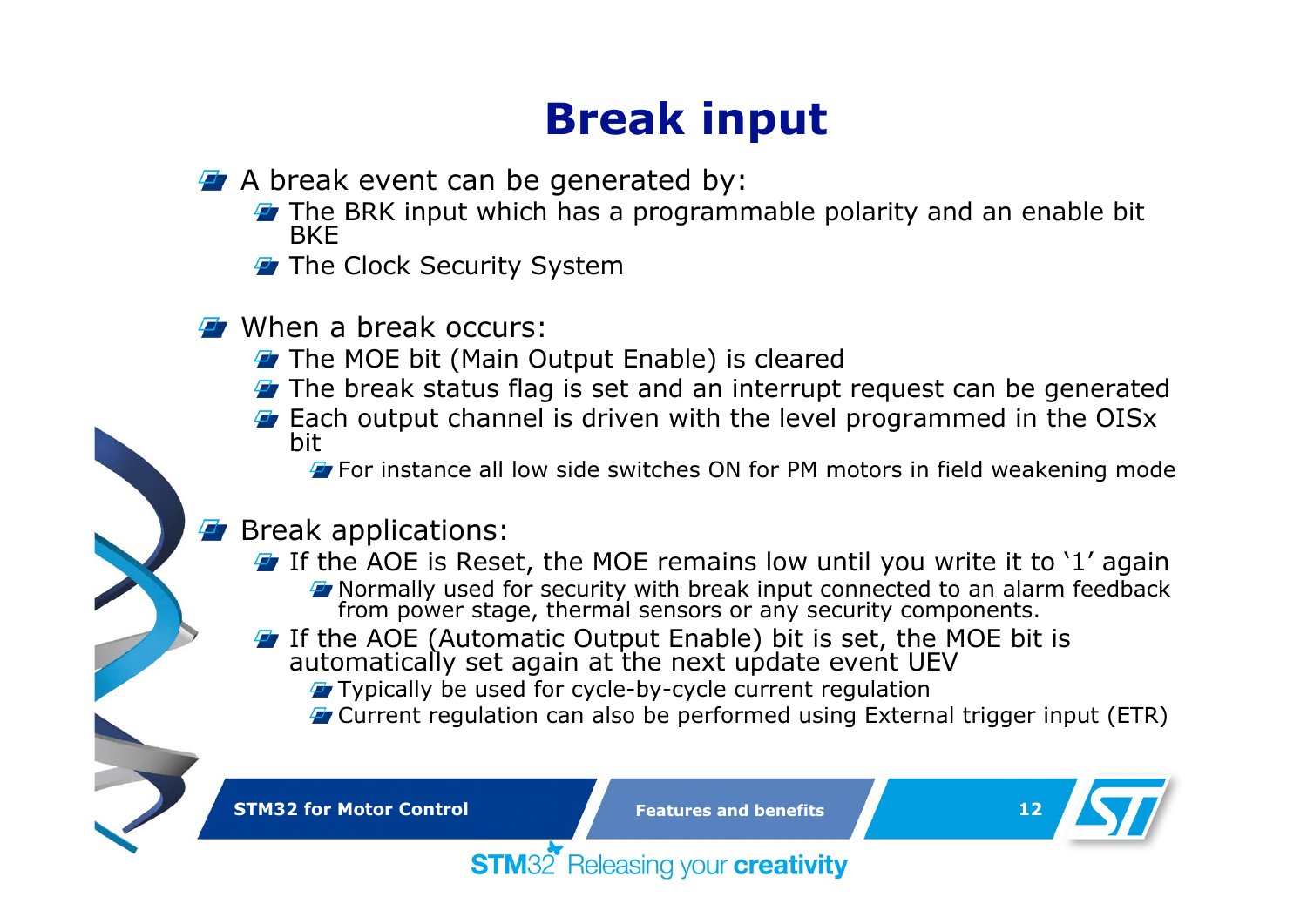## **Smoke inhibit protections**

- **E** Safety critical registers can be "locked", to prevent power stage damages (software run-away,…)
	- **Dead time, PWM outputs polarity, emergency input enable,...**
- **F** All target registers are read/write until lock activation (and then read-only if protected)
	- **T** Once the two lock bits are written, they cannot be modified until next MCU reset (write-once bits)
	- **4** 4 lock levels offer full flexibility depending on the application (e.g. 6-steps vs sine)
- **F** GPIO configuration can be locked to avoid having the PWM alternate function outputs reprogrammed as standard outputs

**STM32 for Motor Control**

 **Features and benefits13**

Releasing your creativity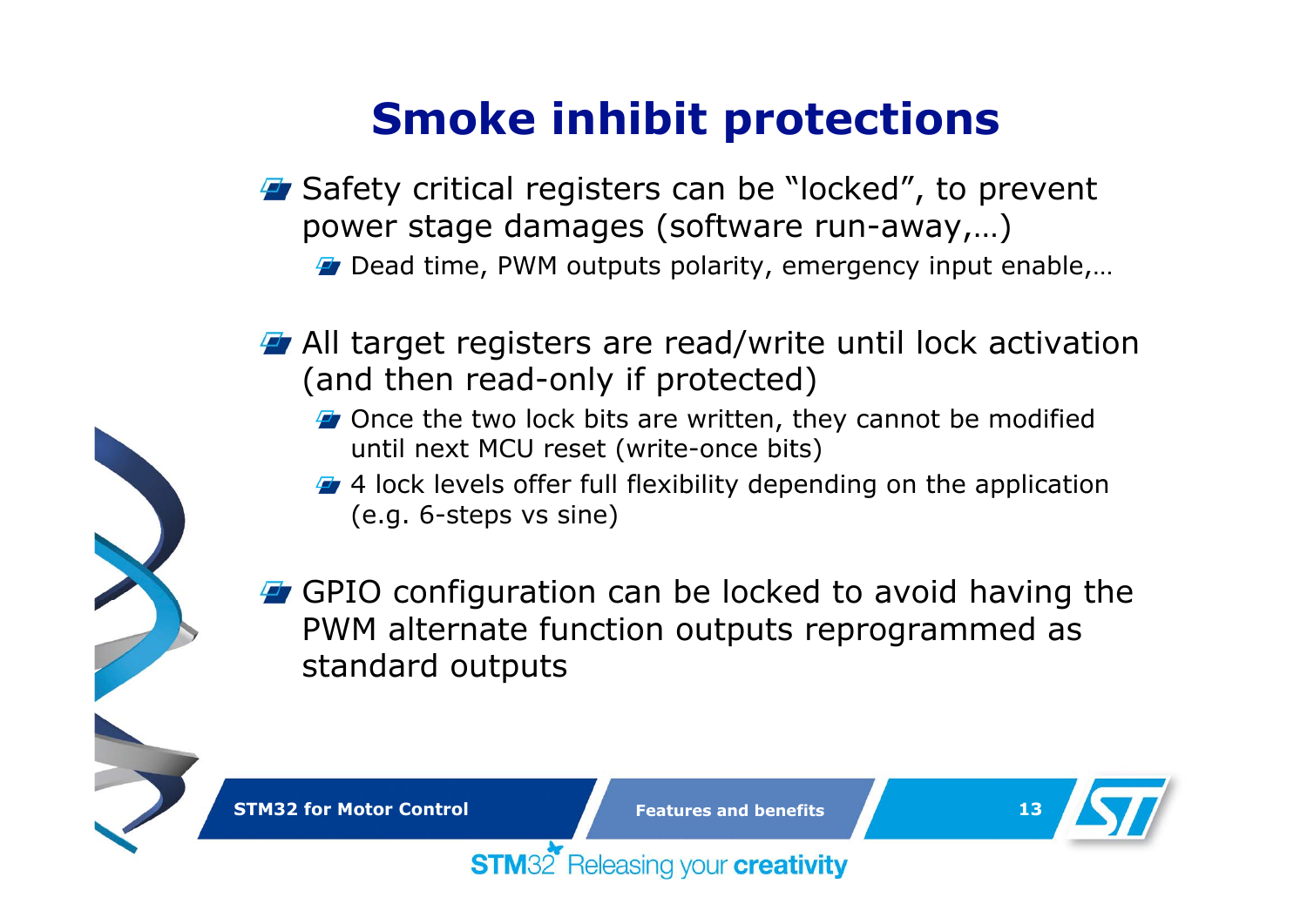### **Debug feature**

### **F** Motor control applications are usually tricky to debug using breakpoints

- **F** Standard breakpoints may damage the power stage
- **T** Closed loop systems can hardly be stopped and restarted
- A configuration bit allows to program the behavior of the PWM timer upon breakpoint match
	- **T** Normal mode: the timer continues to operate normally
		- **T** May be dangerous in some case since a constant duty cycle is applied to the inverter (interrupts not serviced)
	- **F** Safe mode: the timer is frozen and PWM outputs are shut down
		- **E** Safe state for the inverter. The timer can still be restarted from where it stops.

**STM32 for Motor Control**

**STM32** 

**Features and benefits**

Releasing your creativity

**14**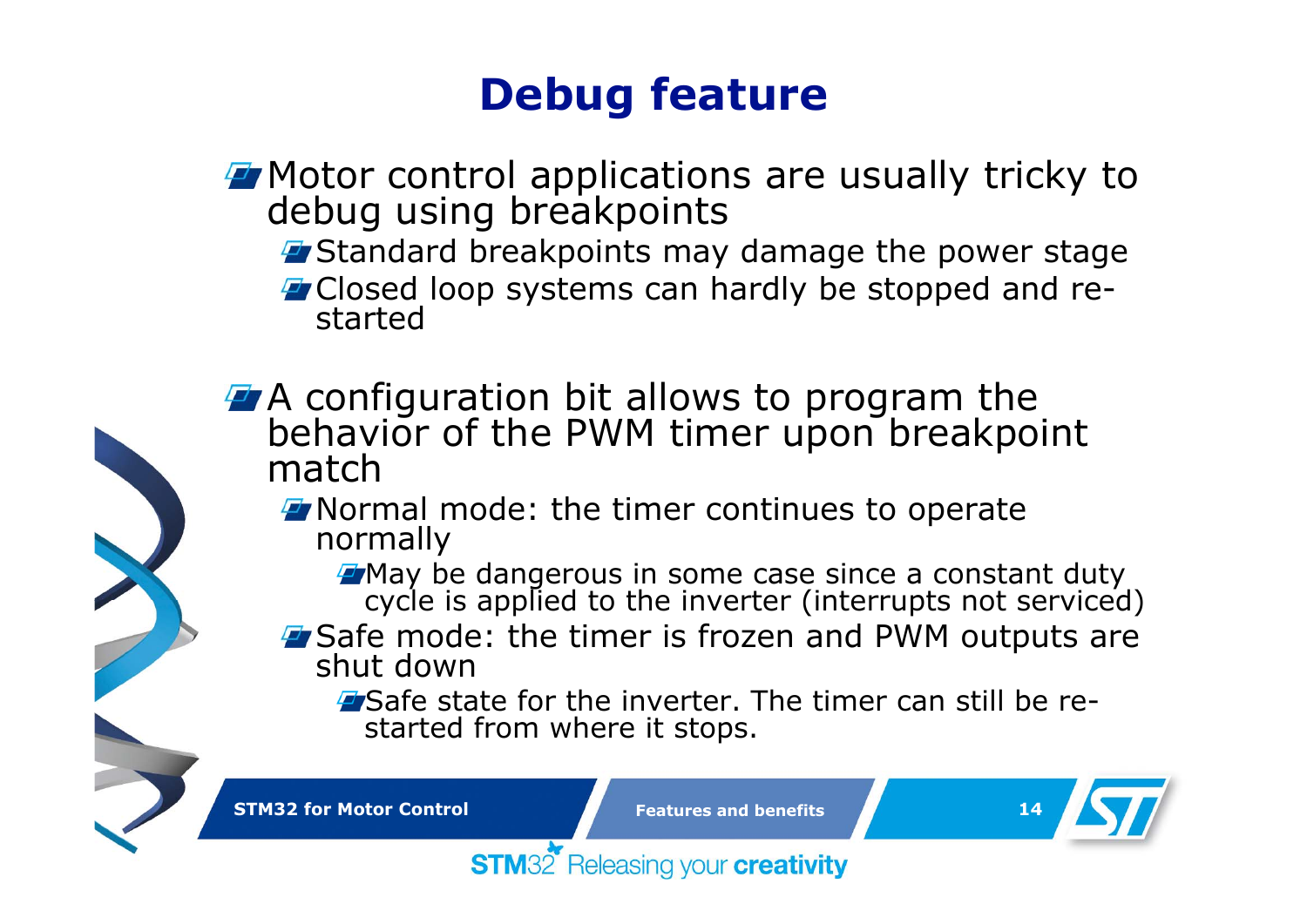### **Plan**



- **P** PWM generation
- **F** Speed / position feedback
- **F** Multi timer configuration
- *A* Analog to Digital converter
- **T** Current sensing and ADC synchronization
- **F** Field Oriented Control
- **F** Motor Control Tools

**STM32 for Motor Control**

**Features and benefits**

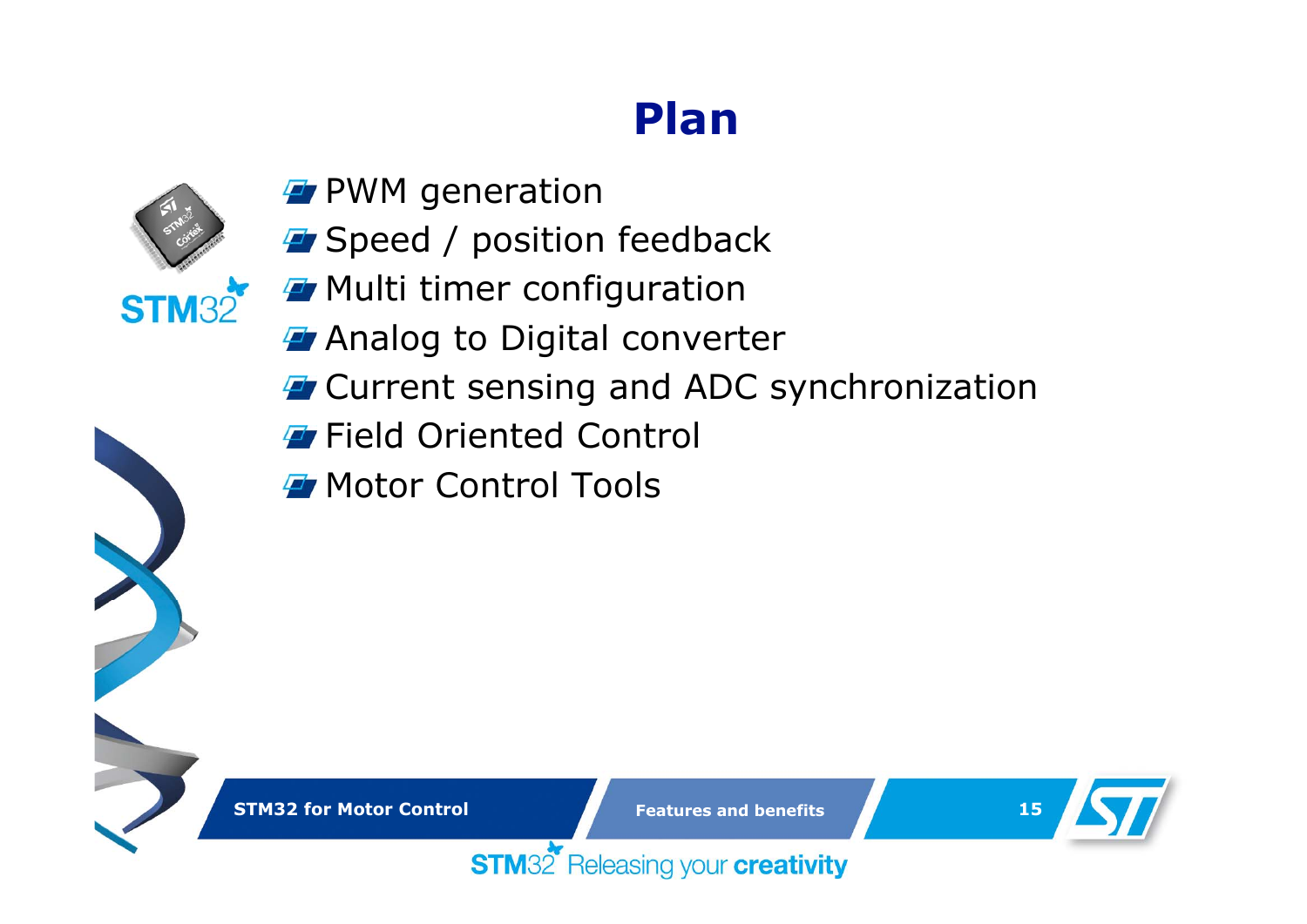### **Speed Feedback**

**Handled by the general purpose timers, with** dedicated modes

**T** These functions are available on all timers

- **Hall sensors** 
	- **Hall Sensor interface (XOR'ed inputs)**
- **Encoder** 
	- $\blacktriangleright$  Encoder modes 1, 2 & 3 (2x, 4x)
- Tacho feedback
	- **F** Clear on capture to measure exact period

**STM32** Releasing your **creativity** 

**STM32 for Motor Control**

**Features and benefits**

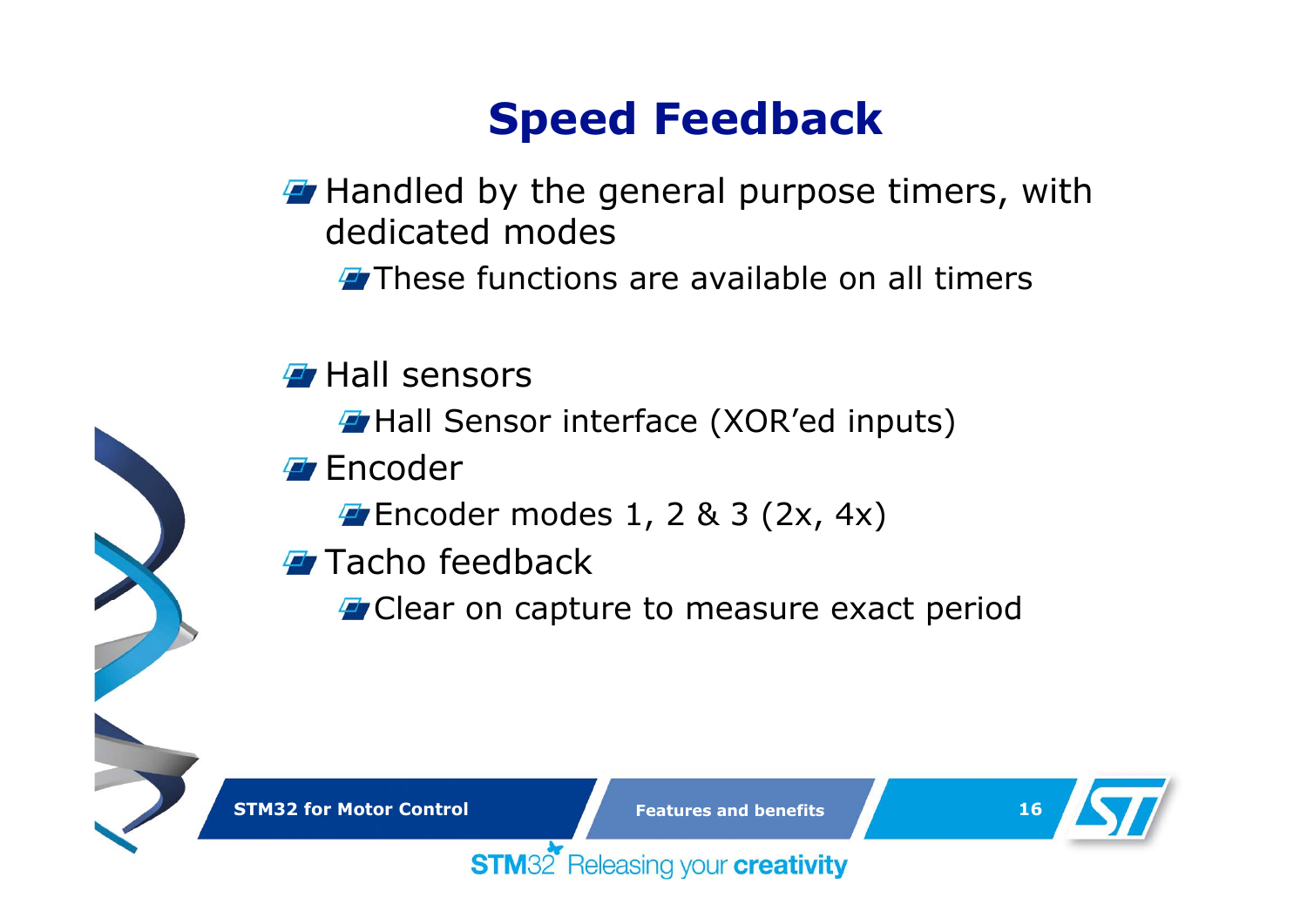### **TIM Block Diagram in encoder mode**



**STM32 for Motor Control**

**Features and benefits**

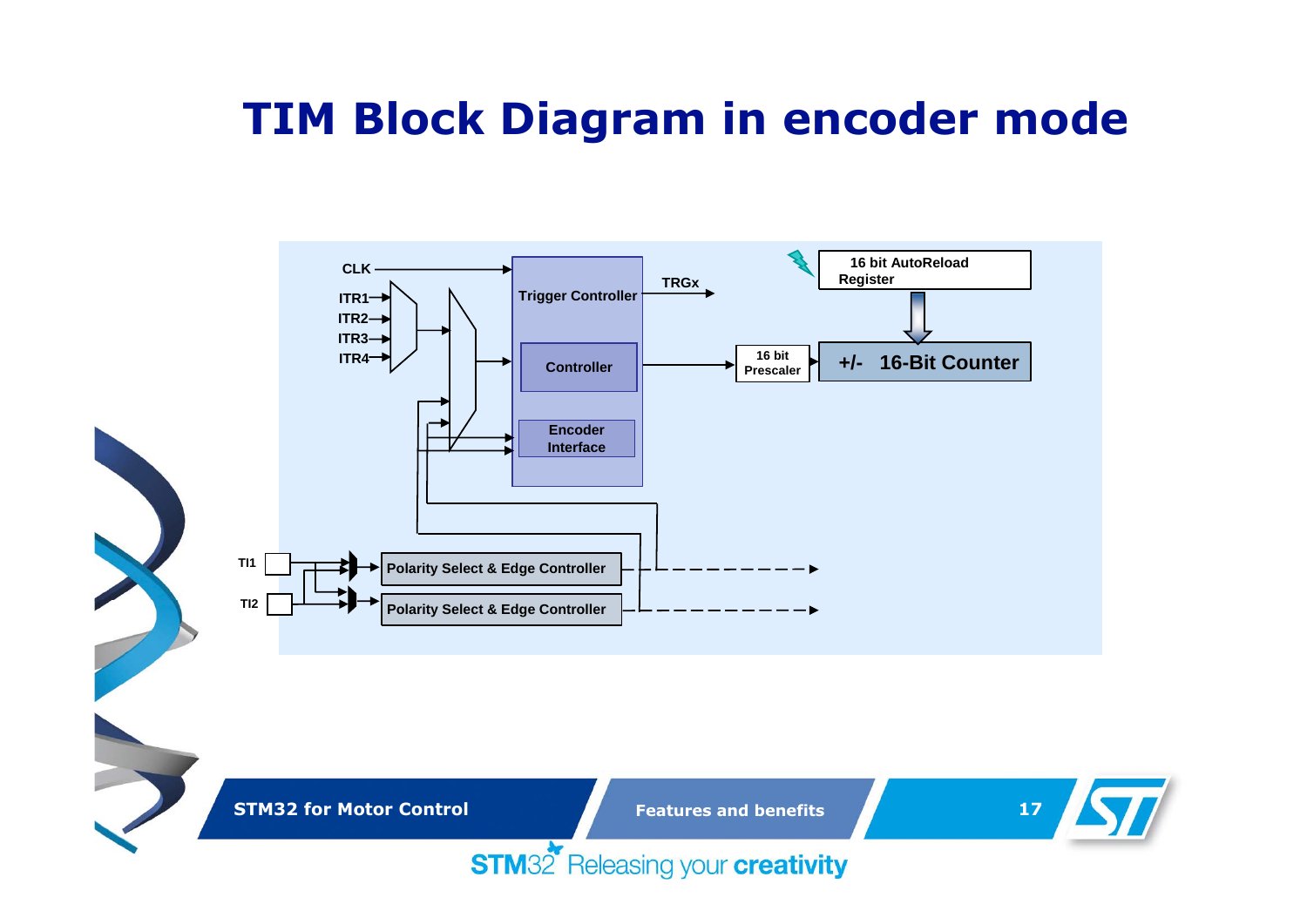### **Interfacing a TIM timer with an encoder**

**Exercise 25 FM32 connection example:** 

- **T** An incremental encoder can be connected directly to the MCU without external interface logic.
- $\blacktriangleright$  The third encoder output which indicates the mechanical zero position (Z or index), may be connected to an external interrupt and trigger a counter reset

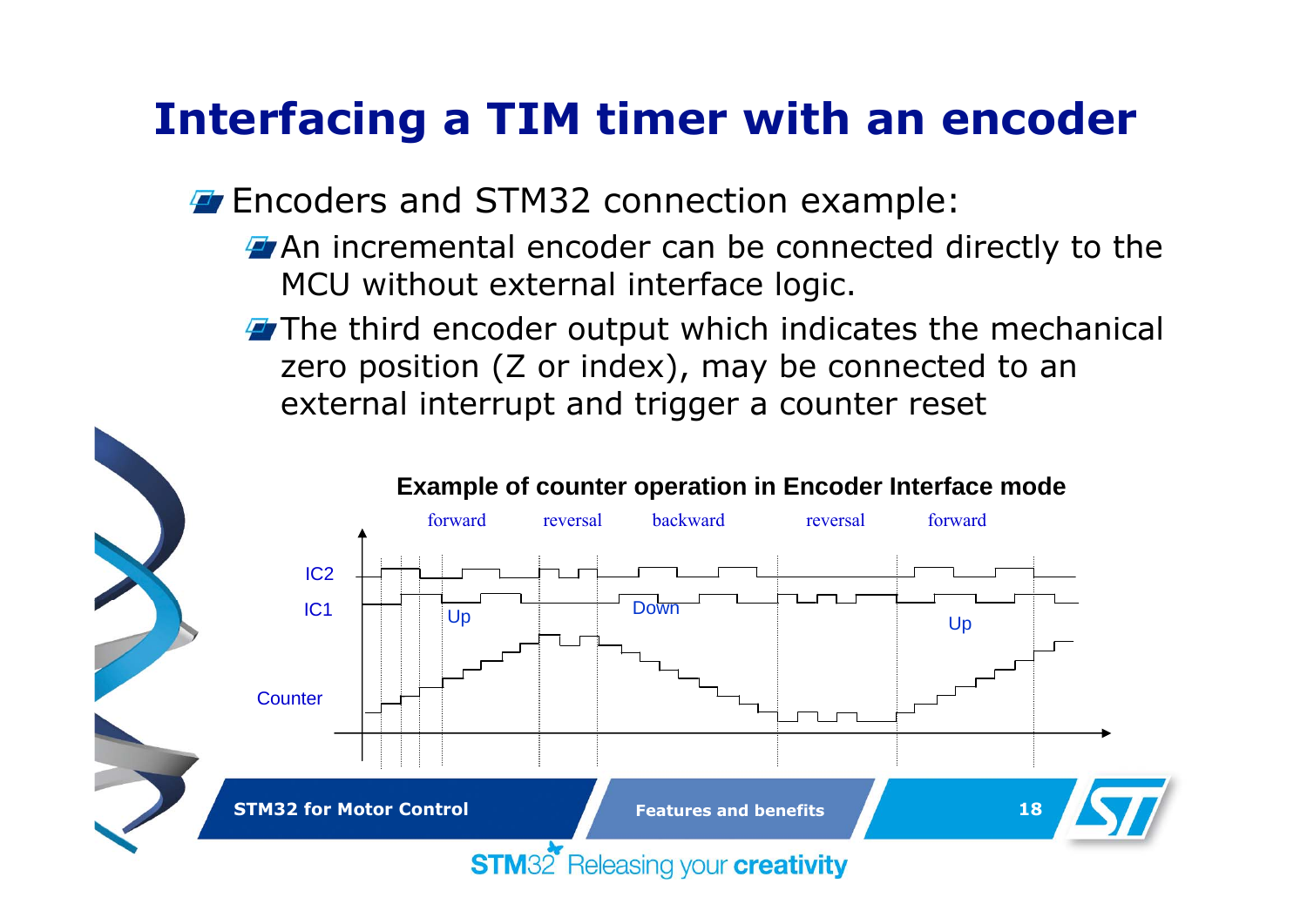### **Key encoder features**

### **P** Programmable counting rate

- **EX4:** normal mode, all edges active
	- **F** a 1000 lines encoder will give 4000 counts per revolution
- $\overline{P}$  x2: counts on input A (or B) only, but direction still determined with A and B

**T** "velocity mode": encoder clock can be further prescaled if needed

### **Programmable encoder resolution**

When programming the autoreload register with the number of counts per revolution, the counter register directly holds the angle or the position

No need to do the difference vs previous counter value

- If set to 0xFFFF, can be made compatible with previous designs using a free-running counter
- **Possibility to generate one/multiple interrupts per revolution:**

*F* once every 360°

**F** once 60°, 90°,... (depending on autoreload register setting)

**STM32 for Motor Control**

**Features and benefits**

**19**

Releasing your creativity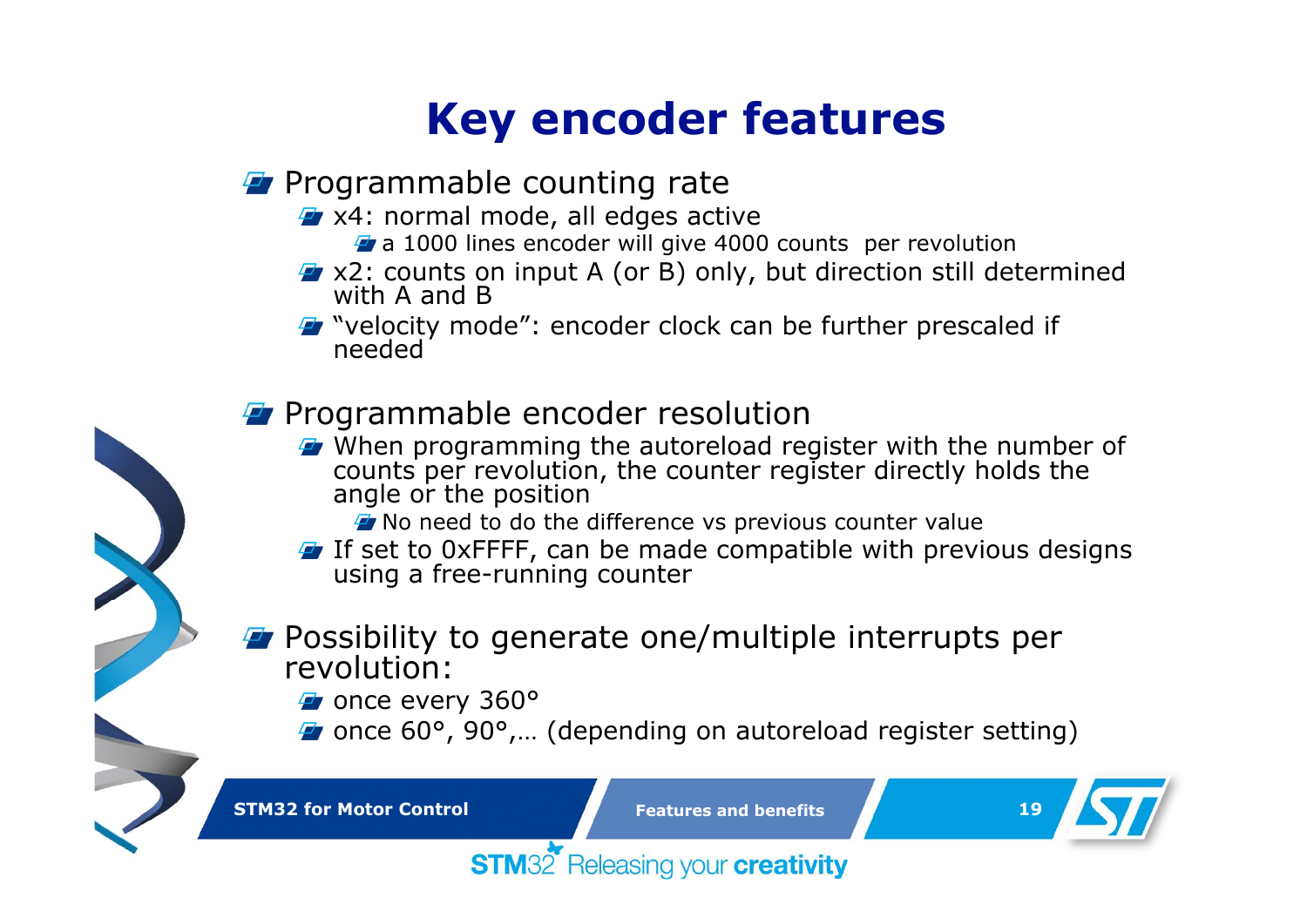### **Hall sensor Interface**

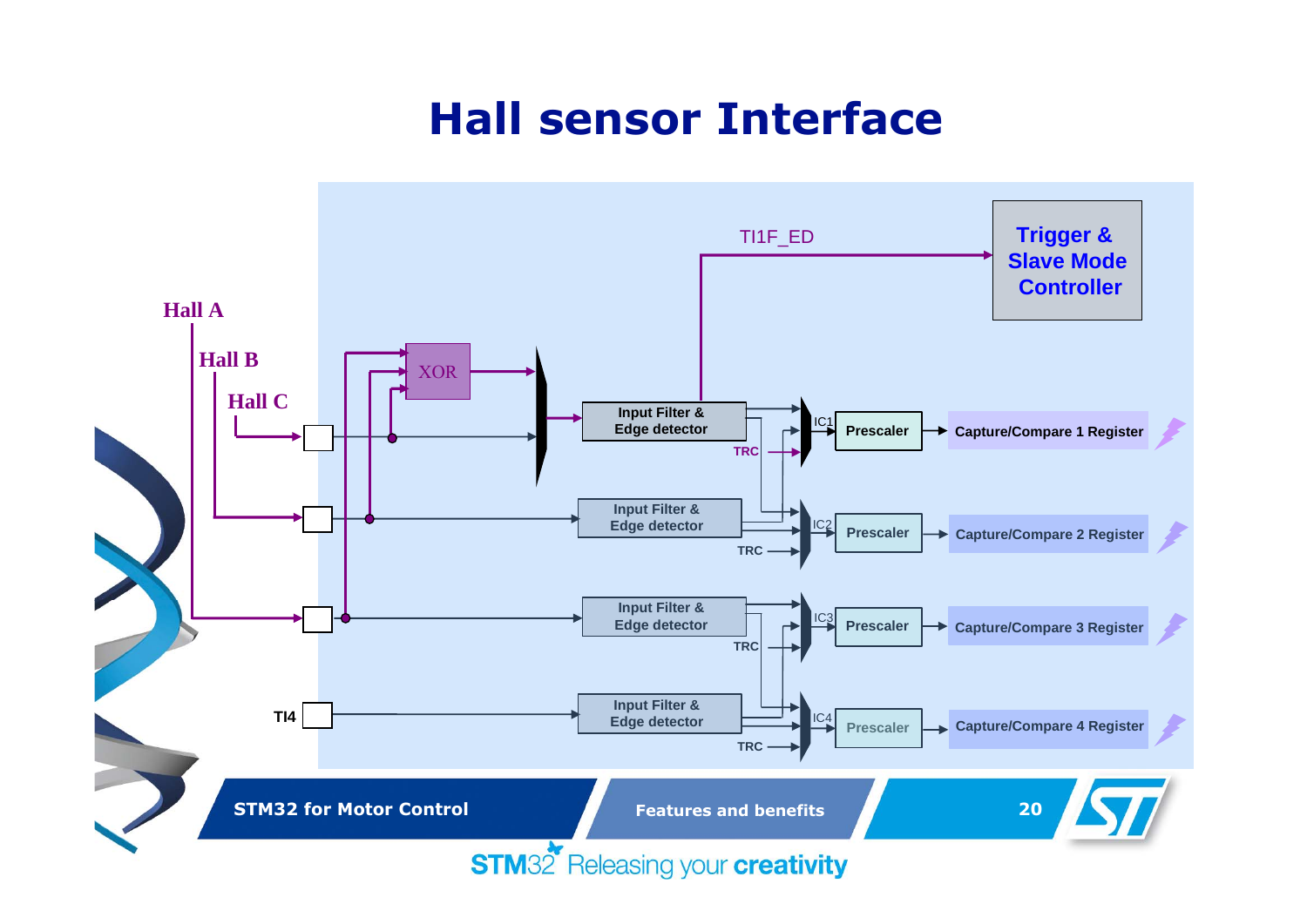### **Plan**



- **P** PWM generation
- **F** Speed / position feedback
- **F** Multi timer configuration
- *A* Analog to Digital converter
- **T** Current sensing and ADC synchronization
- **F** Field Oriented Control
- **F** Motor Control Tools

**STM32 for Motor Control**

**Features and benefits**

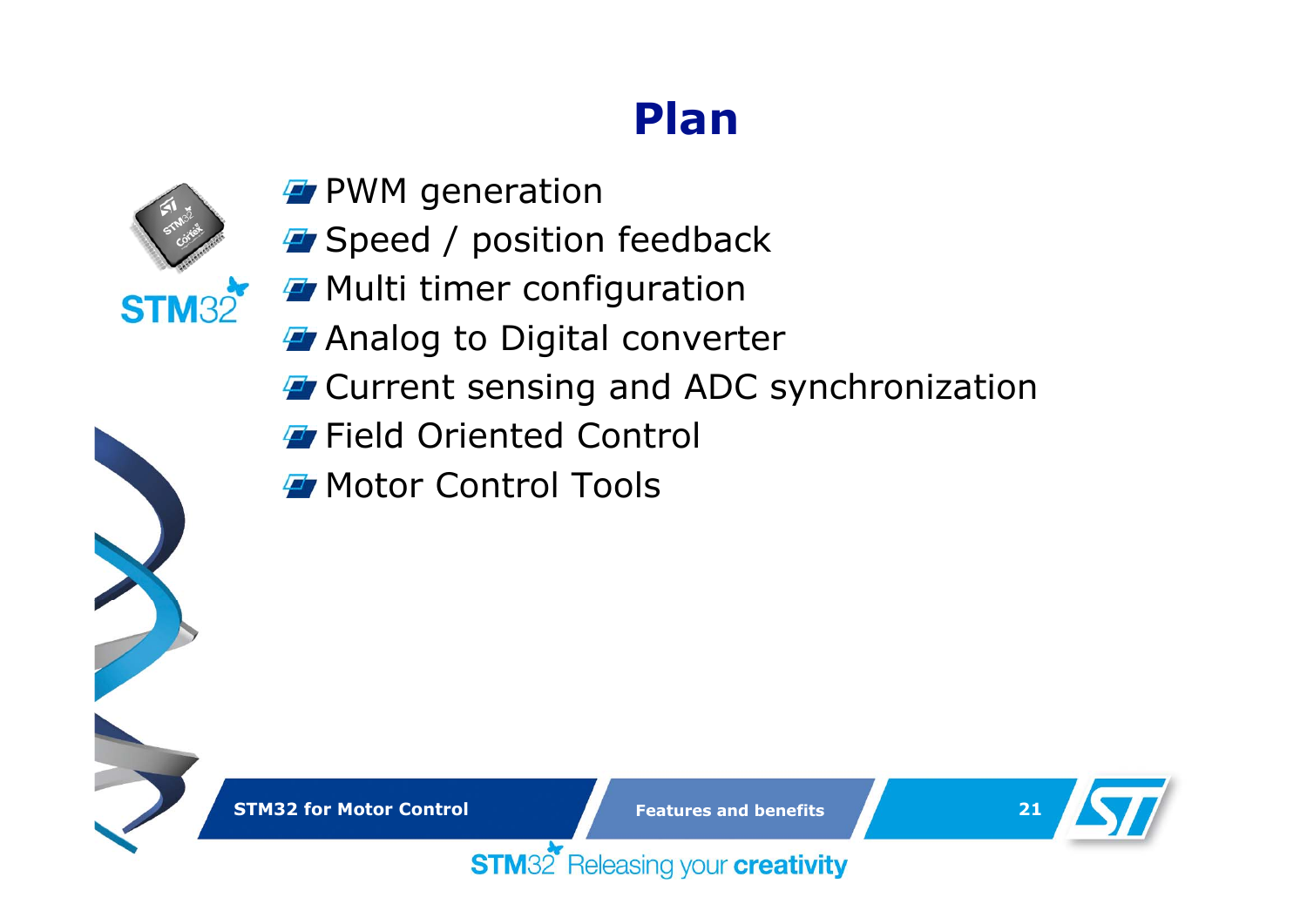### **Timer Link system**

- $\boldsymbol{\tau}$  The three general purpose and the advanced timers are linked together and can be synchronized or chained, thanks to a Trigger output and several selectable trigger inputs.
- $\blacktriangleright$  For TIM2:0, the input pins (TI1 and TI2) can also be used as triggers

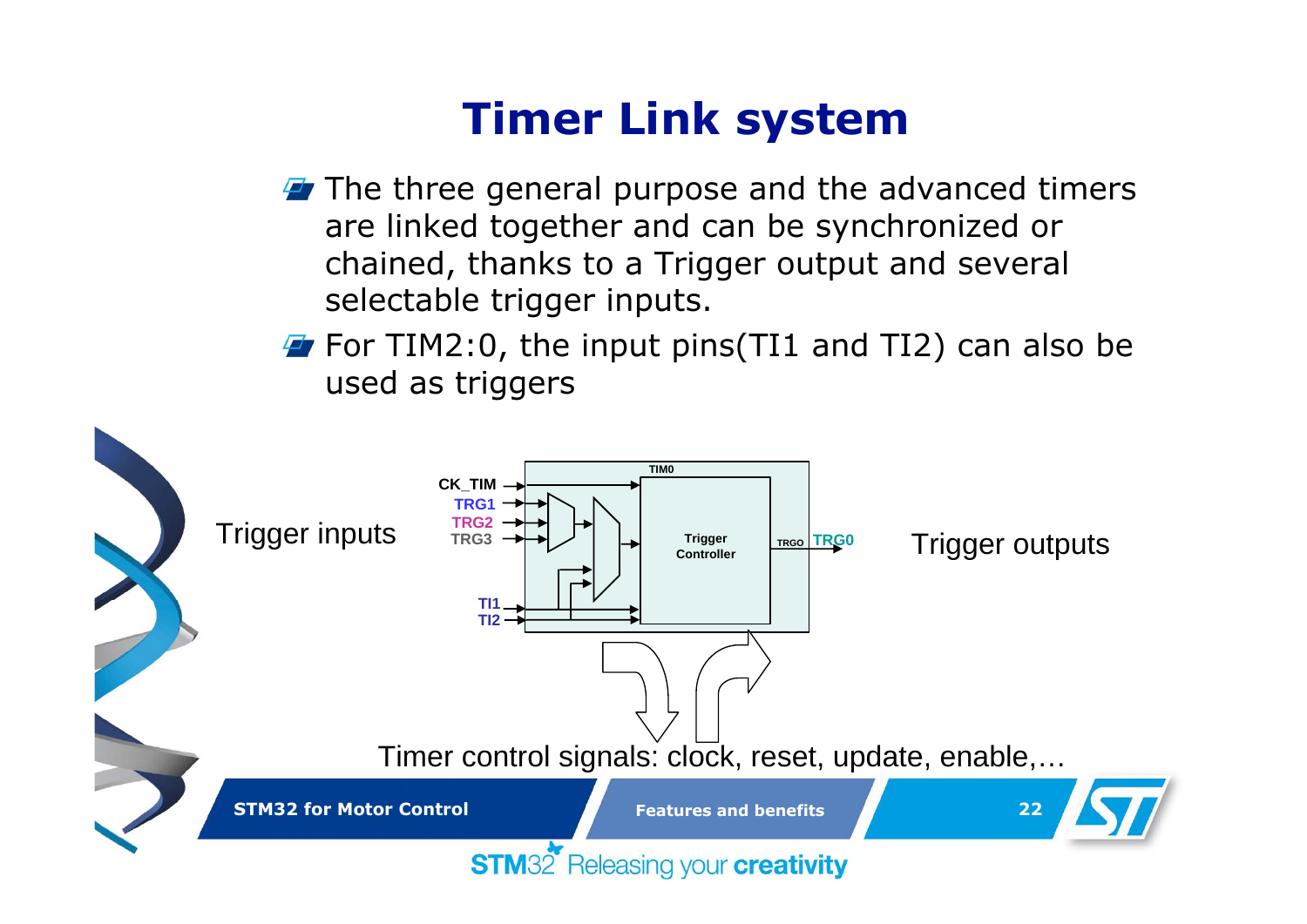## **Synchronization Mode Configuration**

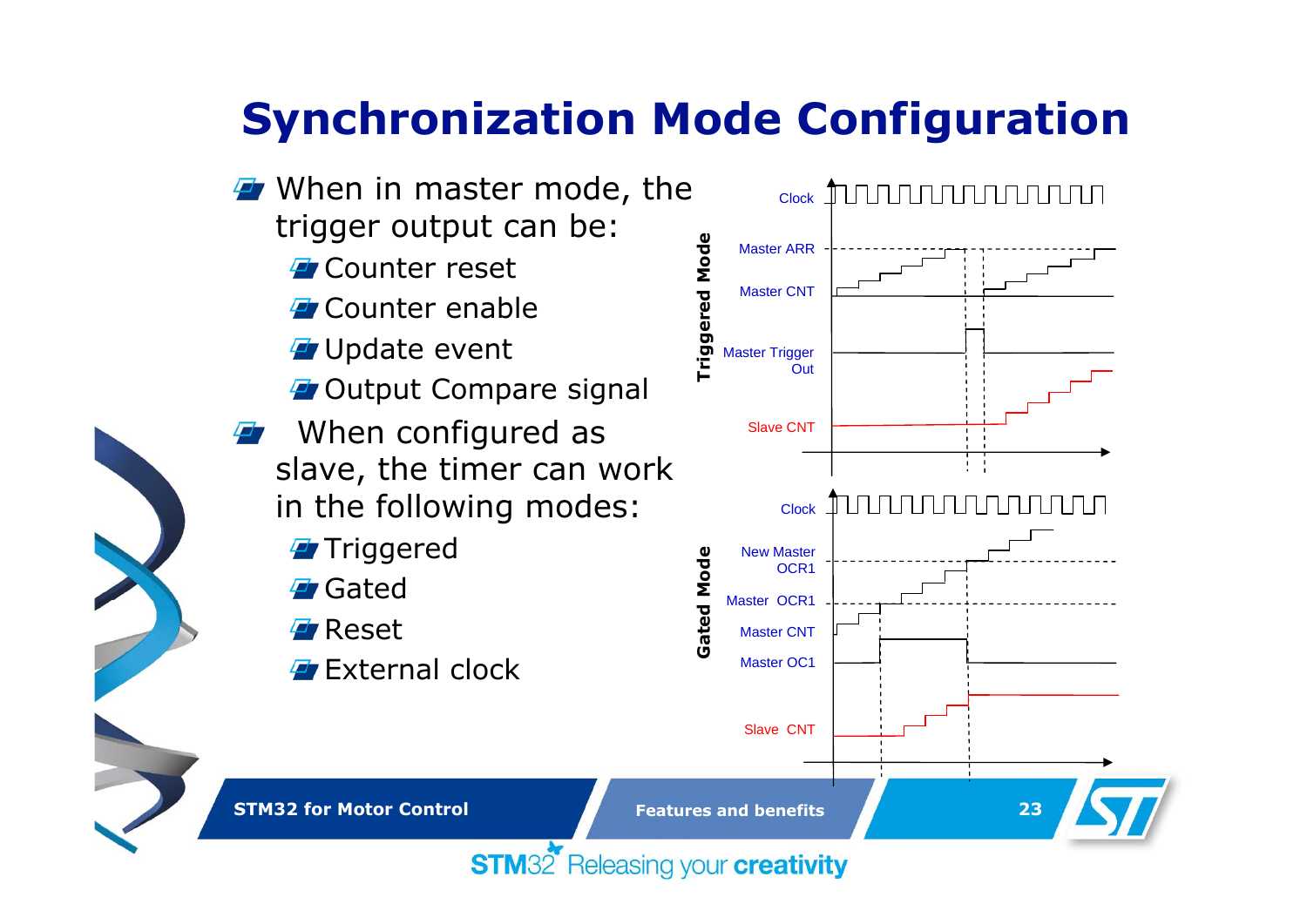## **Example 1/3: chained timers**

### **F** Cascade mode (for instance, chained time bases)

#### **MASTER**

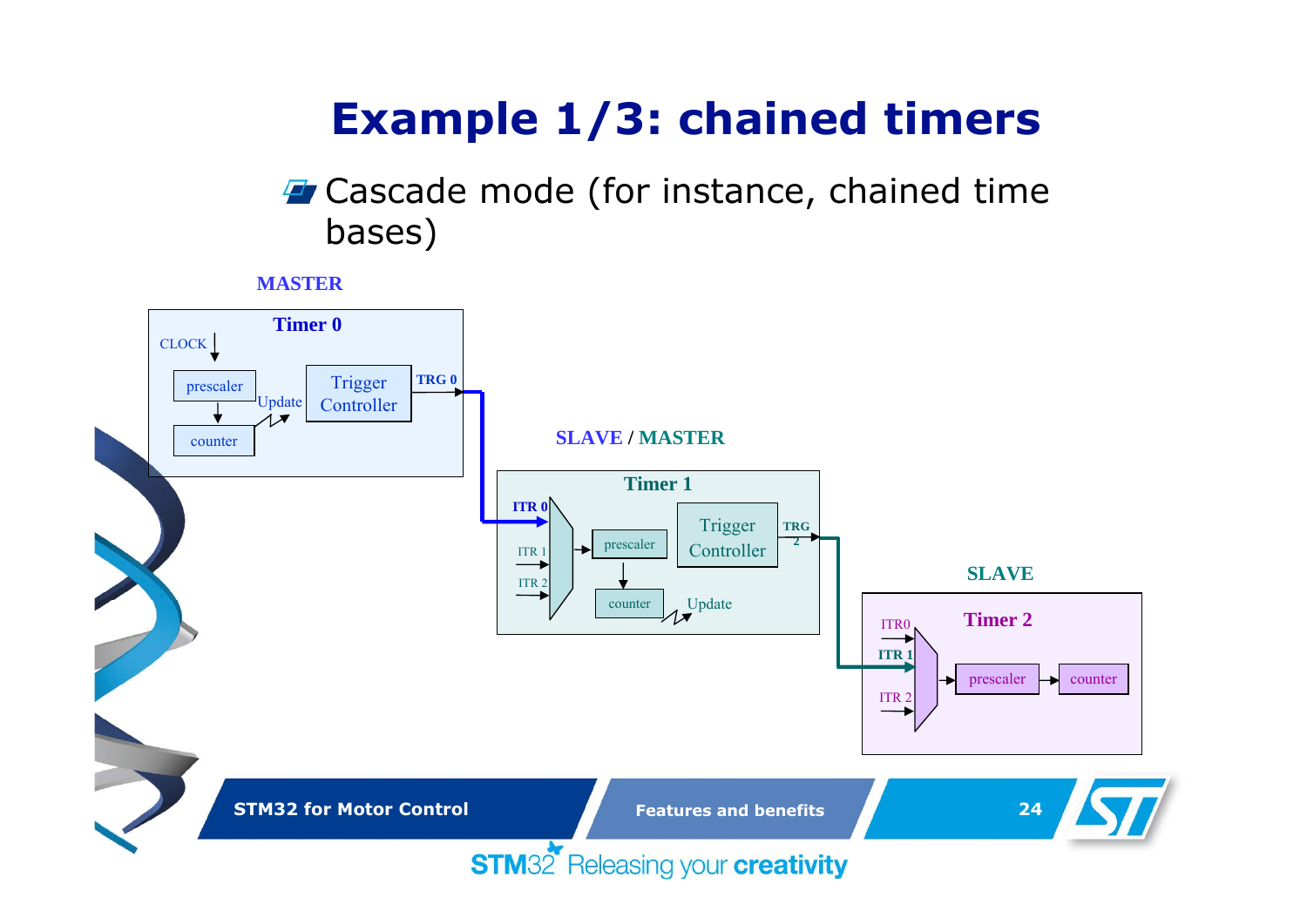### **Examples 2/3: synchronized start**



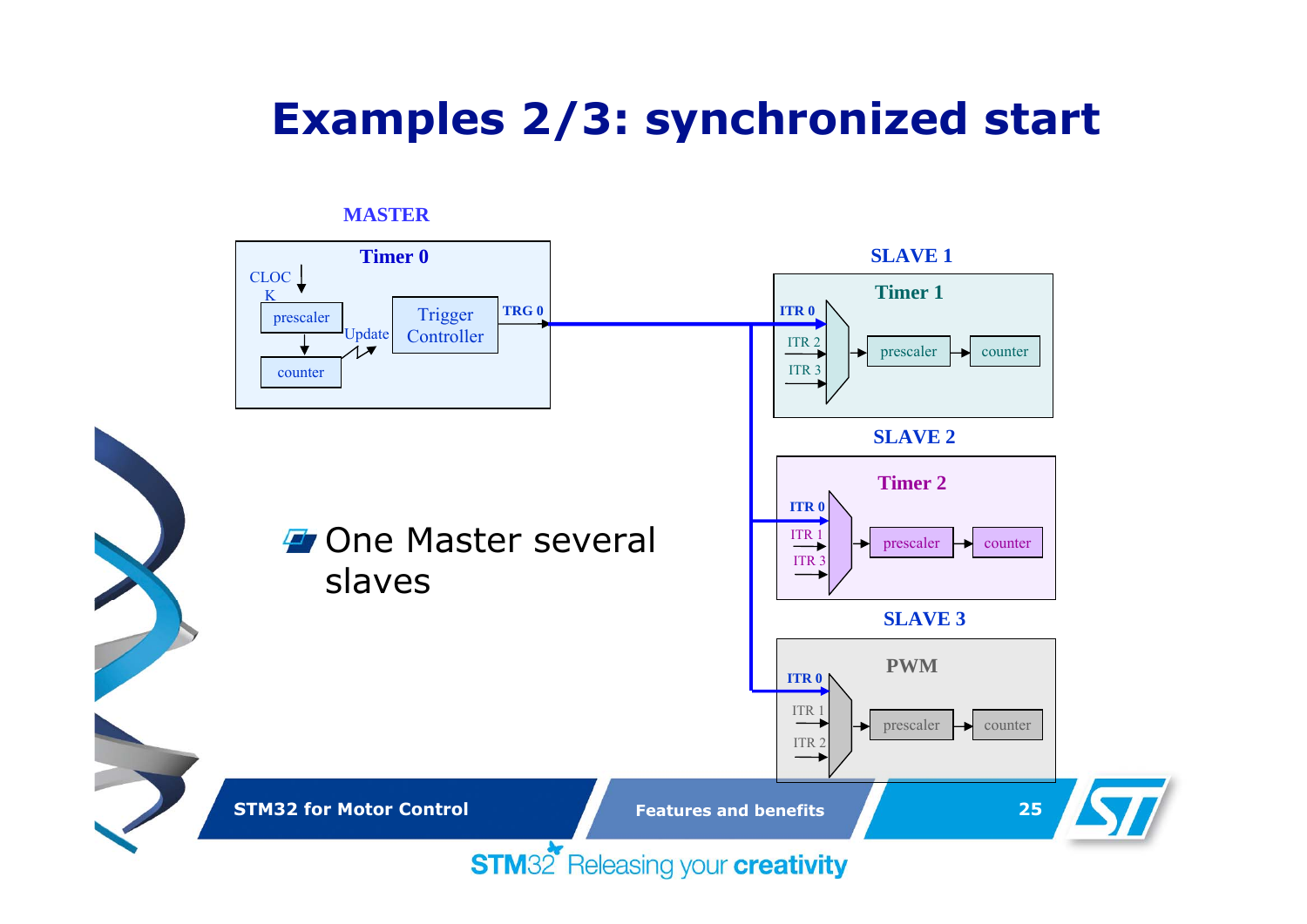### **Examples 3/3: block commutation**

**A** TIM timer handles Hall feedback and triggers an advanced timer for step commutation

**MASTER (TIM)**

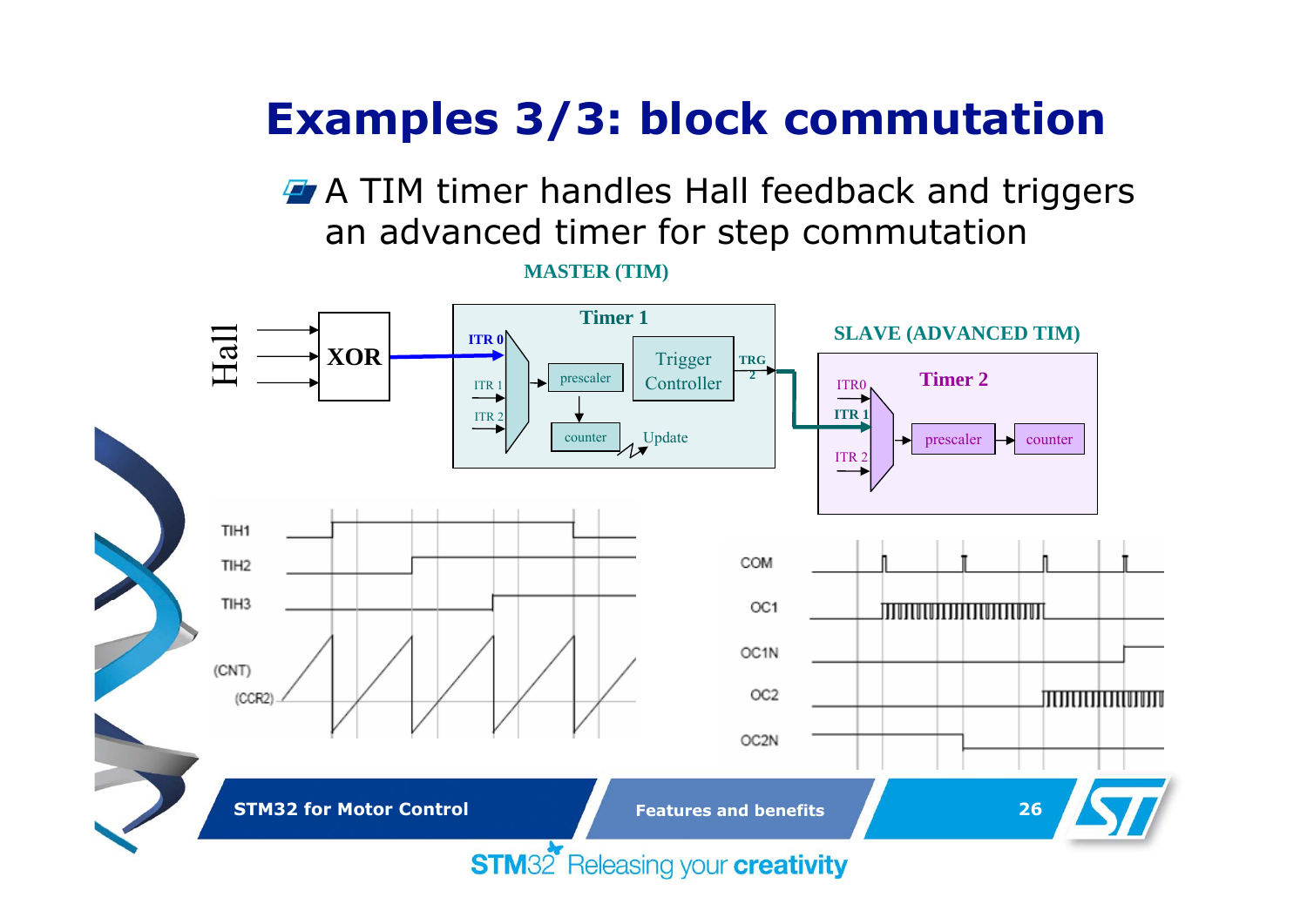### **Plan**



- **P** PWM generation
- **F** Speed / position feedback
- **F** Multi timer configuration
- *A* Analog to Digital converter
- **T** Current sensing and ADC synchronization
- **F** Field Oriented Control
- **F** Motor Control Tools

**STM32 for Motor Control**

**Features and benefits**

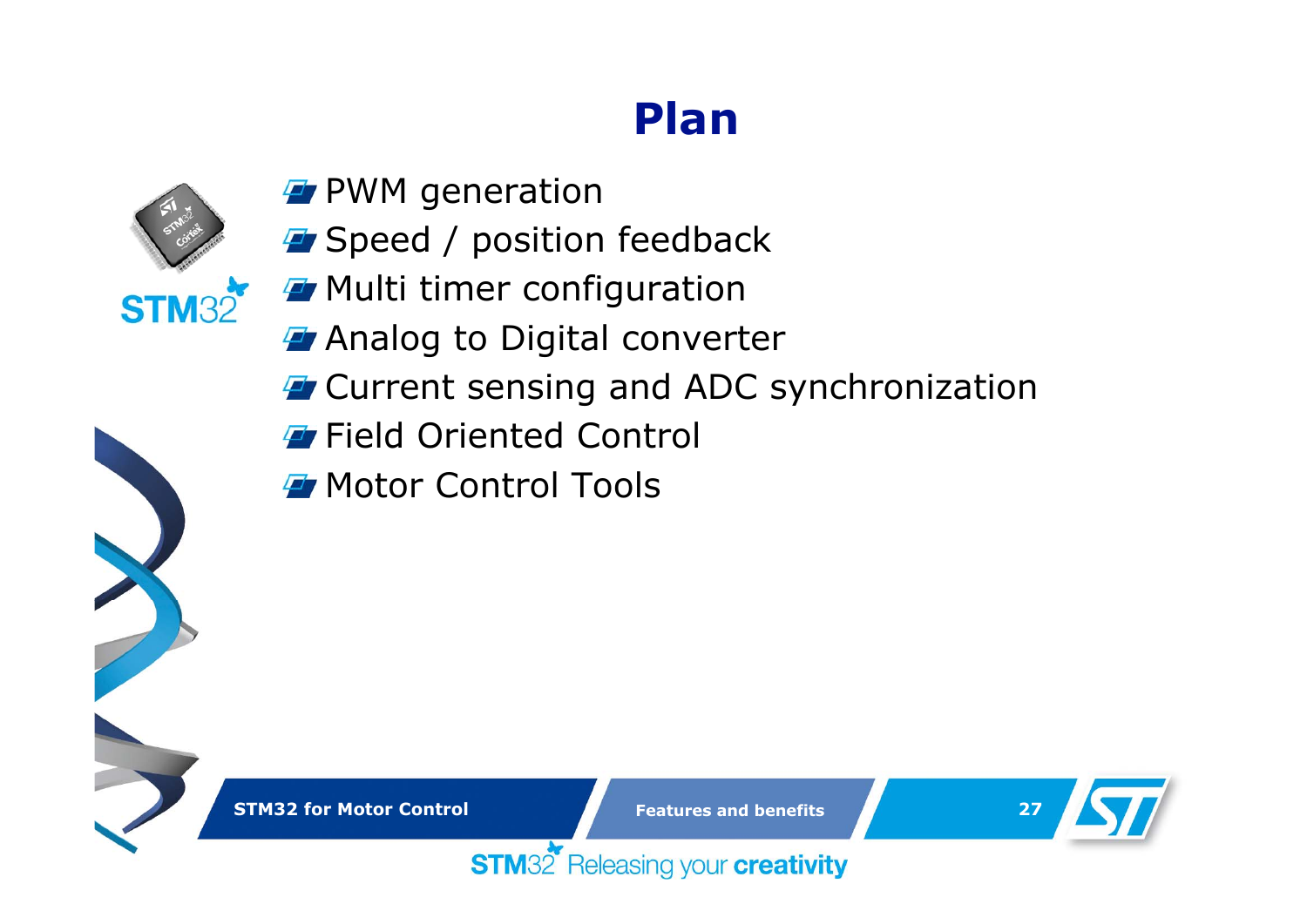## **ADC Features (1/3)**

- **E** ADC conversion rate 1 MHz and 12-bit resolution
	- $\overline{F}$  107ns min sampling time
- $\overline{P}$  ADC input range:  $0 \leq$  VIN  $\leq$  VREF+ (VREF+ only on LQFP100 package)
- *F* Up to 18 multiplexed channels:
	- 16 external channels
	- 2 internal channels: Temperature sensor and voltage reference
- Interrupt generation
	- **End of Conversion, End of Injected conversion, Analog watchdog**
- **E** DMA capability
	- **T** On ADC1, but possibility to transfer also ADC2 result if sync'd
- **F** Channels conversion groups:
	- **T** Up to 16 channels regular group
	- *F* Up to 4 channels injected group

**STM32 for Motor Control**

**Features and benefits**

**28**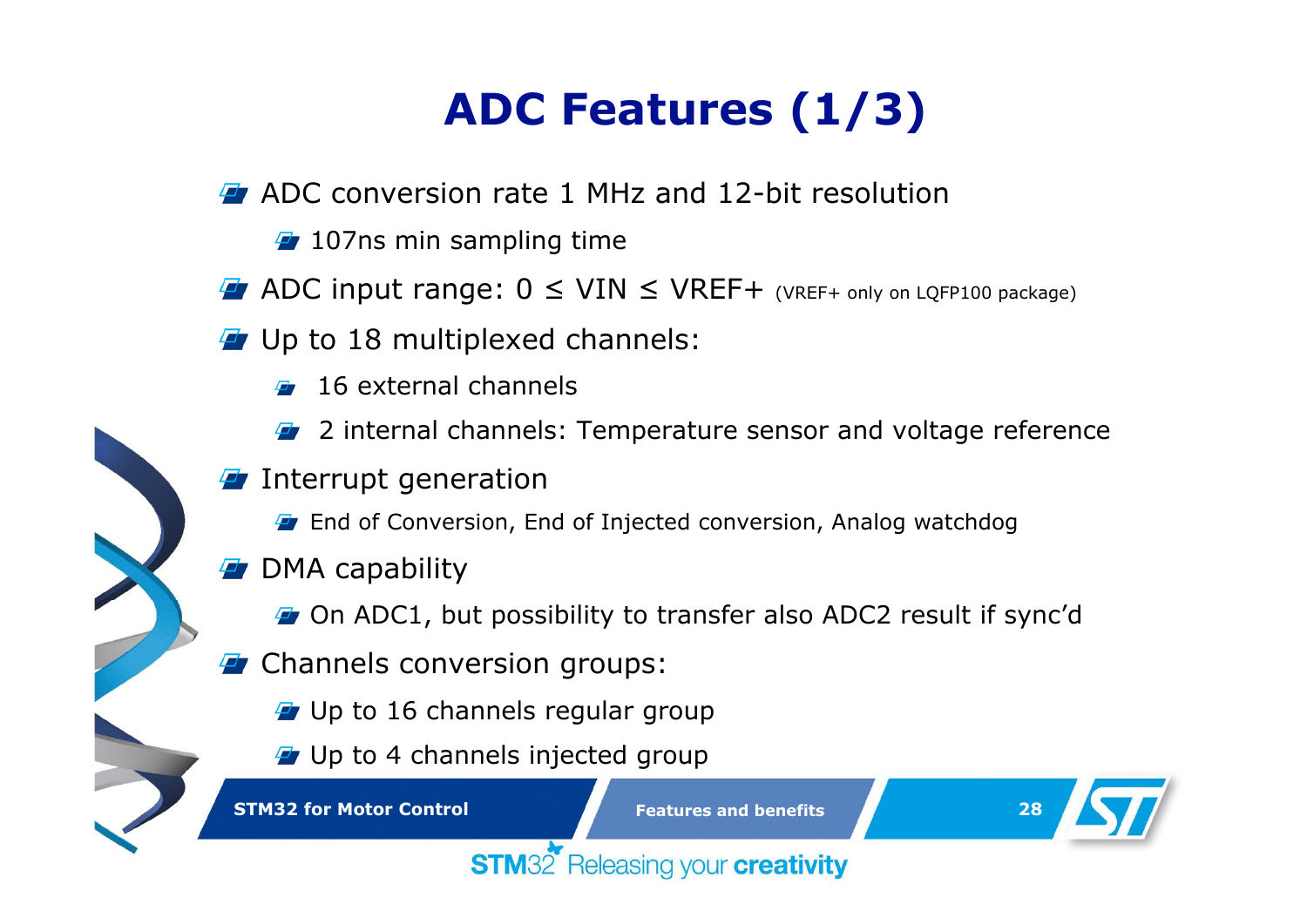### **ADC Injected Conversion**

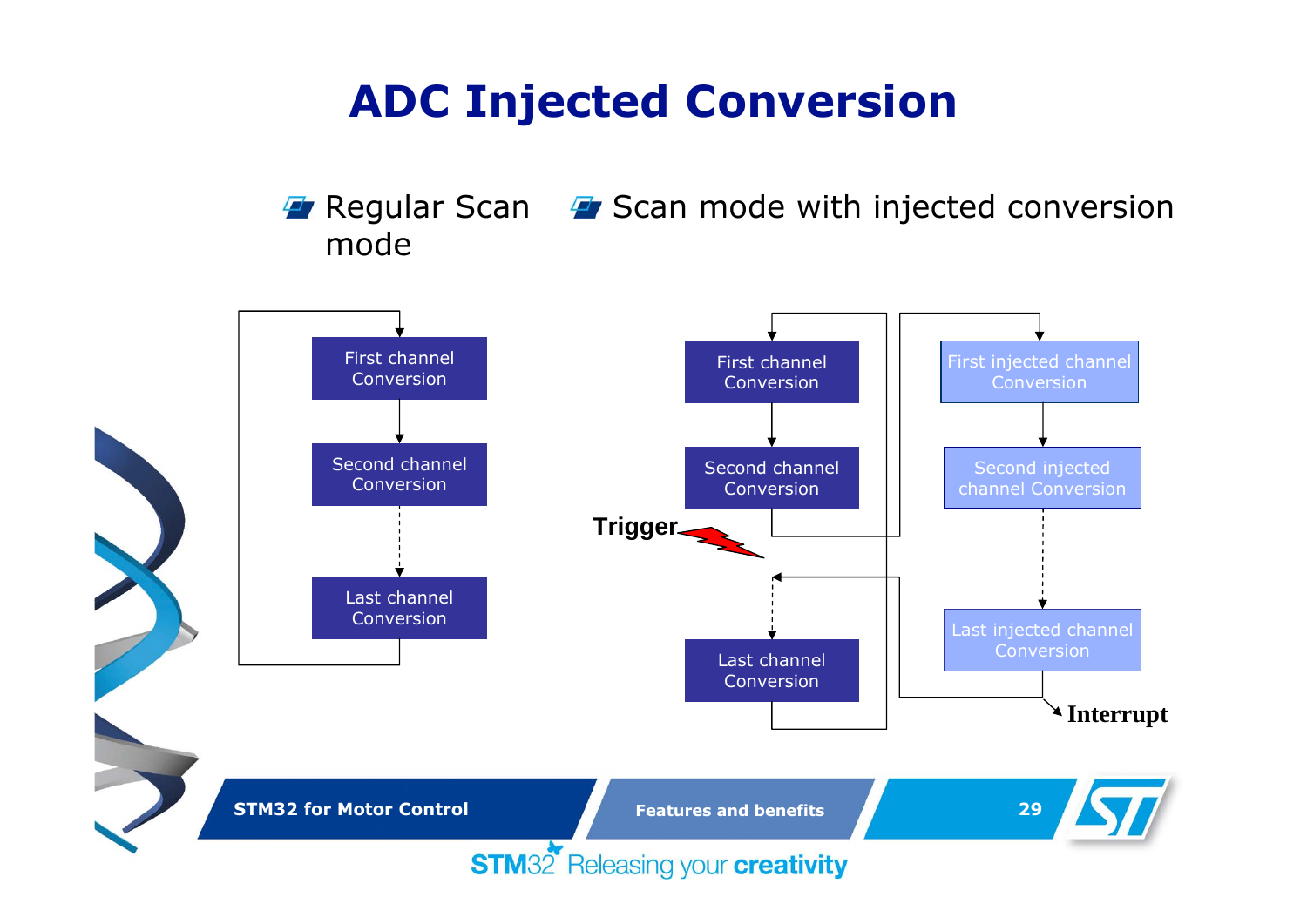## **ADC Features (2/3)**

**F** Analog Watchdog (1 channel or all regular or all injected)

#### Sequencer-based scan mode

 $\blacktriangleright$  Any channel, any order (e.g. Ch3, Ch2, Ch11, Ch11, Ch3)

- *F* up to 16 regular conversion (transferred by DMA)
- $\mathbf{F}$  up to 4 injected conversion stored in internal registers
- Multiple trigger sources for both regular and injected conversion
	- **E** Each group can be started by 6 events from the 4 timers (compare, over/underflow)
	- **EXTER 2018** External event and software trig also available

**STM32** 

**STM32 for Motor Control**

**Features and benefits**

Releasing your creativity

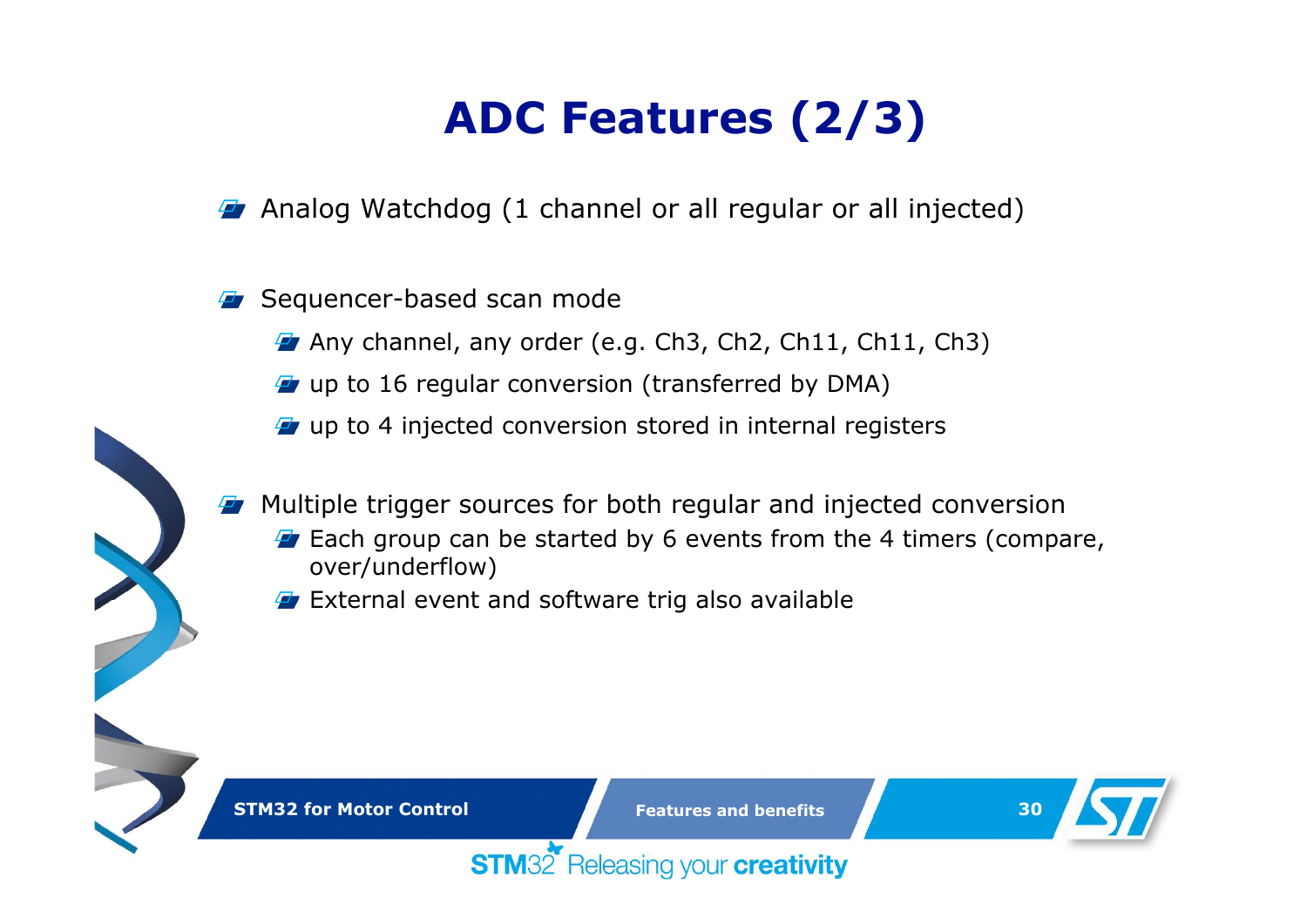## **ADC Features (3/3)**

**E** Left or right Data alignment with inbuilt data coherency

- 4 offset compensation registers
	- **F** Compensates external conditioning components offsets (such as Operational Amplifiers). Provides signed results if needed.
- Channel-by-channel programmable sampling time to be able to convert signals with various impedances
	- From 1µs (for Rin < 1.2K $\Omega$ ) to 18µs (Rin < 350K $\Omega$ ), 8 values
	- **External voltage follower not mandatory when converting at 1MSps**

**STM32** 

**Features and benefits**

Releasing your creativity

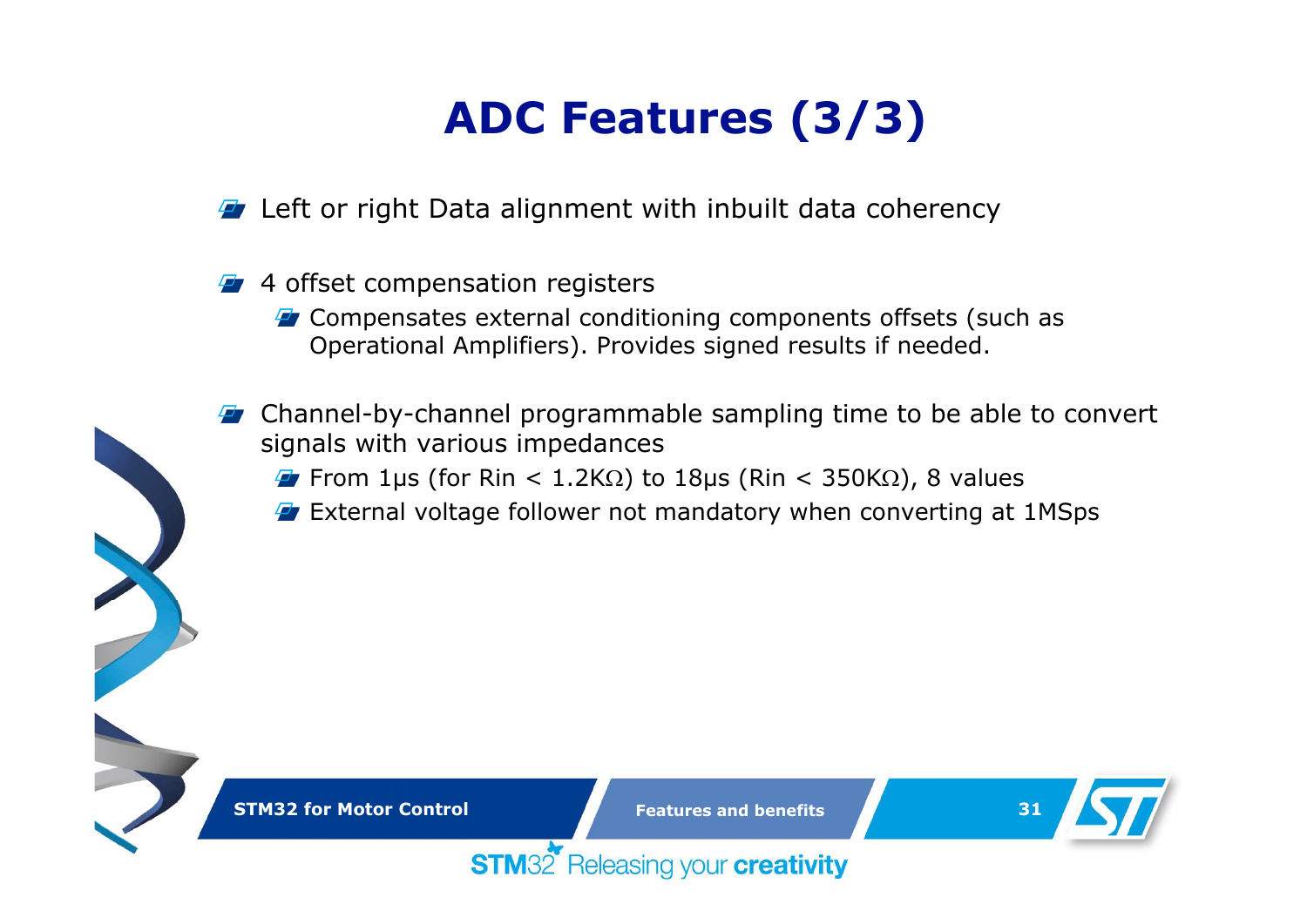### **ADC Block Diagram**

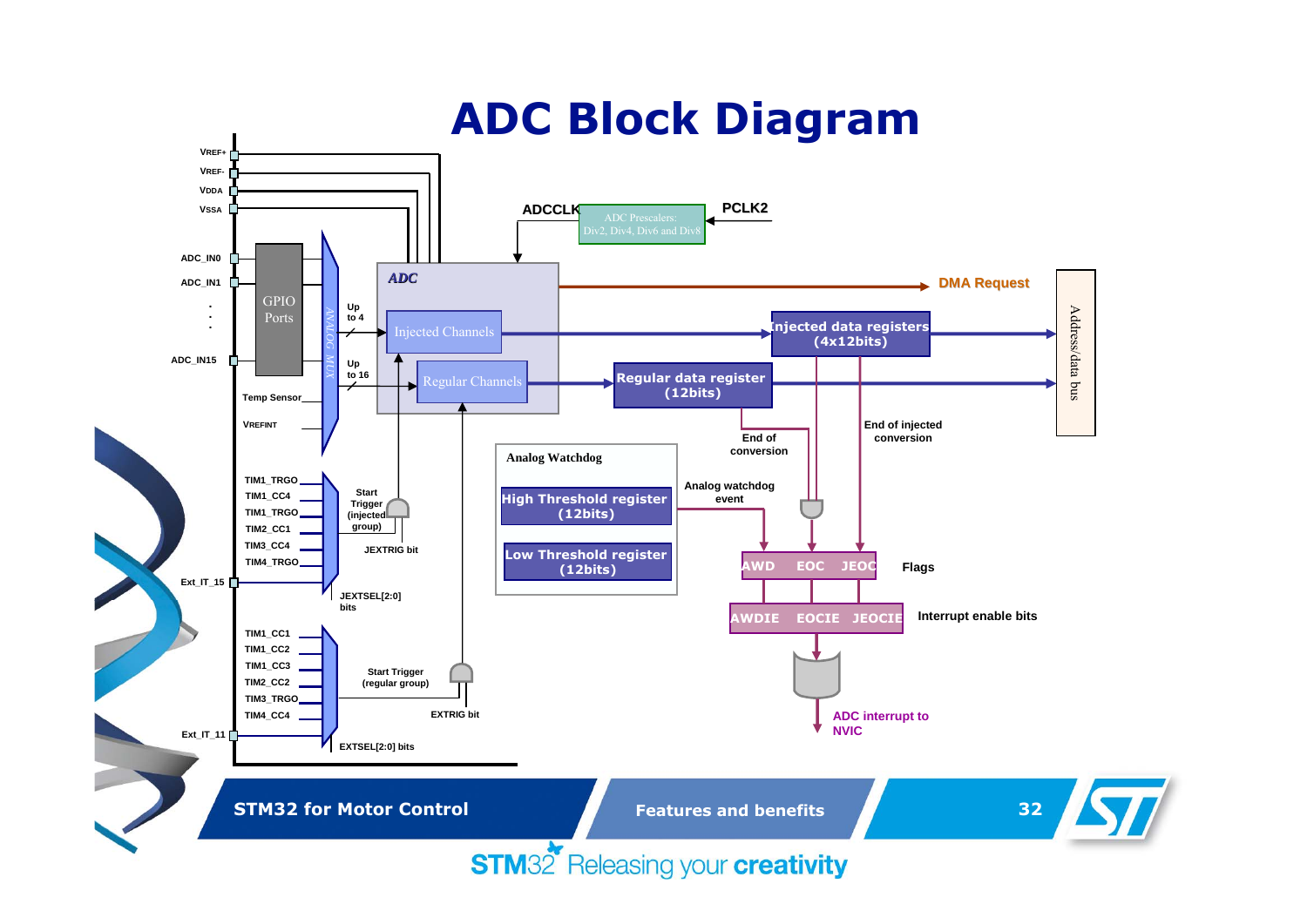## **ADC dual modes (1/2)**

**Available in devices with two ADCs (Performance line)** 

**ADC1** and ADC 2 can work independently or coupled (master/slave)

**F** 8 ADC dual modes



**STM32 for Motor Control**

**Features and benefits**

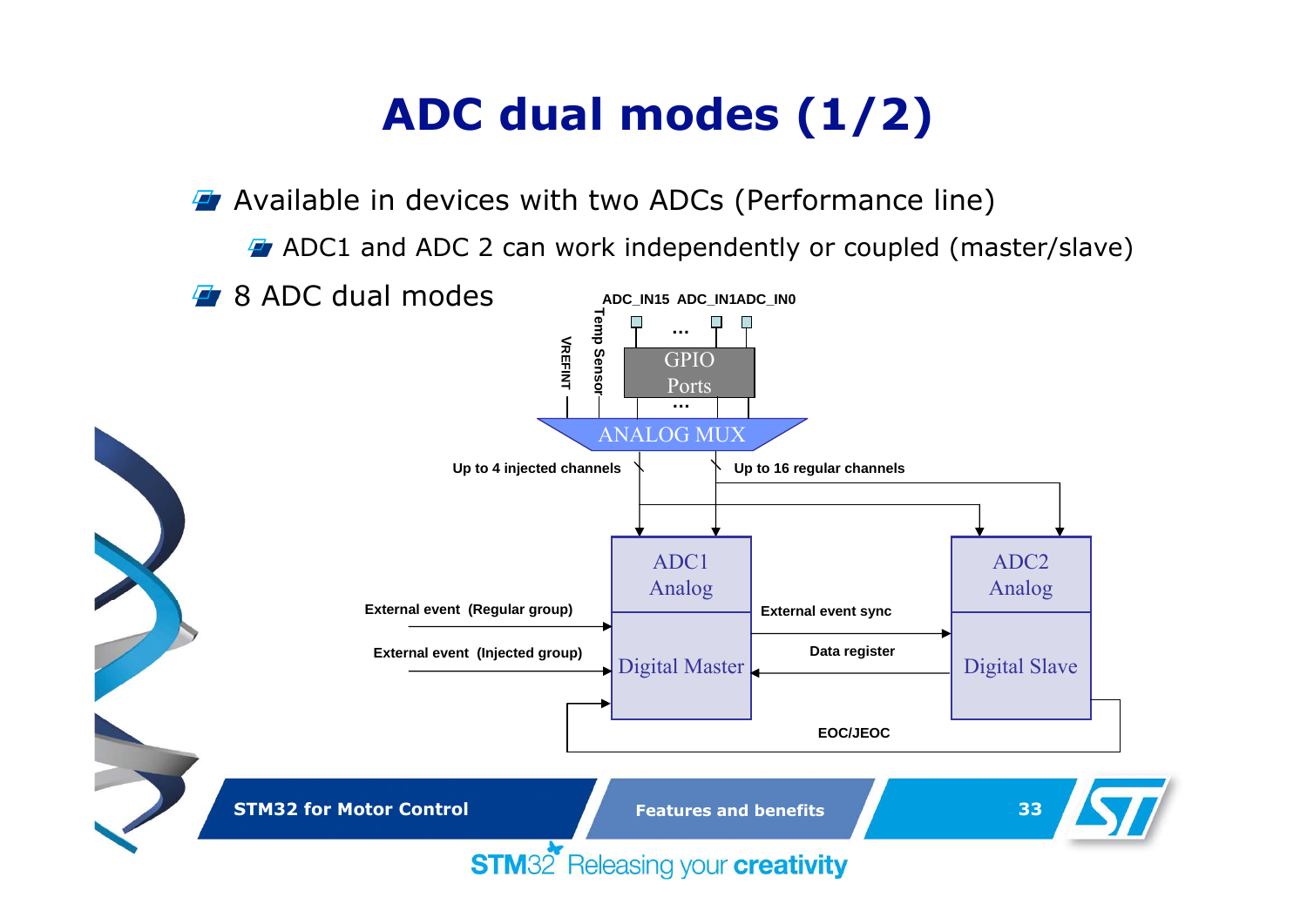### **ADC dual modes example (2/2)**

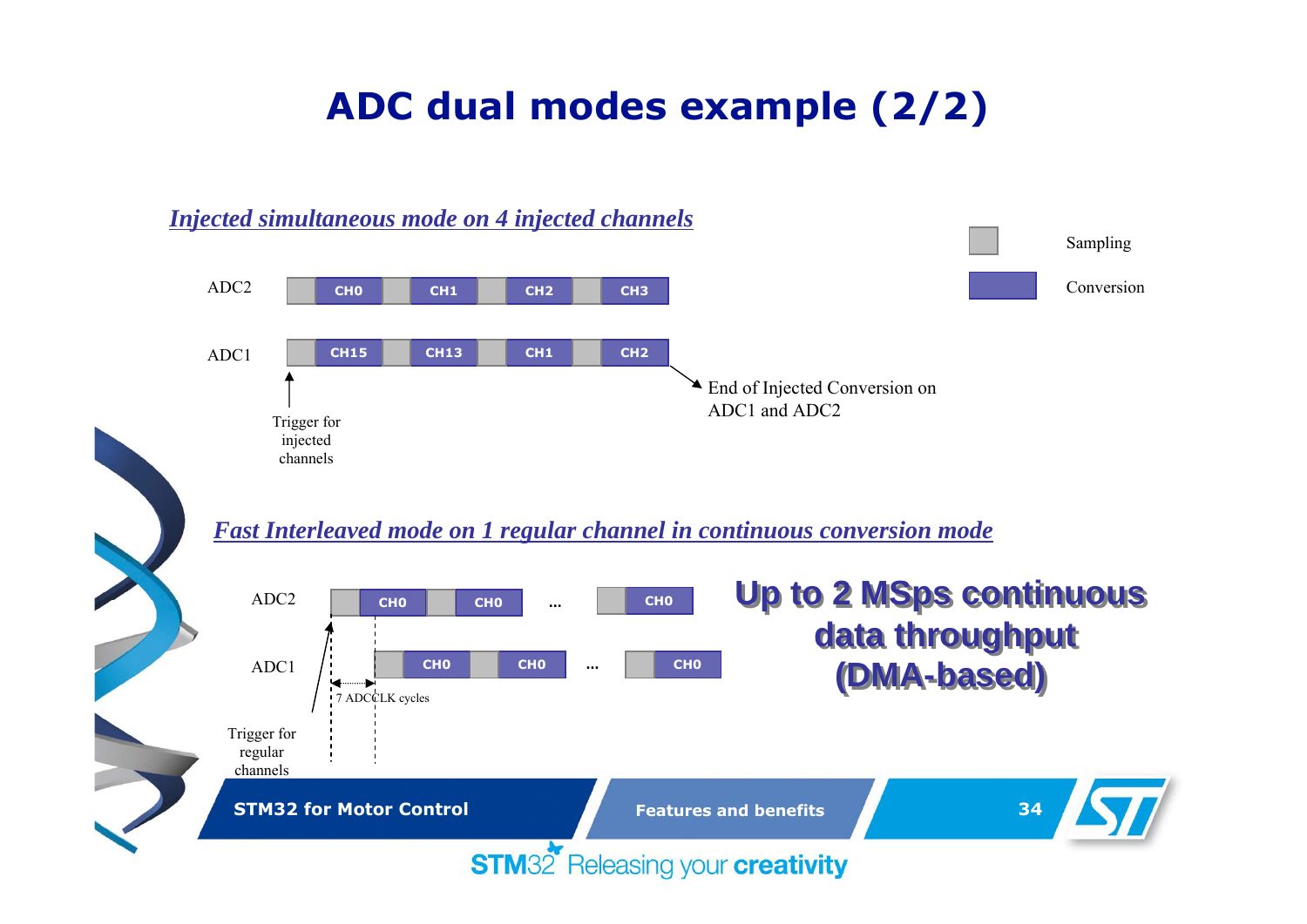### **Plan**



- **P** PWM generation
- **F** Speed / position feedback
- **F** Multi timer configuration
- *A* Analog to Digital converter
- **T** Current sensing and ADC synchronization
- **F** Field Oriented Control
- **F** Motor Control Tools

**STM32 for Motor Control**

**Features and benefits**

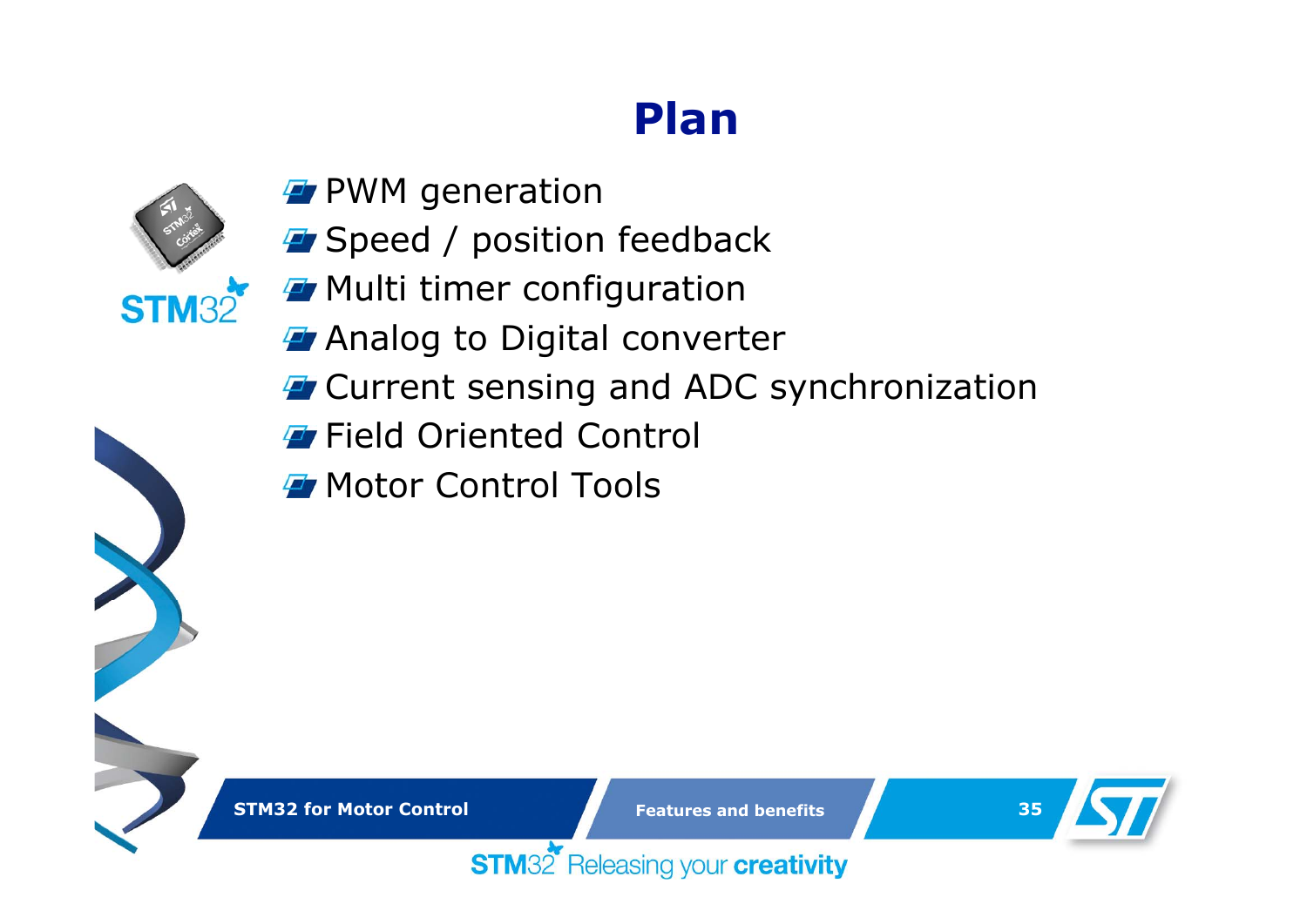### **Isolated Current transducers 1/2**

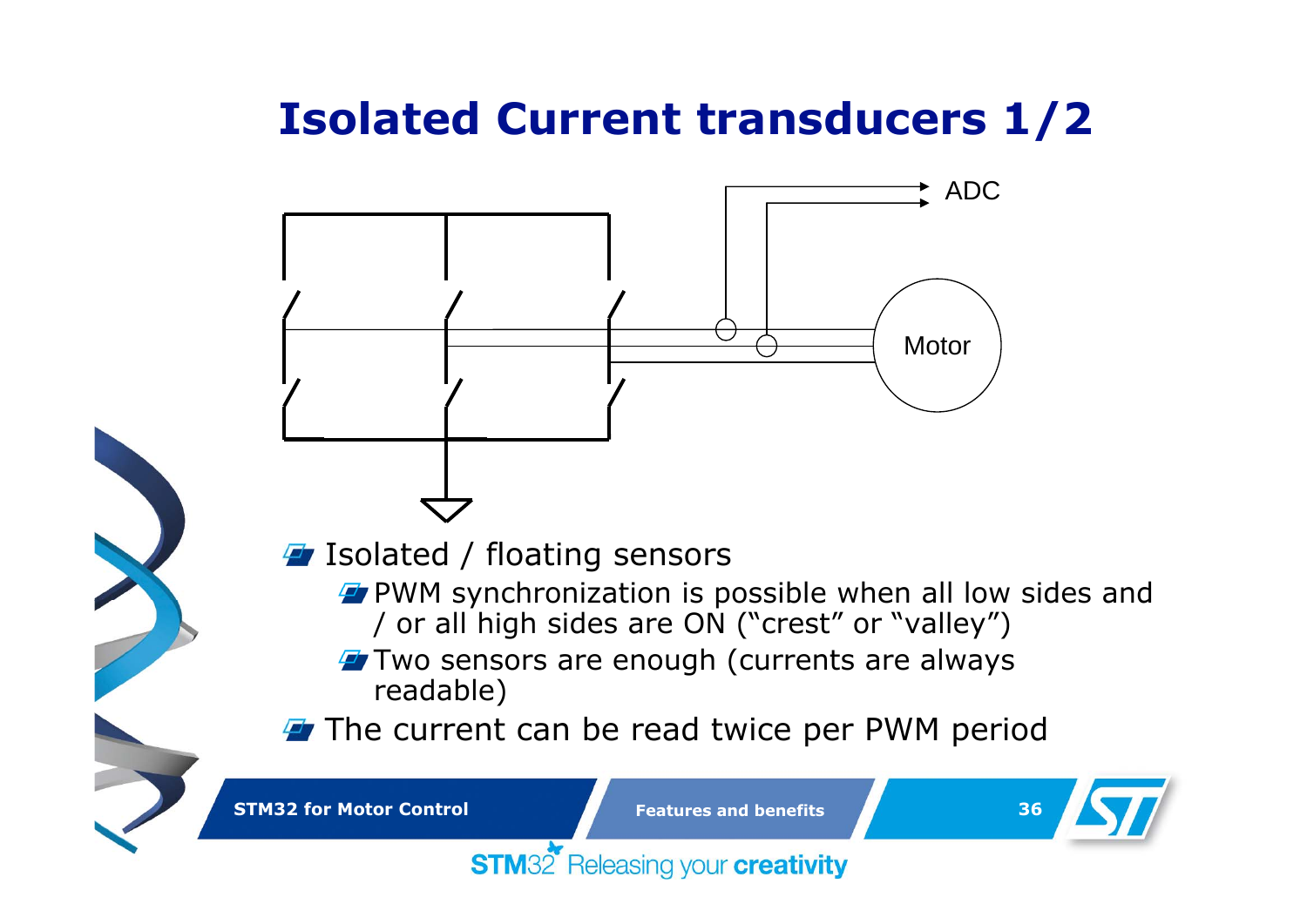### **Isolated Current transducers 2/2**

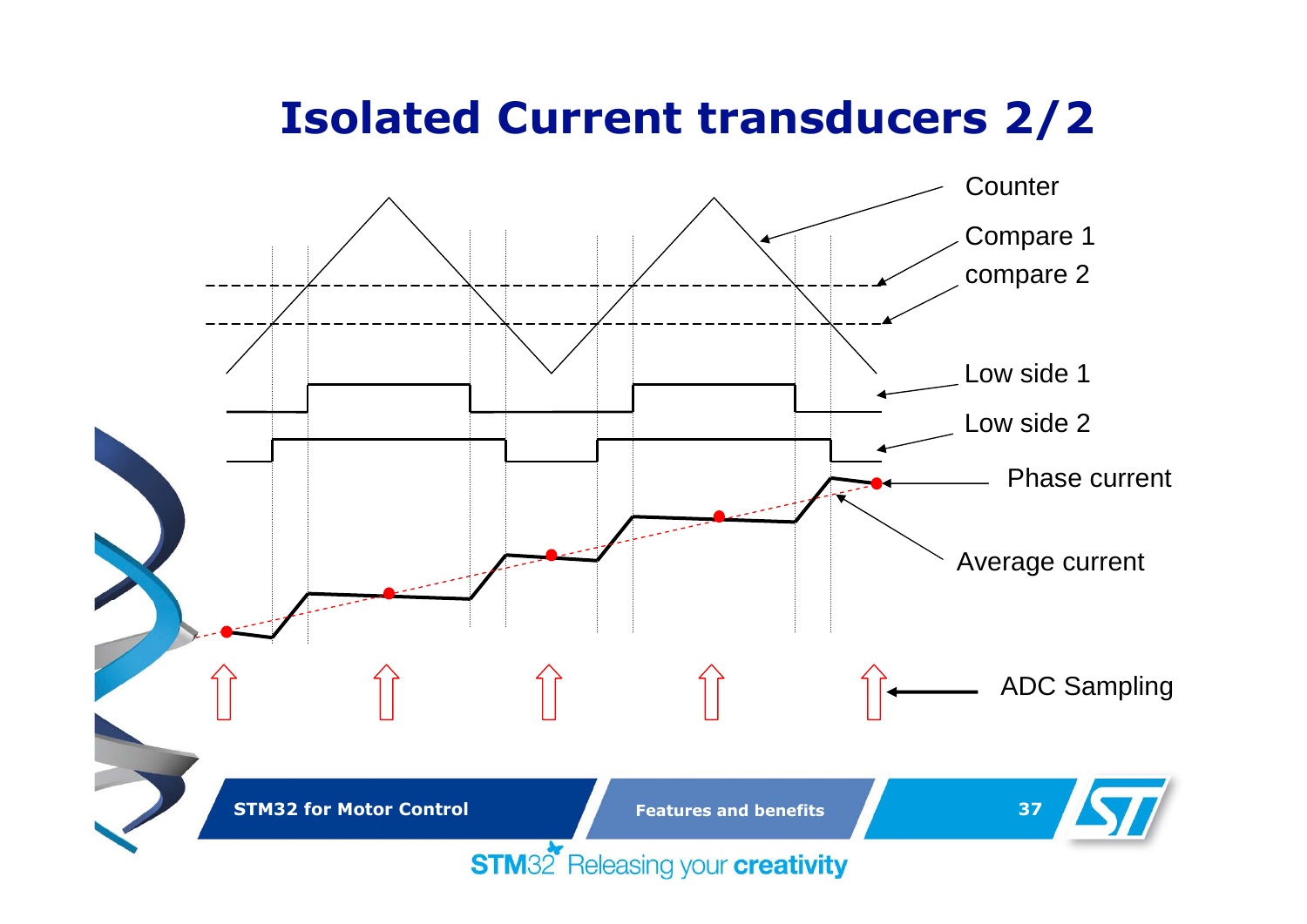## **Shunt based current sensing 1/2**



### **F** Using 3 shunts

- **PVM** synchronization mandatory
- **T** Need to sample when all low side switches are ON, in the middle of PWM period ("crest")
- **F** Current cannot be read during 33% of sine period, but two phases at least are readable
	- $\blacktriangleright$ The third one can be reconstructed  $(Ia = -Ib-Ic)$

**STM32 for Motor Control**

**Features and benefits**

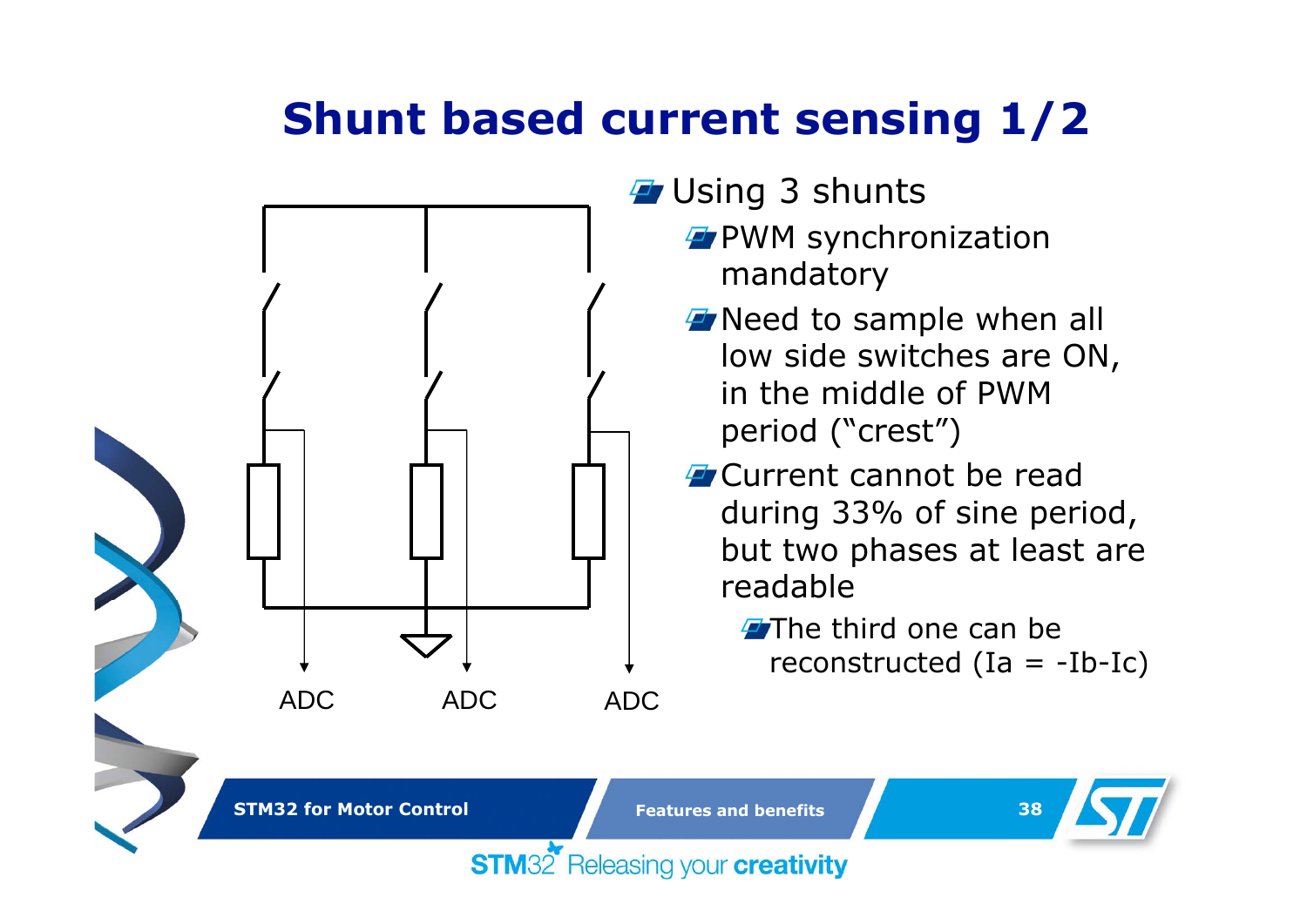### **Shunt based current sensing 2/2**

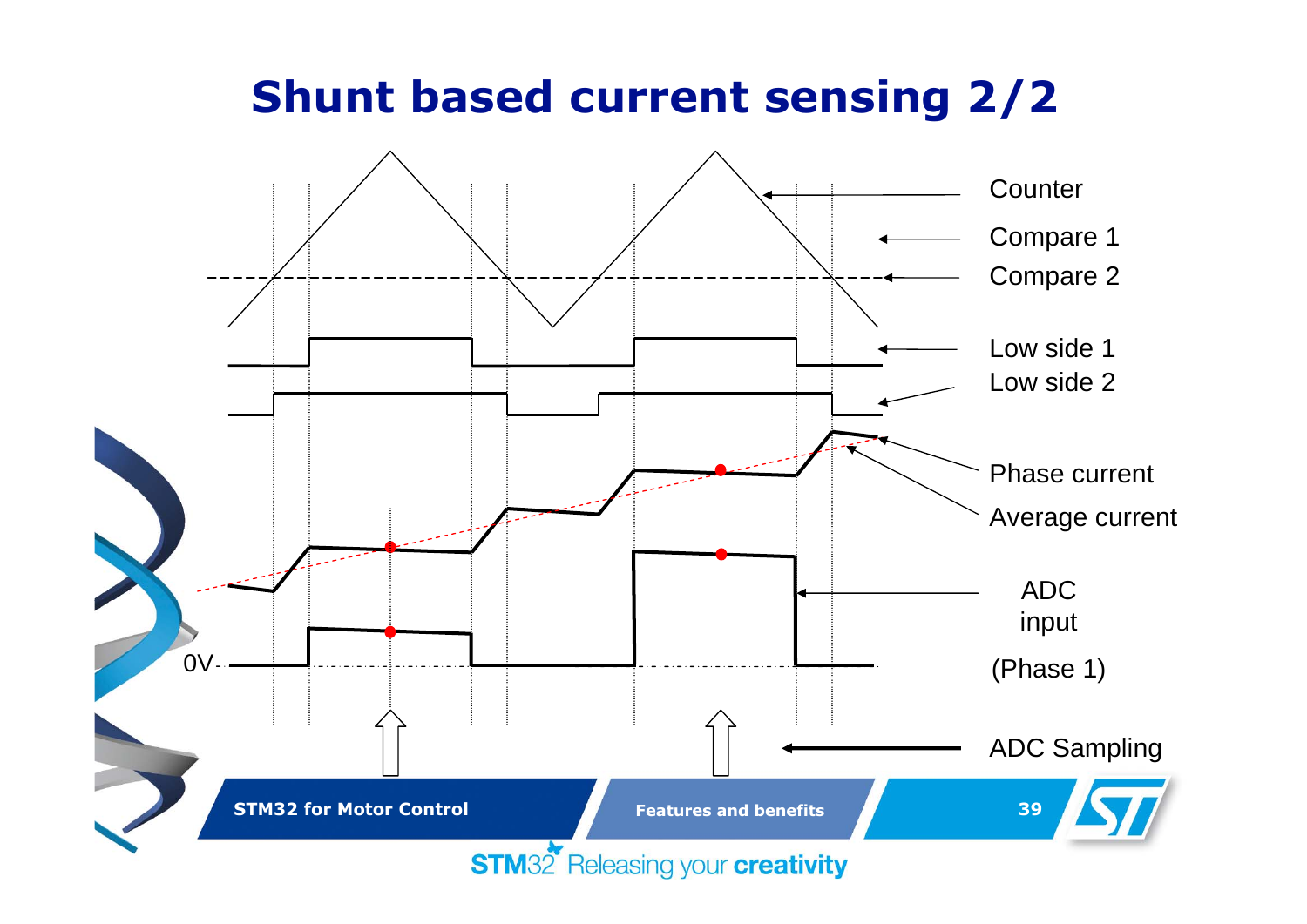## **ADC synchronization in STM32**

- **Done thanks to a synchronization unit** embedded in the PWM timer.
- **2** Options available:

**STM32** 

- **Direct synchronization on PWM crest, valley,** or both.
- **Delayed synchronization with the 4th** Compare channel

**The ADC results can be then processed** with an end of conversion interrupt or transferred by DMA.

**STM32 for Motor Control**

 **Features and benefits40**

Releasing your creativity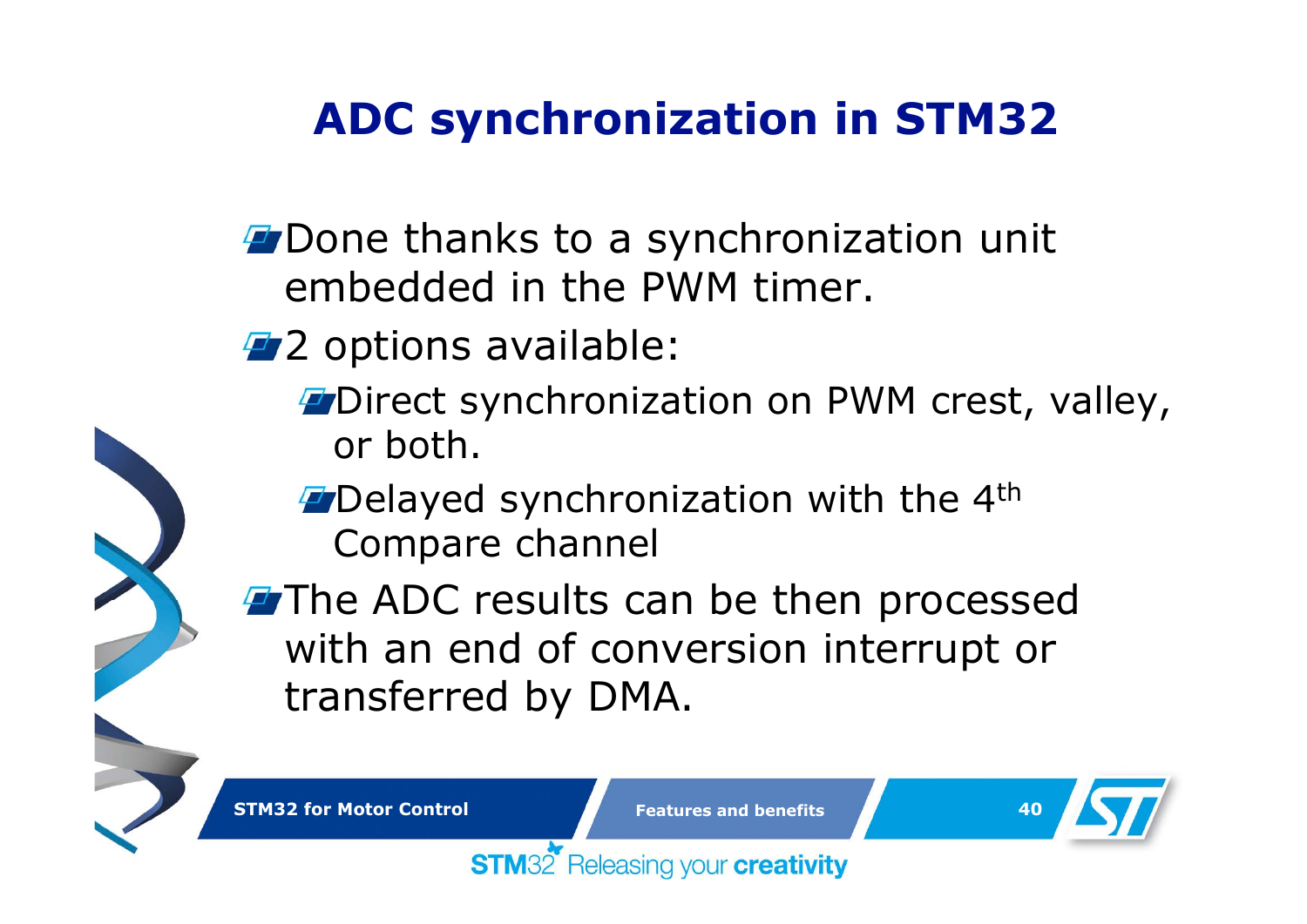### **Direct synchronization**

**The PWM timer "update" signal triggers** Simultaneous injected conversions on both ADCs **T** No error due to sequential phase sampling

#### **MASTER**

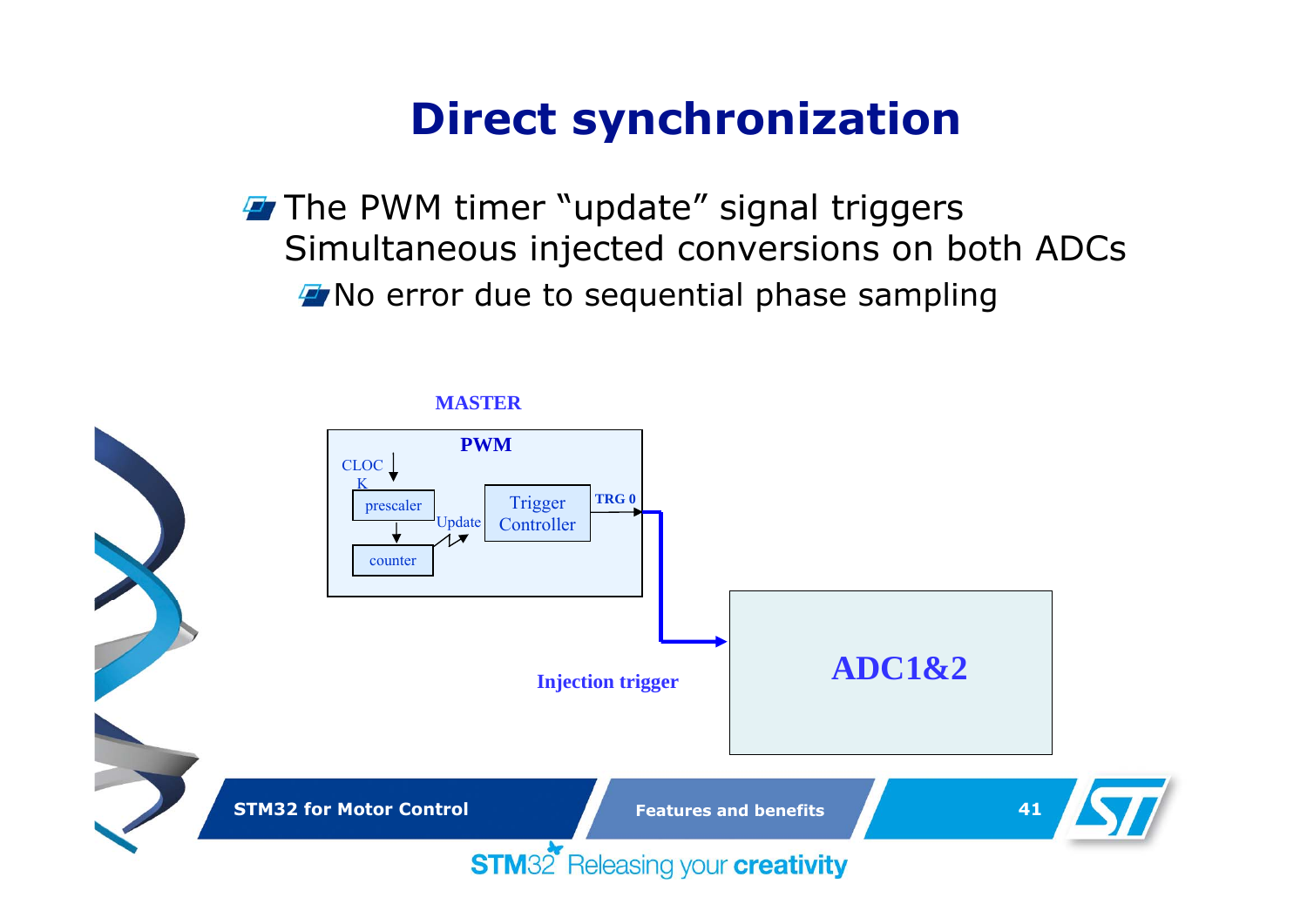### **Plan**



- **P** PWM generation
- **F** Speed / position feedback
- **F** Multi timer configuration
- *A* Analog to Digital converter
- **T** Current sensing and ADC synchronization
- **F** Field Oriented Control
- **F** Motor Control Tools

**STM32 for Motor Control**

**Features and benefits**



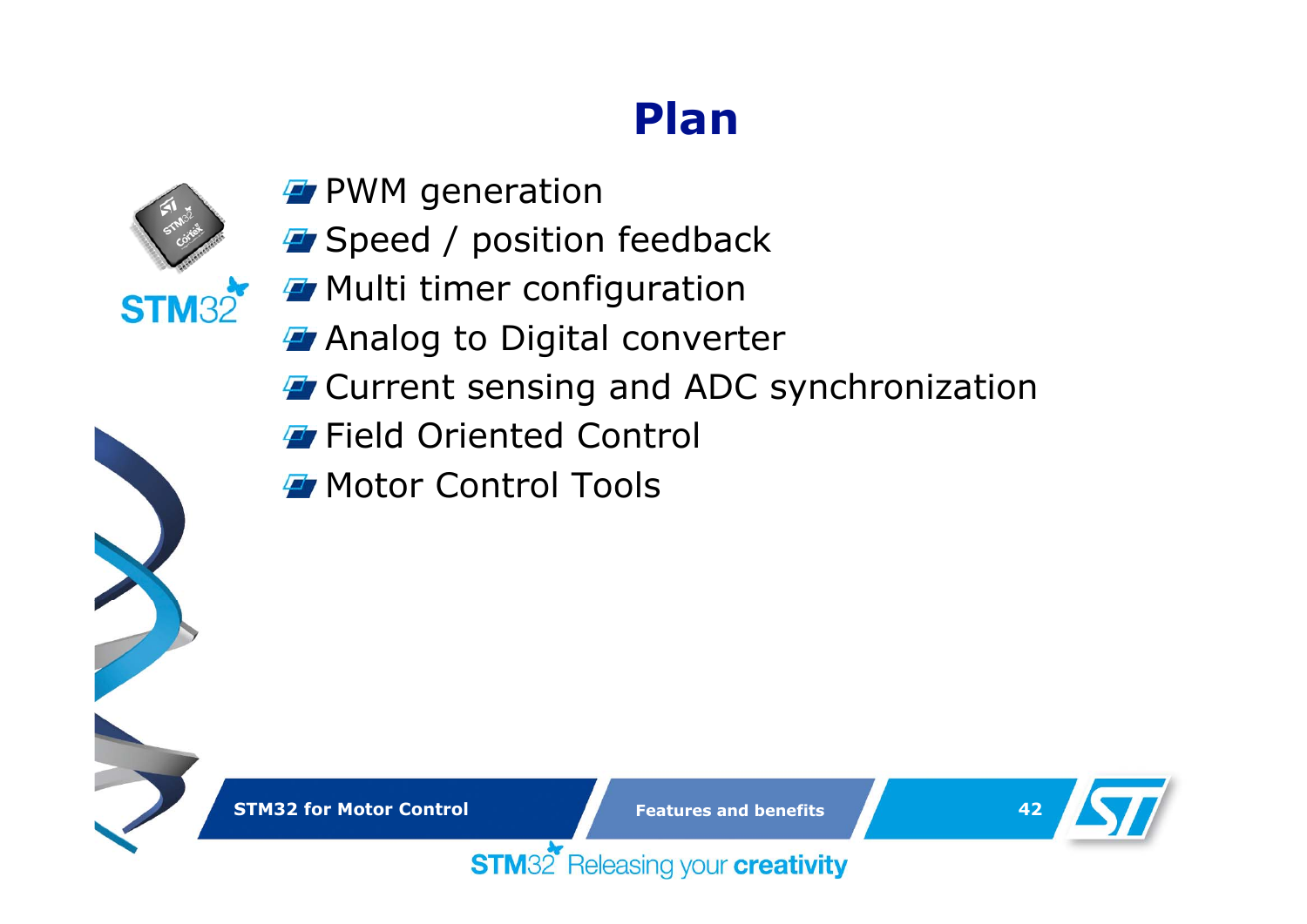### **Field oriented control (FOC): a quick overview**

- **T** Mathematical technique utilized for achieving decoupled control of the flux and torque in a three-phase machine (ACIM or PMSM)
- **F** Stator current is decomposed into:
	- $\boldsymbol{\tau}$  the magnetizing current Ids, producing a magnetic field algebraically added to the one of the rotor
	- $\overline{P}$  The quadrature current Iqs which controls torque just like the armature current does in the DC motor
- **Benefits (vs scalar control)** 
	- **P** Precise and responsive speed control when the load changes
	- **T** Optimized efficiency even during transient operation
	- **Allows position control (through instantaneous** torque control)

**STM32 for Motor Control**

 **Features and benefits43**

Releasing your creativity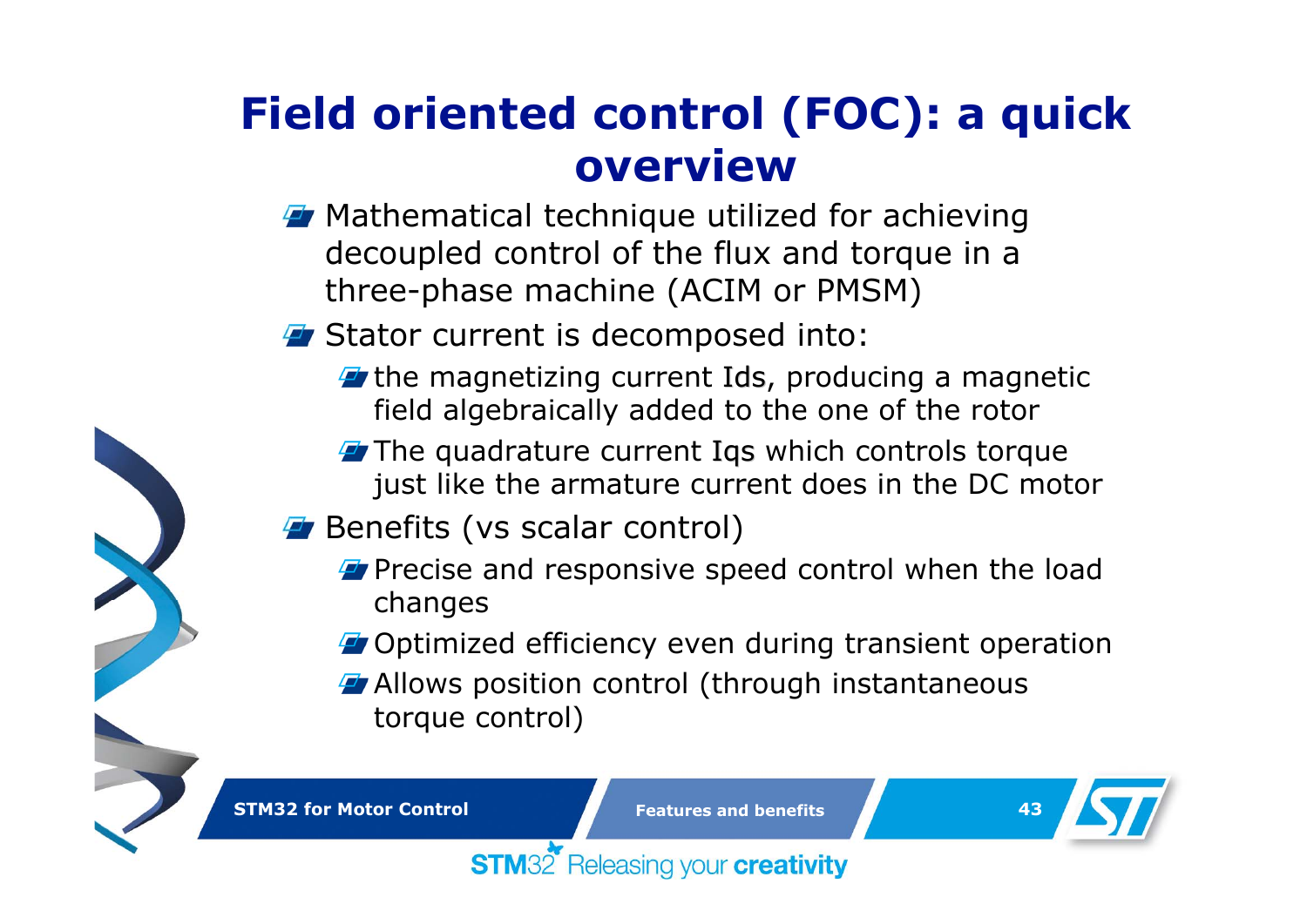## **FOC in torque control (Open loop)**

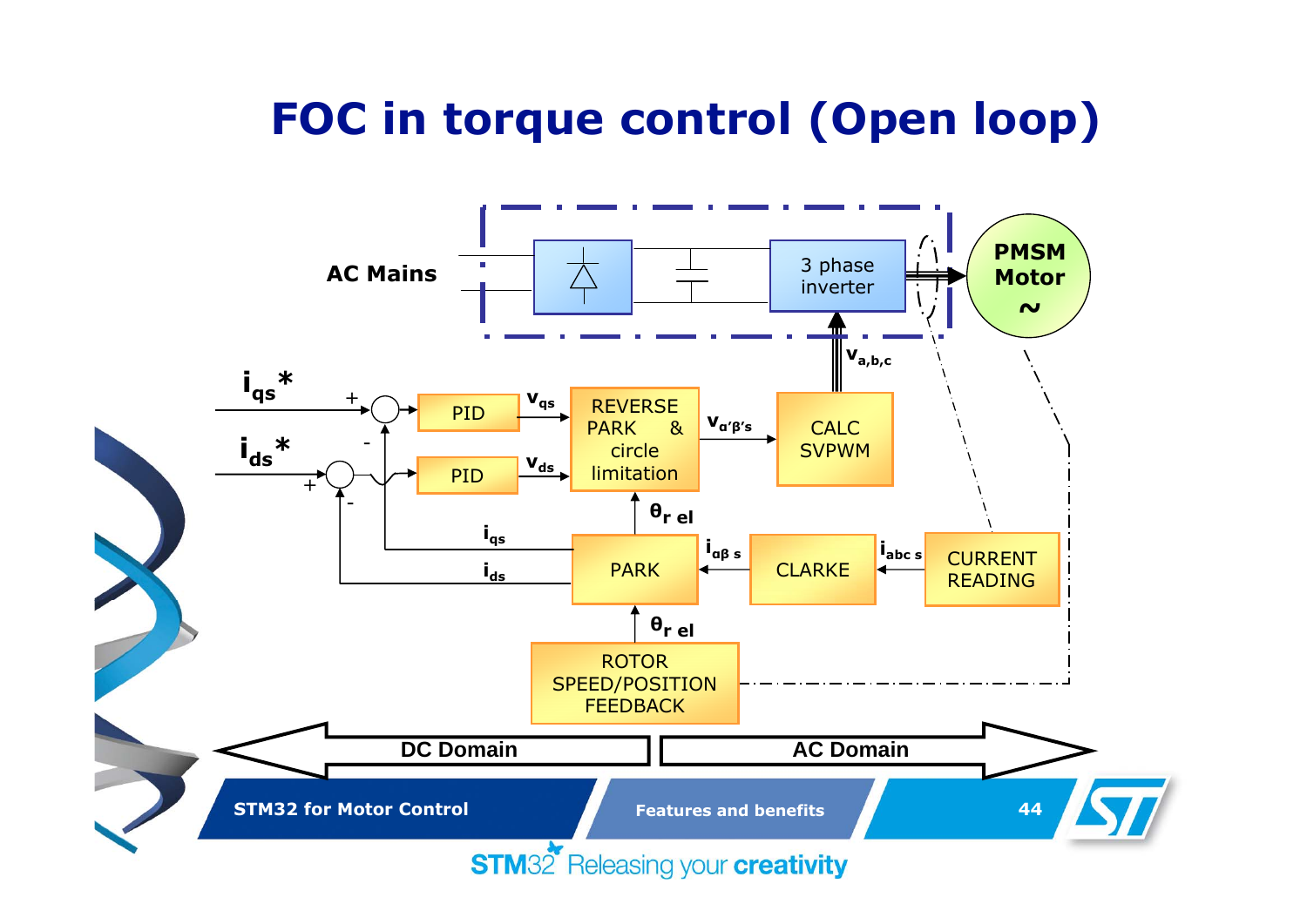### **FOC in speed control (Closed loop)**

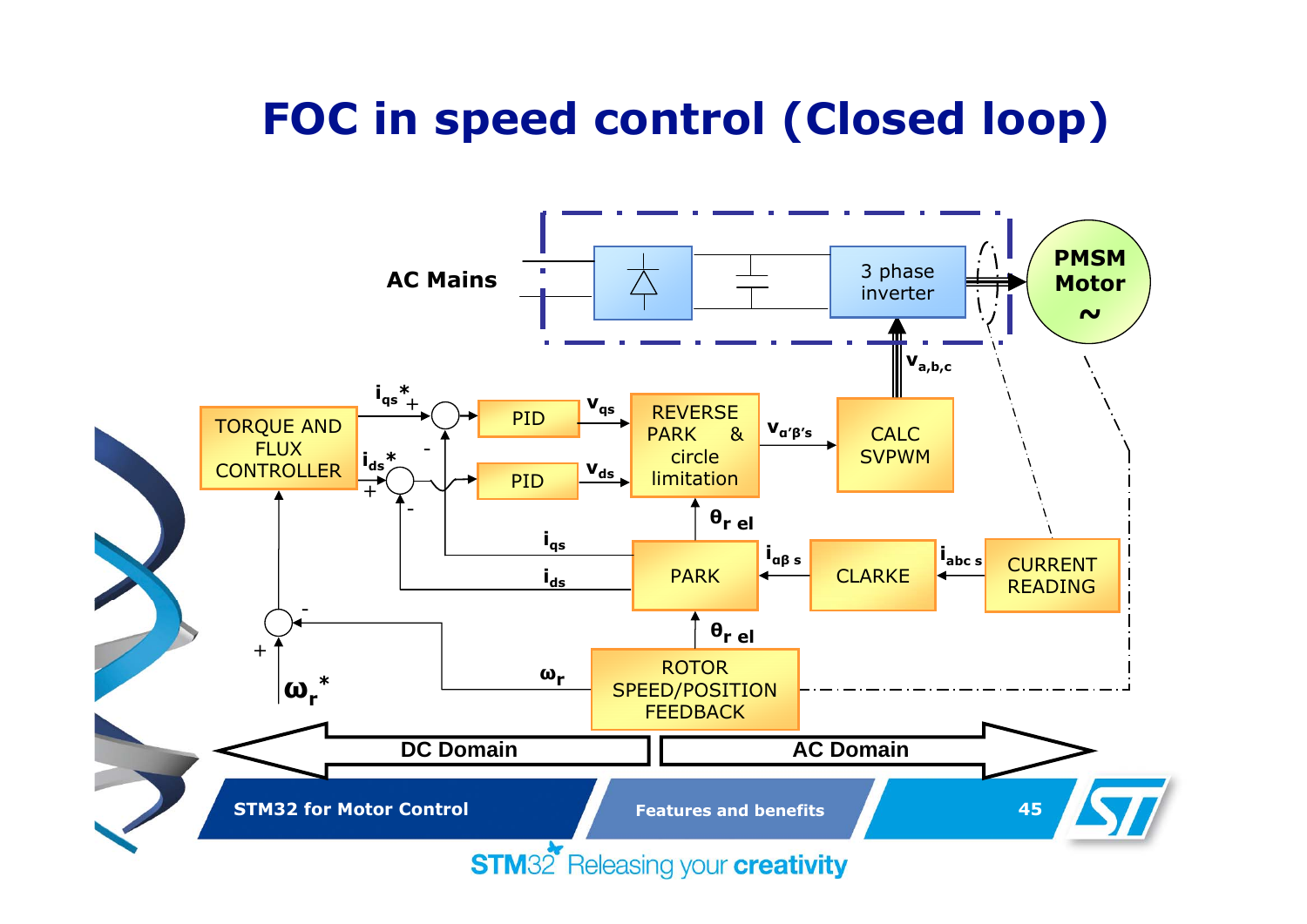## **FOC computational requirements**

- $\blacktriangleright$  The complete vector control algorithm must be continuously recomputed, at a rate of between 1 and 10kHz (1ms down to 100µs loop time, depending on the final application)
- $\overline{4}$  16-bit is the minimum required accuracy for the main control variables, with a need for 32-bit calculations
- $\blacktriangleright$  The algorithm intensively requires math computations (trigonometric functions, PID regulator, real-time flux and torque estimation based on motor parameters)

**STM32 for Motor Control**

**STM32** 

**Features and benefits**

Releasing your creativity

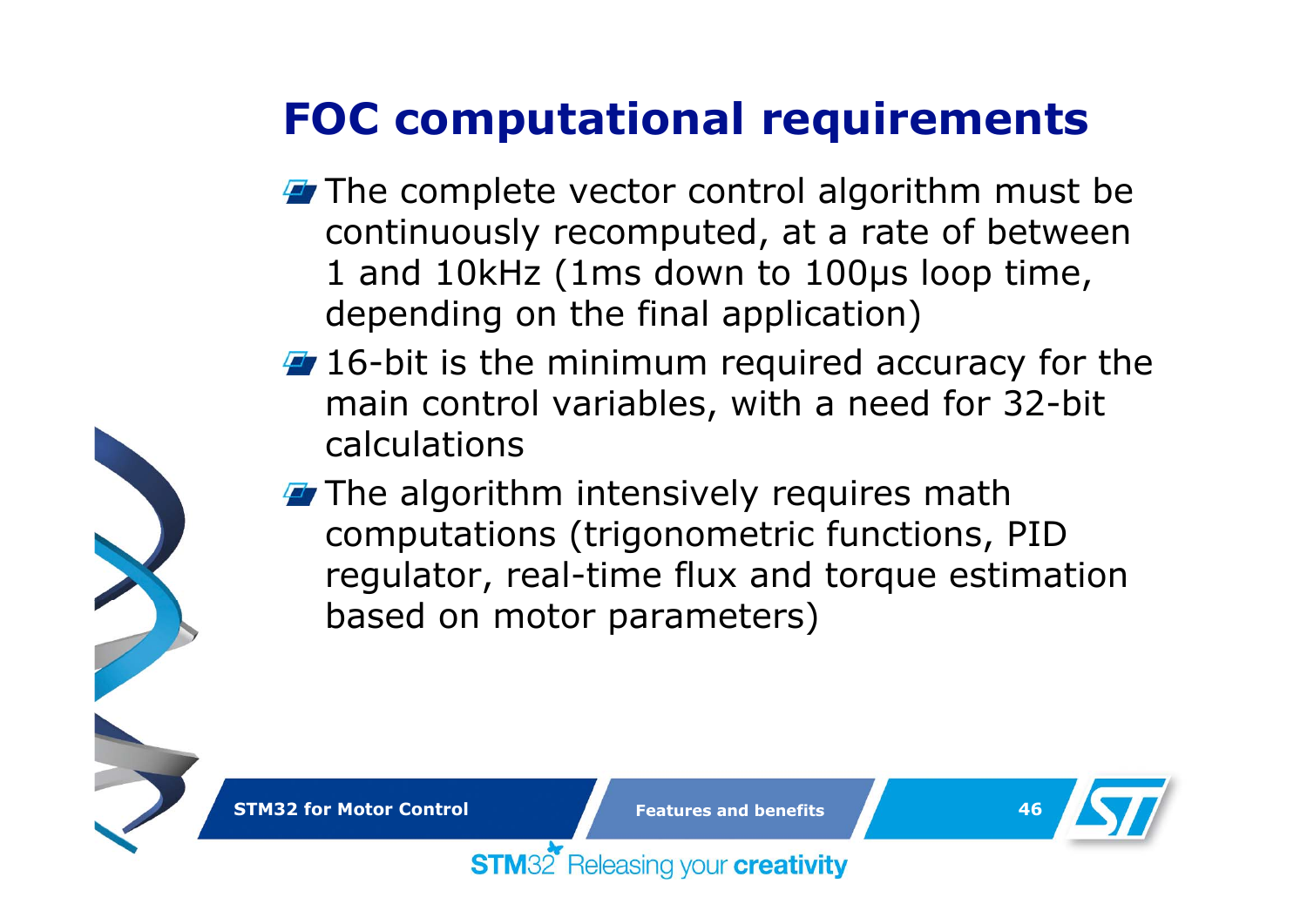### **A sensorless control method: the B-emf observer**

- **F** In control theory a system is **observable**, if it is possible to fully reconstruct the system state from its output measurements
- The **state observer** is a system that provides an estimation of the internal state of the observed system given its input and output measurements.

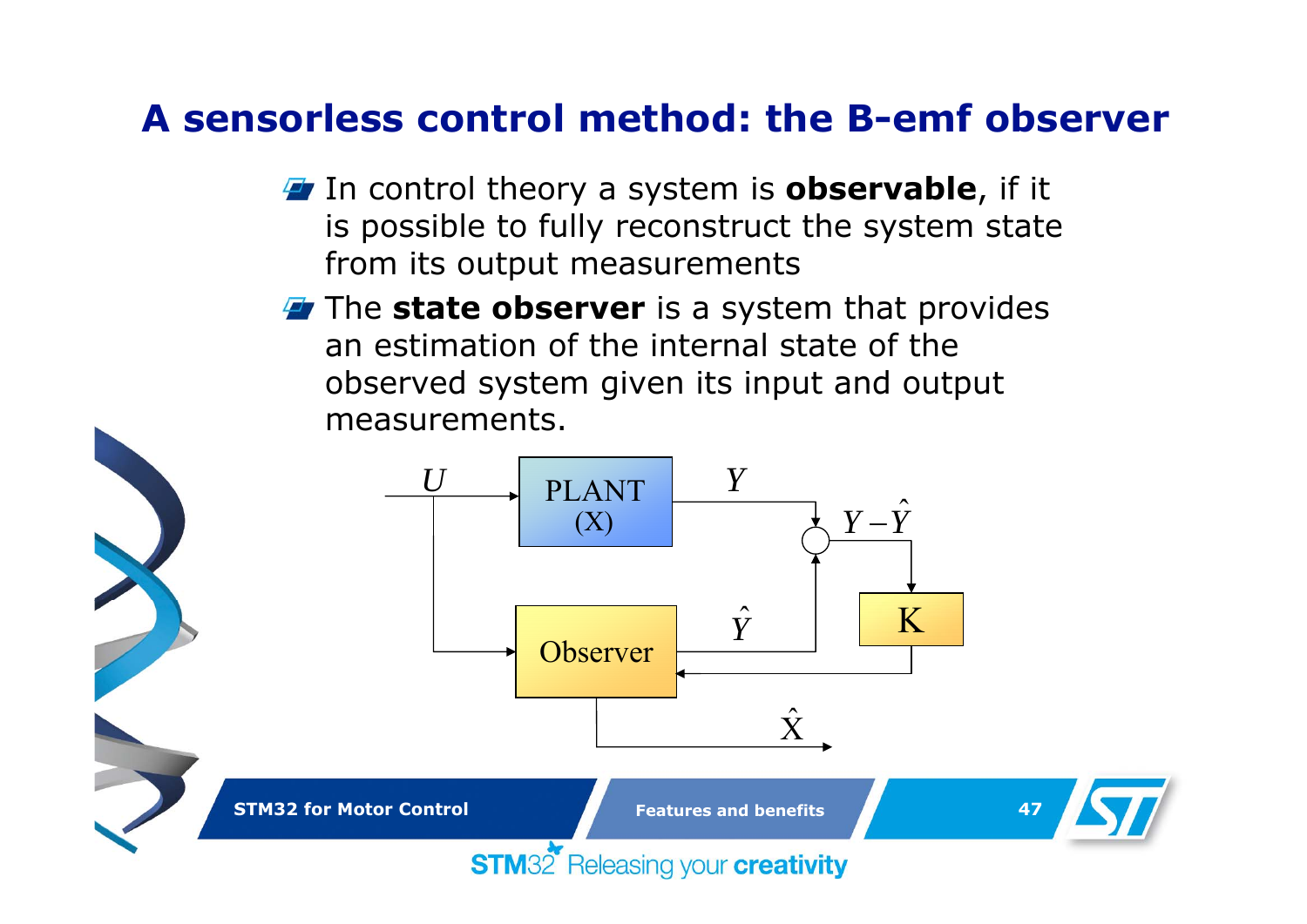### **Luenberger Observer for PMSM FOC**



**STM32 for Motor Control**

**Features and benefits**

**48**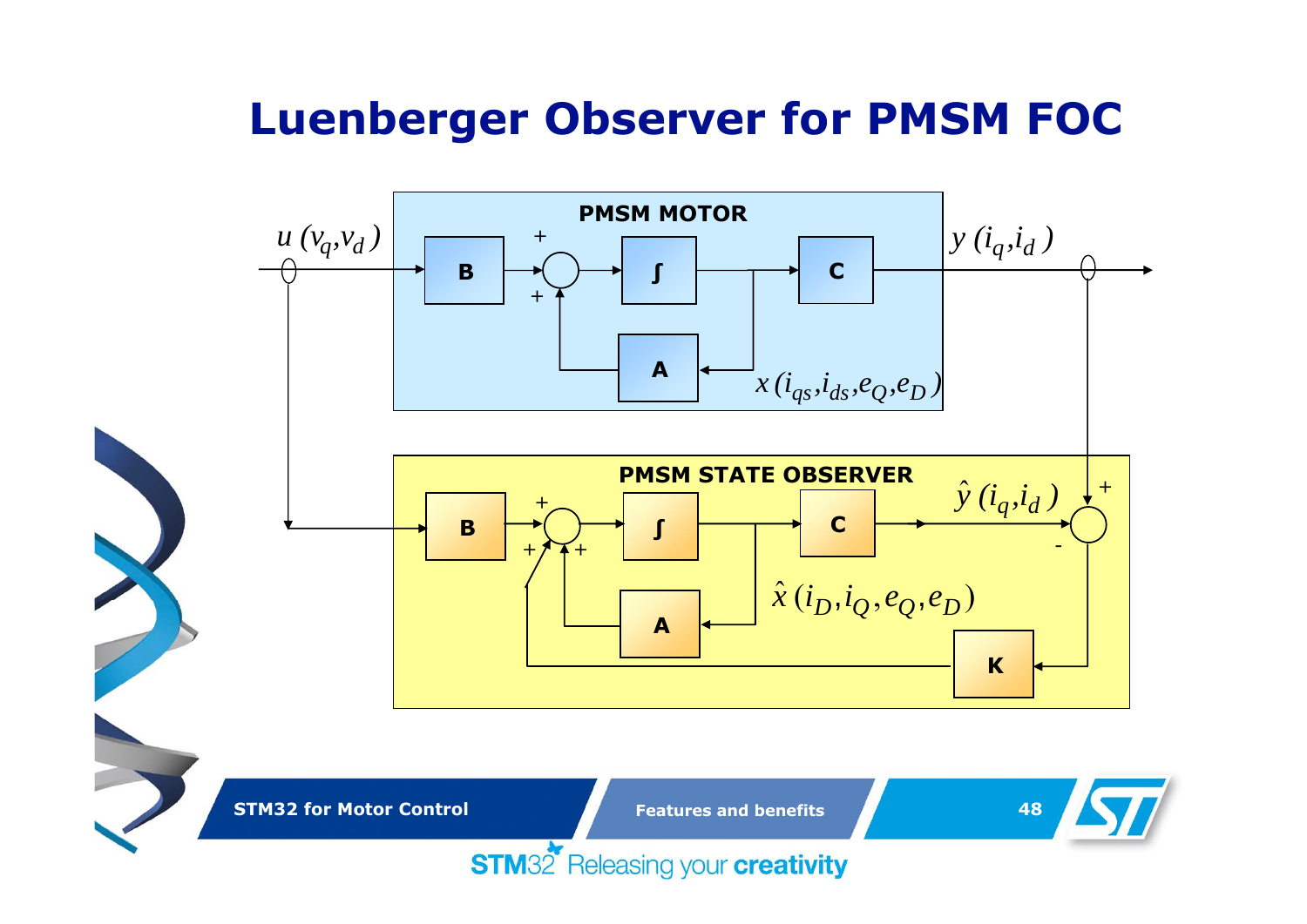### **Getting the rotor angle**

Once  $\hat{e}_{\alpha}$  and  $\hat{e}_{\beta}$  have been determined, rotor angle position could be simply computed by formula:  $\hat{e}_\alpha$  and  $\hat{e}_\beta$ 

ˆ

$$
\theta_r = \arctg \frac{e_\alpha}{\hat{e}_\beta}
$$

- **And thus the speed could be computed as derivative** of rotor angle
- **F** Rotor angle can also be estimated with a software PLL solution to avoid arctg function (low accuracy at 90°) and derivative (noise sensitive)

**STM32 for Motor Control**

**Features and benefits**

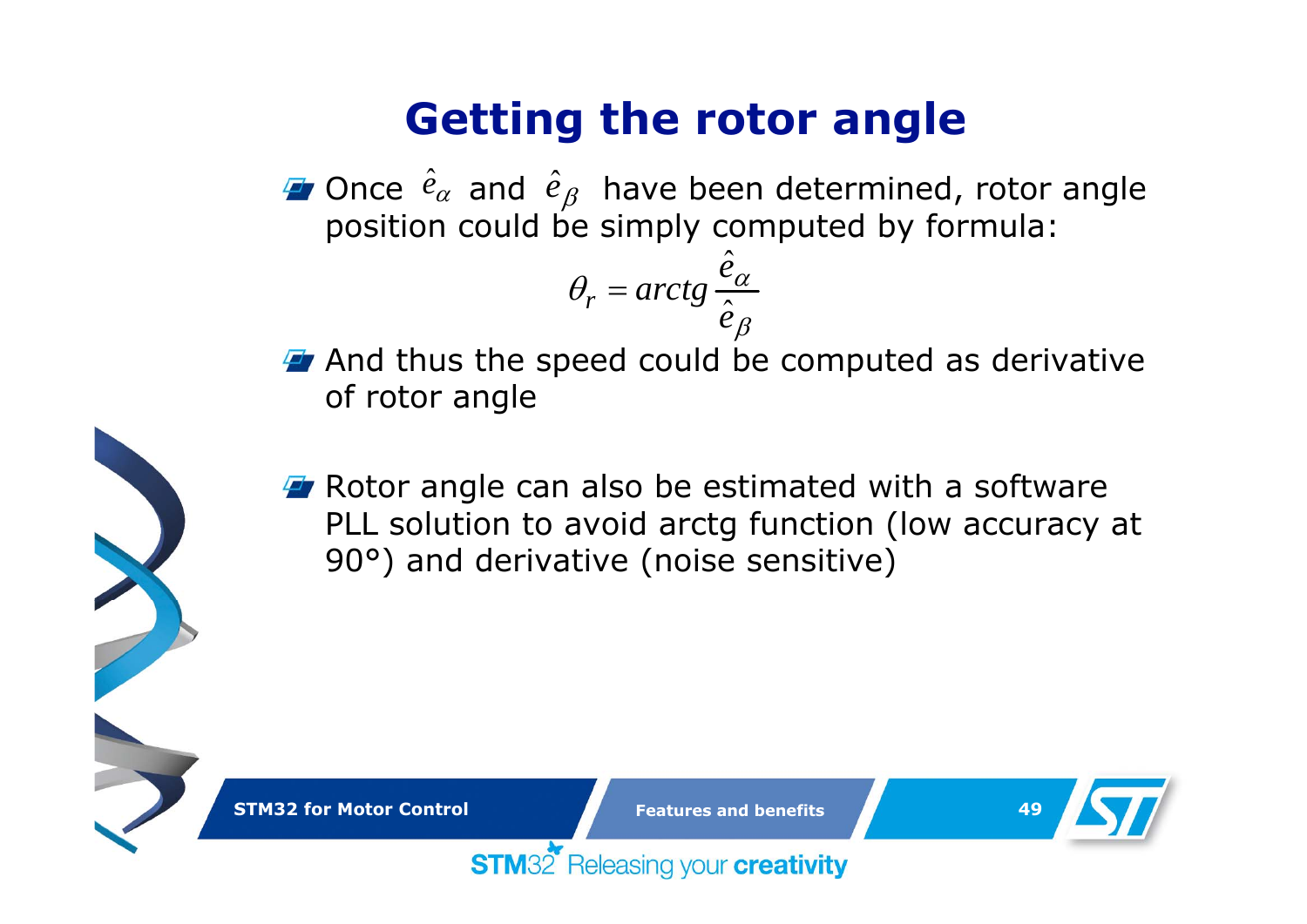### **FOC algorithm execution time**

**F** With Cortex-M3 running at 72 MHz from embedded flash, fully code in C (optimized for speed)



For reference, Sensored FOC is  $\sim$ 17 $\mu$ s (vs 25 $\mu$ s with ARM7-based STR750, ie  $\sim$ 30% gain)

**STM32** Releasing your **creativity** 

**STM32 for Motor Control**

**Features and benefits**

**50**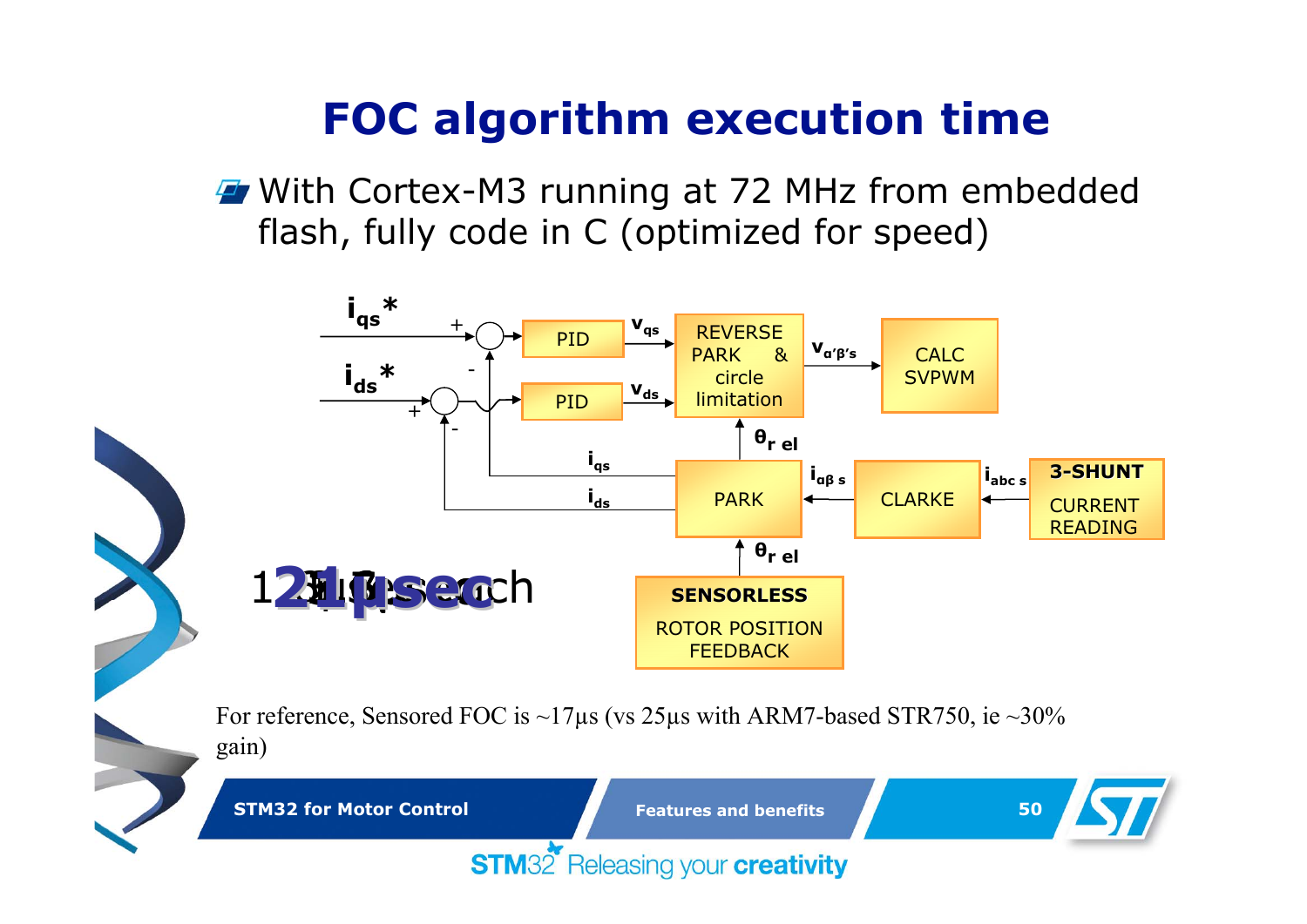## **FOC software library memory footprint**

- $\overline{P}$  Thanks to the high density of Thumb2 instruction set, the preliminary overall size of PMSM FOC software library is 26Kb
- $\overline{P}$  Excluding only the LCD and Joystick management the overall code size falls to

# **16Kb**

**Preliminary, Code optimized for speed**

**STM32 for Motor Control**

**STM32** 

**Features and benefits**

Releasing your creativity

**51**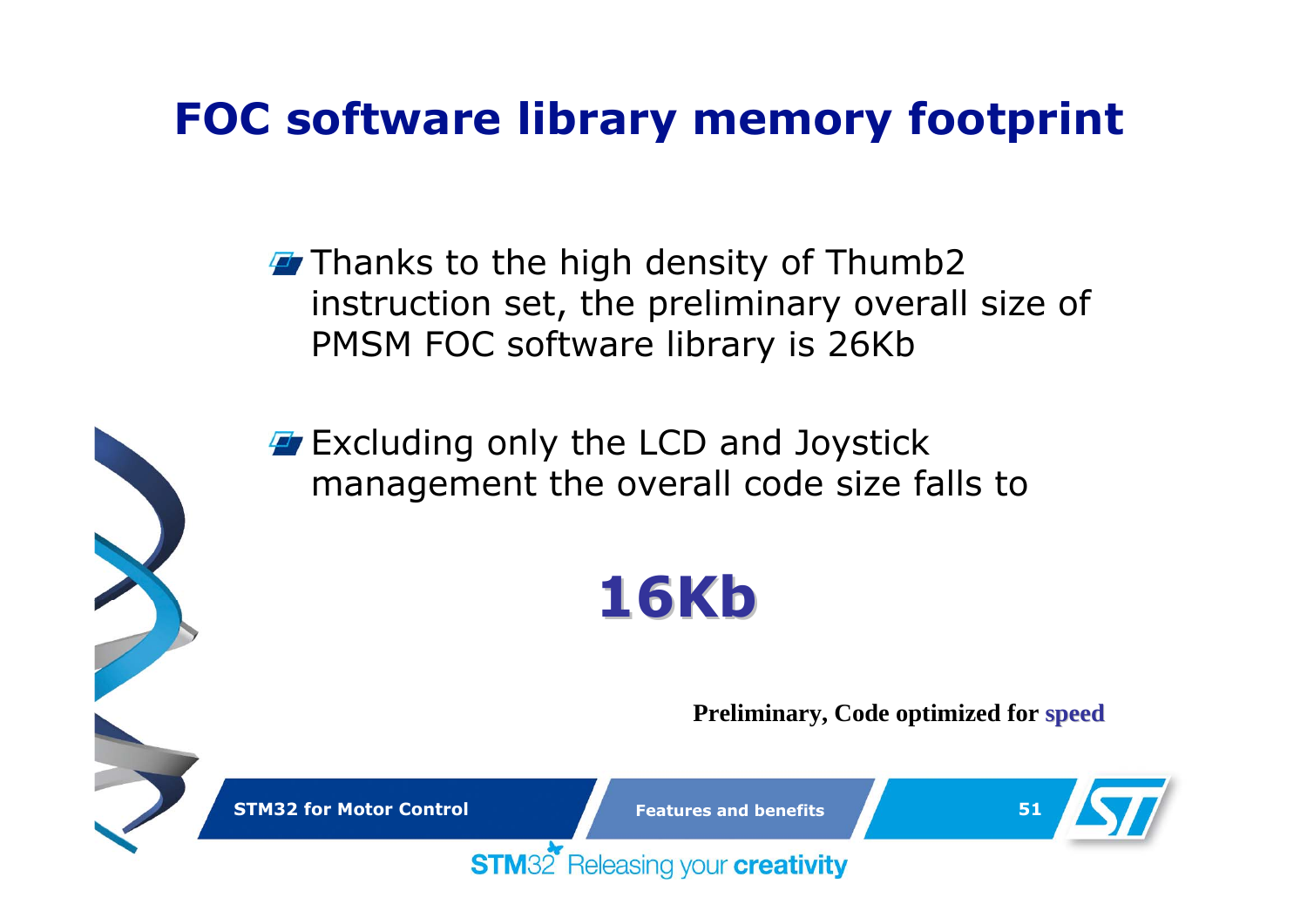### **Practical results**

**47 700W AC induction motor, sensored field oriented** control

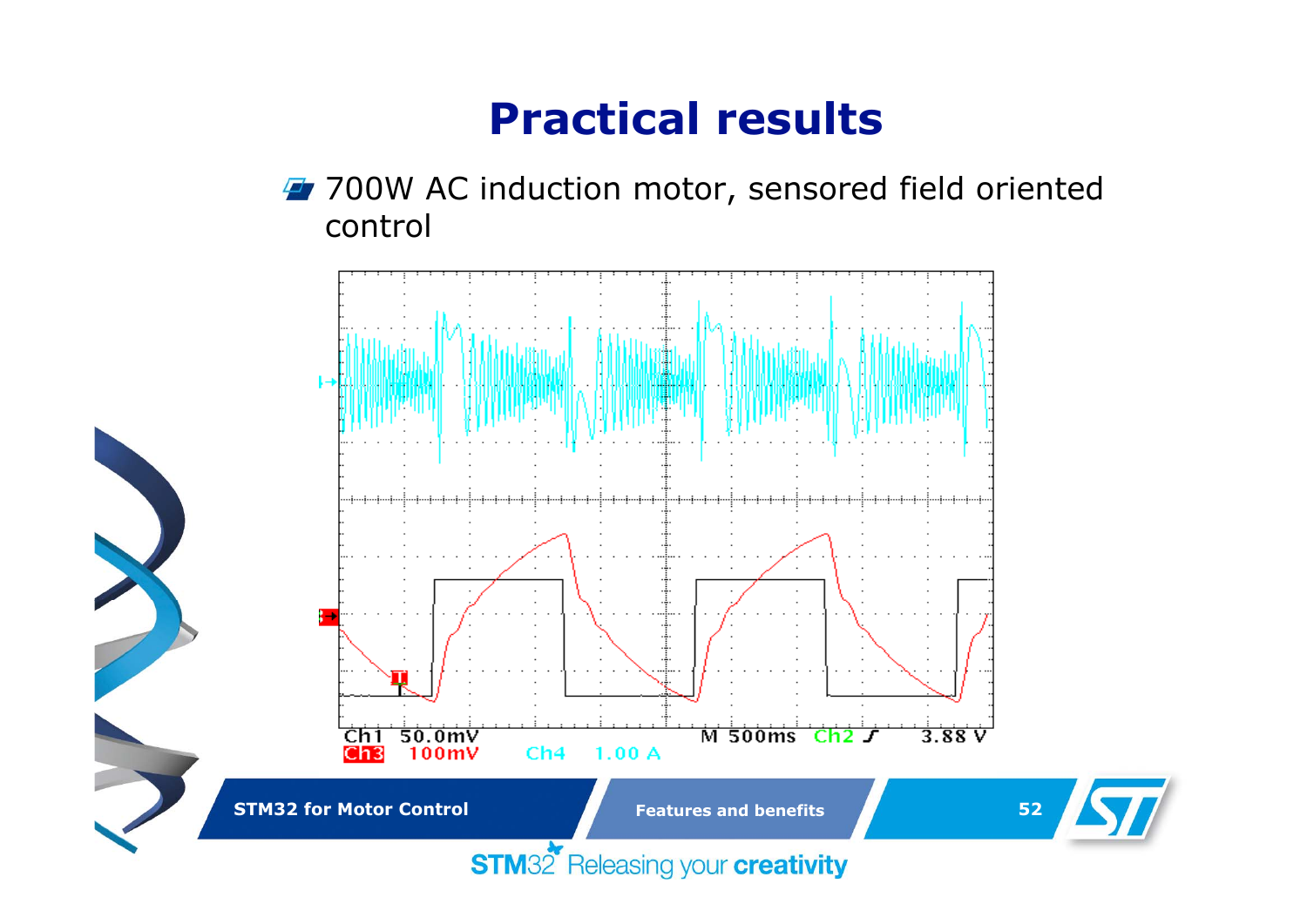### **Plan**



- **P** PWM generation
- **F** Speed / position feedback
- **F** Multi timer configuration
- *A* Analog to Digital converter
- **T** Current sensing and ADC synchronization
- **F** Field Oriented Control
- **F** Motor Control Tools

**STM32 for Motor Control**

**Features and benefits**

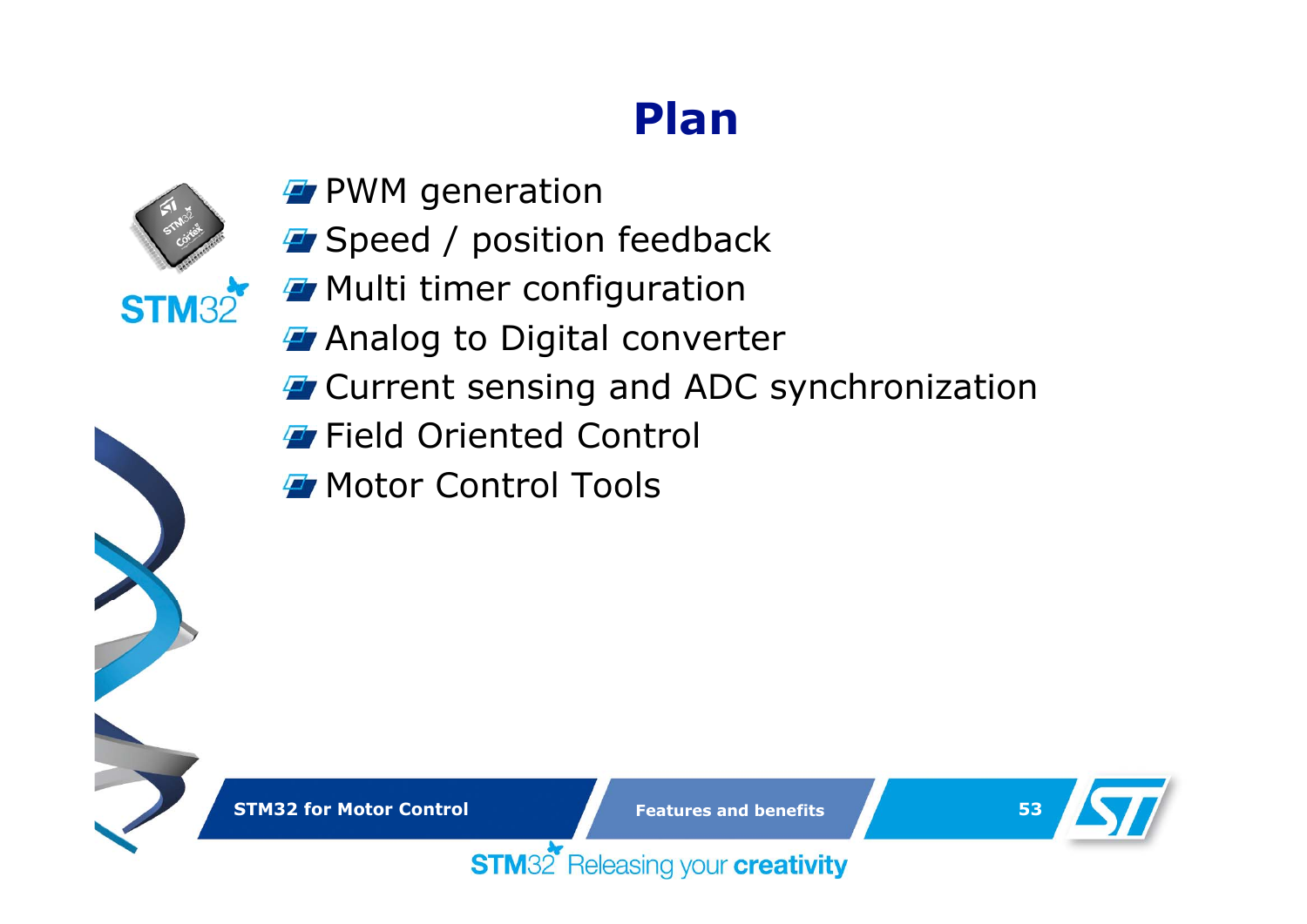### **STM32 Software library for PMSM FOC (1/2)**

- **F** Supported current sensing methodologies:
	- **T** Isolated Current sensing
	- **Three shunt resistors**
	- **T** Single shunt resistor (future development)
- **F** Supported rotor position feedback: **Encoder Hall sensors:** 60° and 120° placement **F** Sensorless

**STM32 for Motor Control**

**Features and benefits**



Releasing your creativity **STM32**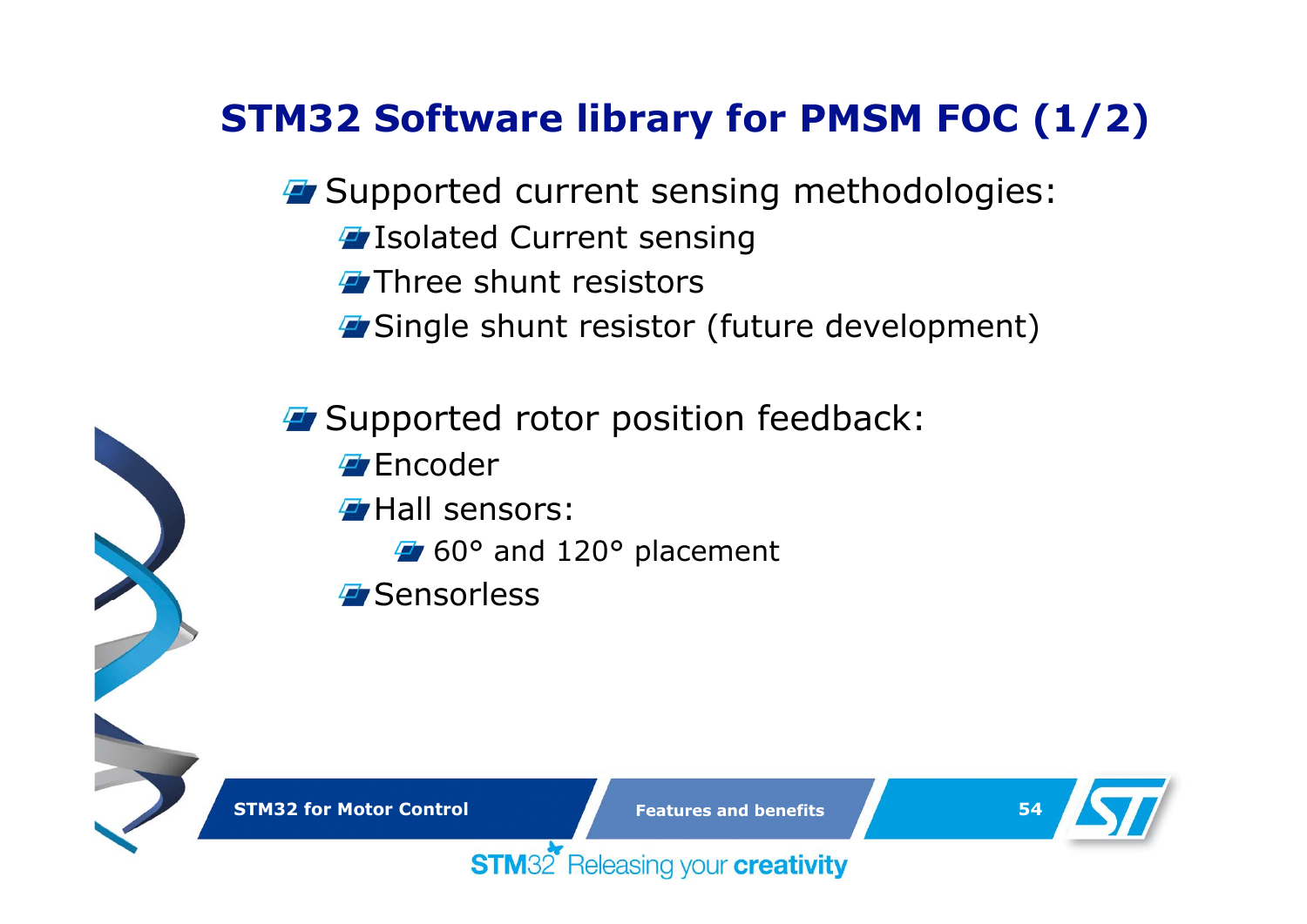### **STM32 Software library for PMSM FOC (2/2)**

- *F* Developers' support
	- **Progressive system development for guiding** users during their own development
	- **T** DAC functionality for tracing the most important software variables
	- **T** User interface for real time tuning of PIDs and observer gains (via LCD and joystick)
- **F** MISRA 2004 compliant

**STM32** 

- **F** Free of charge and open source
- **Demonstration kit available e/o Oct 07**

**STM32 for Motor Control**

**Features and benefits**

Releasing your creativity

**55**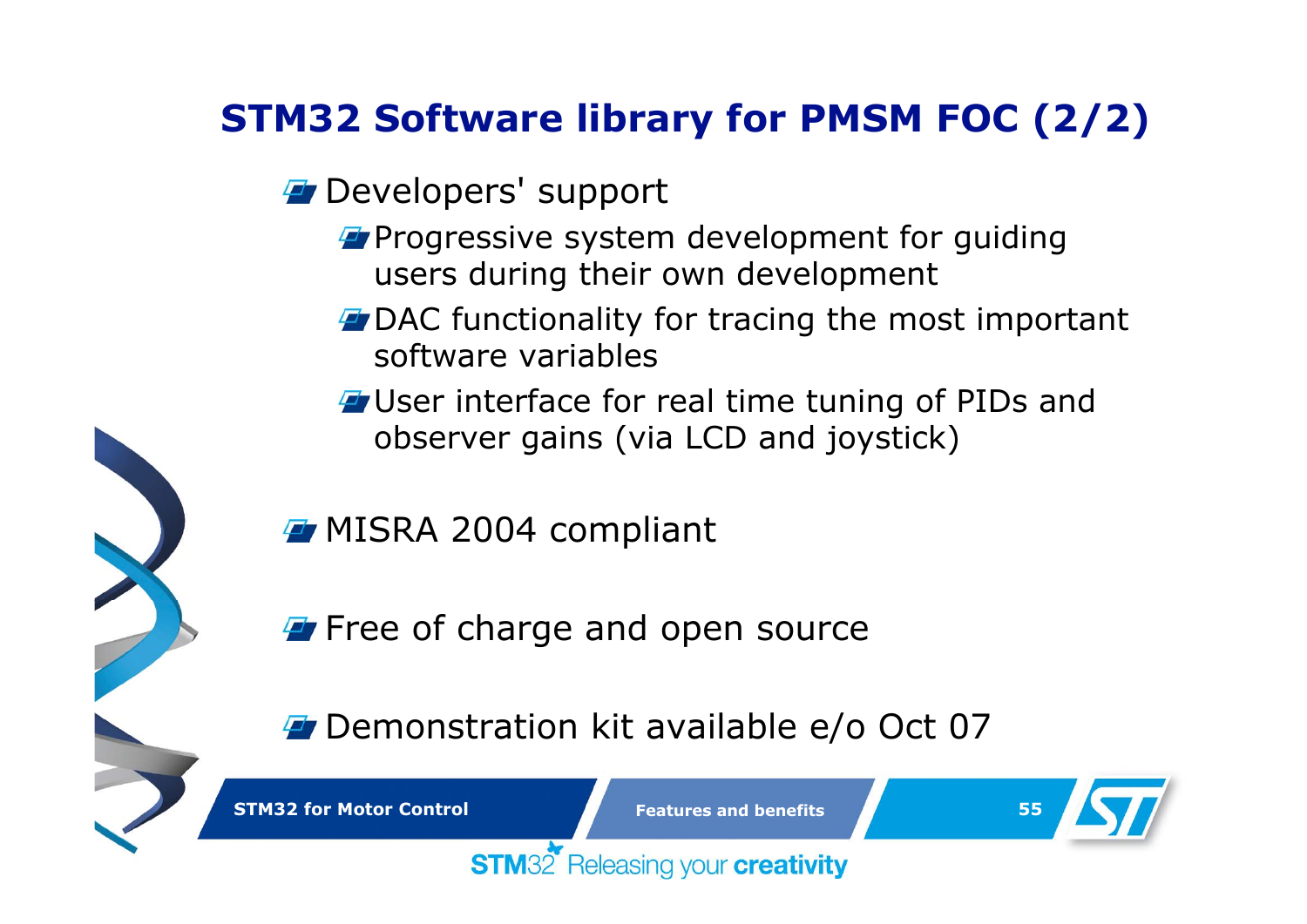### **Progressive system development**

- **F** Guide user in his development, gradually take him towards sensorless solution
- **F** Allows to avoid the inclusions of the code lines implementing not used functionalities

/\*\*\*\*\*\*\*\*\*\*\*\*\*\* Current sensing by ICS (Isolated current sensors) \*\*\*\*\*\*\*\*\*\*\*\*/ //#define ICS\_SENSORS /\*\*\*\*\*\*\*\*\*\*\*\*\*\* Current sensing by Three Shunt resistors \*\*\*\*\*\*\*\*\*\*\*\*\*\*\*\*\*\*\*/ #define THREE\_SHUNT /\*\*\*\*\*\*\*\*\*\*\*\*\*\* Position sensing by Incremental encoder \*\*\*\*\*\*\*\*\*\*\*\*\*\*\*\*\*\*\*/ //#define ENCODER/\*\*\*\*\*\*\*\*\*\*\*\*\*\*\*\*\*\*\*\*\*\*\* Speed sensing by Hall sensors \*\*\*\*\*\*\*\*\*\*\*\*\*\*\*\*\*\*/ //#define HALL\_SENSORS /\*\*\*\*\*\*\*\*\*\*\*\*\*\*\*\*\*\*\*\*\*\*\*\*\*\*\*\*\*\* No speed sensors \*\*\*\*\*\*\*\*\*\*\*\*\*\*\*\*\*\*\*\*\*/ #define NO\_SPEED\_SENSORS //#define VIEW\_HALL\_FEEDBACK //#define VIEW\_ENCODER\_FEEDBACK /\*\*\*\*\*\*\*\*\*\*\*\*\*\*\*\*\*\*\*\* PI + Differential term for Id & Iq regulation \*\*\*\*\*\*\*\*\*\*/ #define Id Iq\_DIFFERENTIAL\_TERM\_ENABLED  $/******************* * * PI + Differential term for speed regulation*****************$ //#define SPEED\_DIFFERENTIAL\_TERM\_ENABLED /\*\*\*\*\*\*\*\*\*\*\*\*\*\*\*\*\*\*\*\*\*\* PIDs Parameter regulation software \*\*\*\*\*\*\*\*\*\*\*\*\*\*/ //#define FLUX\_TORQUE\_PIDs\_TUNING #define OBSERVER\_GAIN\_TUNING /\*\*\*\*\*\*\*\*\*\*\*\*\*\*\*\*\*\*\*\*\*\* PIDs Parameter regulation software \*\*\*\*\*\*\*\*\*\*\*\*\*\*/

#define DAC\_FUNCTIONALITY

**STM32 for Motor Control**

**Features and benefits**

**56**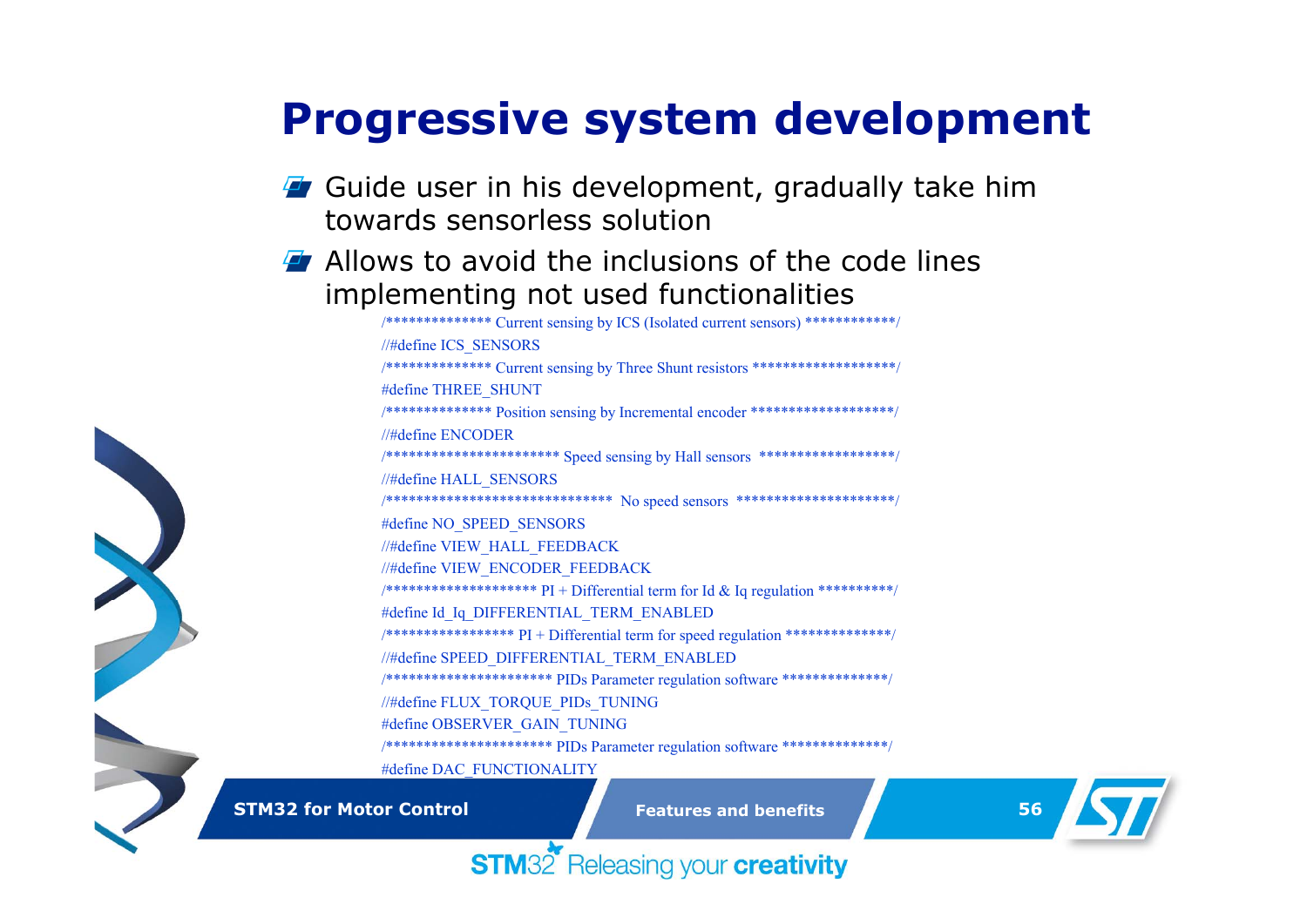### **DAC functionality**

- **I** Implemented using two out of the four TIM3 output compare channels
- **Allow the simultaneous monitoring of up to two** software variables selectable in real-time using a dedicated menu
- **F** Can be disabled simply commenting one code line

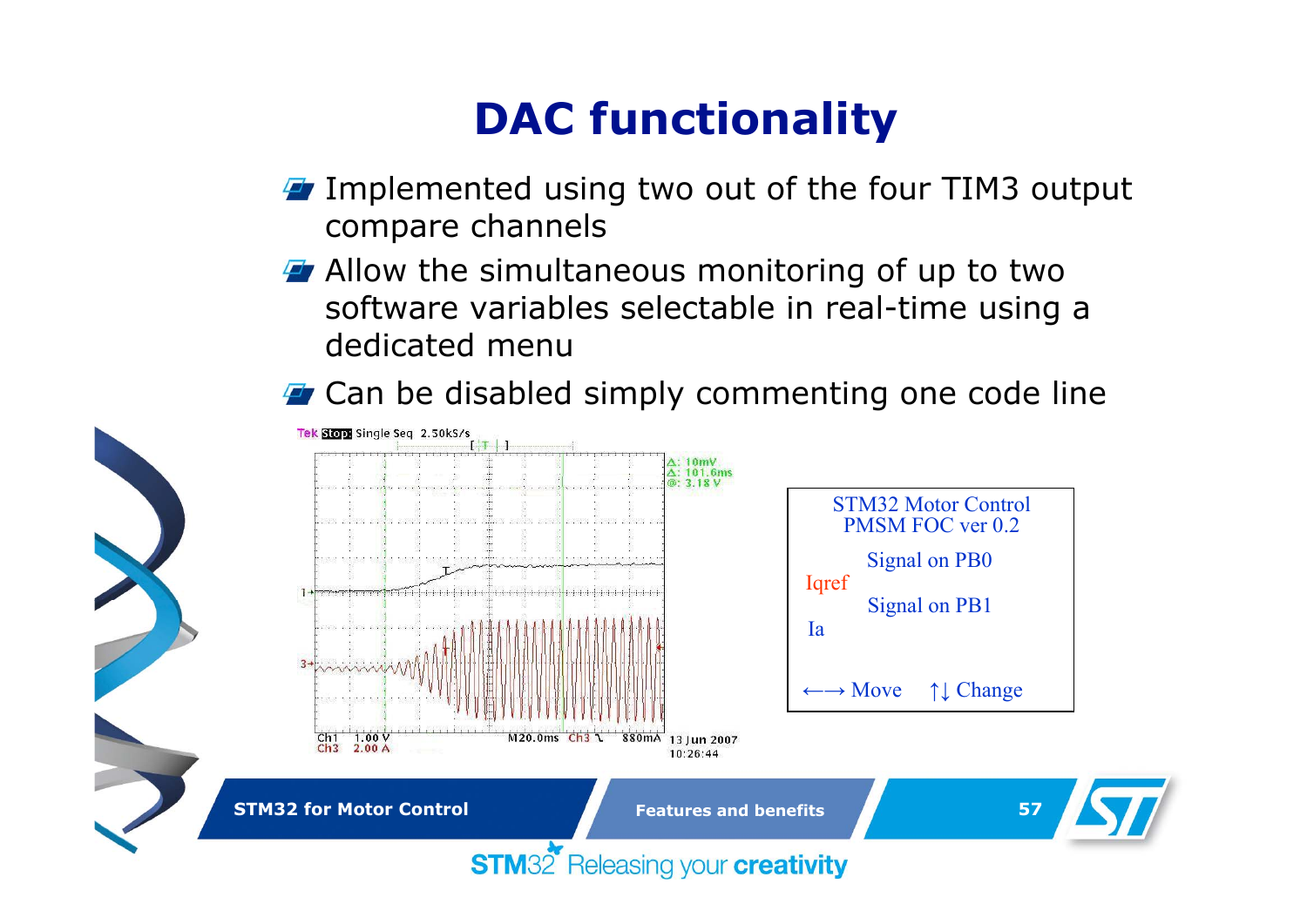### **User interface**

**F** Real time tuning of torque, flux and speed PIDs

- **F** Observer gains tuning (in case of sensorless)
- **F** Variation of target speed (speed control) or target torque and flux (torque control)
- **Bus voltage and power stage temperature** monitoring
- **E** Selection of variables to put on output for DAC functionality implementation

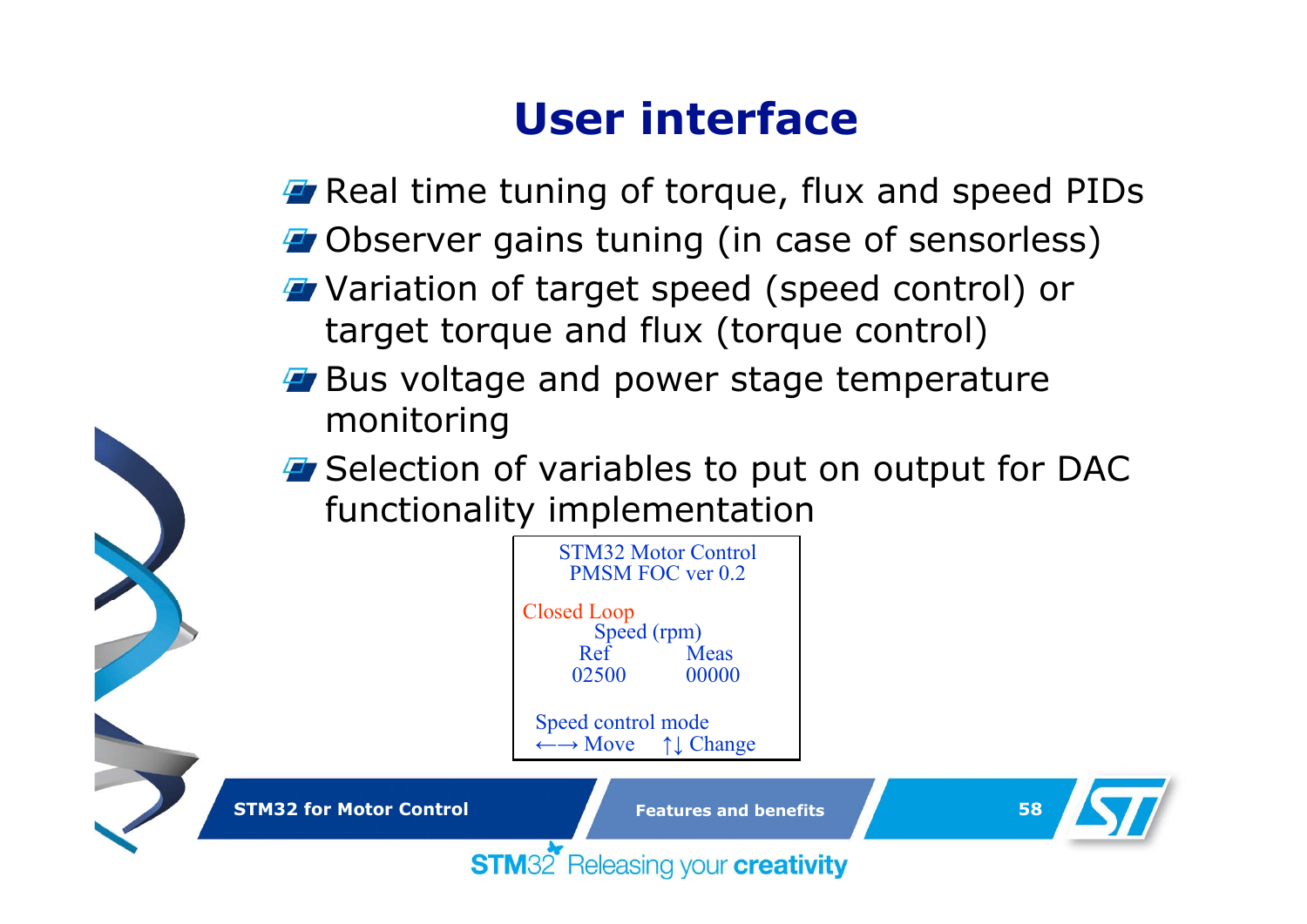# **STM32 demonstration kit**



- **Three-phase power stage with shuntbased current reading**
- **Z** Complete source files software libraries for **3-PH Induction and PMSM motors provided Brushless PM Motor with encoder included**

**STM32 for Motor Control**

**Features and benefits**

**59**